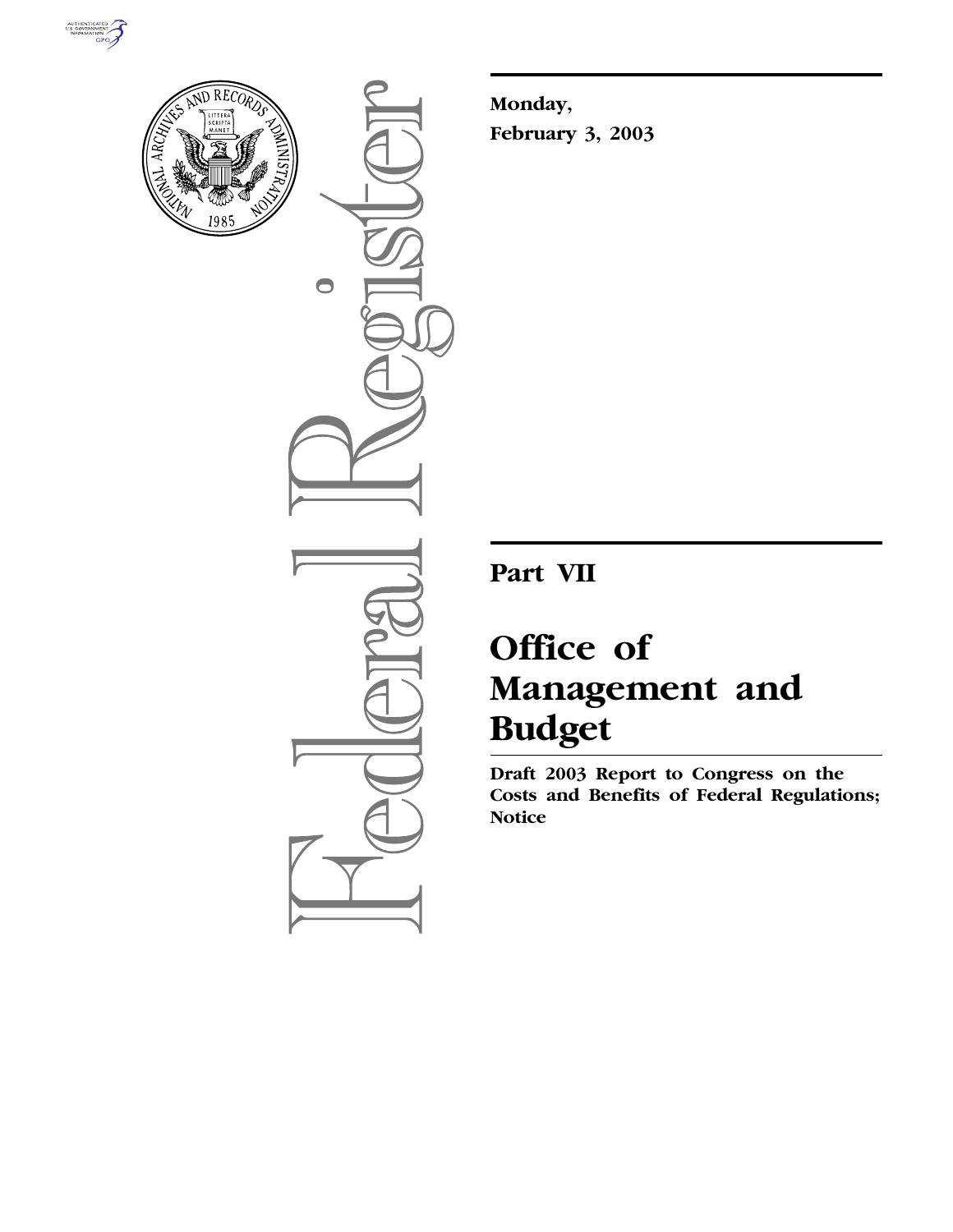## **OFFICE OF MANAGEMENT AND BUDGET**

# **Draft 2003 Report to Congress on the Costs and Benefits of Federal Regulations**

**AGENCY:** Office of Management and Budget, Executive Office of the President.

**ACTION:** Notice and request for comments.

**SUMMARY:** OMB requests comments on the attached Draft Report to Congress on the Costs and Benefits of Federal Regulation. The Draft Report is divided into two chapters. Chapter I presents estimates of the costs and benefits of Federal regulation and paperwork with an emphasis on the major regulations issued between October 1, 2001 and September 31, 2002. Chapter II requests comments from the public in three areas: (1) Guidelines for regulatory analysis; (2) Analysis and management of emerging risks; and (3) Improving analysis of regulations to homeland security.

**DATES:** To ensure consideration of comments as OMB prepares this Draft Report for submission to Congress, comments must be in writing and received by OMB no later than April 3, 2003.

**ADDRESSES:** We are still experiencing delays in the regular mail, including first class and express mail. To ensure that your comments are received, we recommend that comments on this draft report be electronically mailed to *OIRA*\_*BC*\_*RPT@omb.eop.gov,* or faxed to (202) 395–7245. Comments on the OMB Draft Guidelines for the Conduct of Regulatory Analysis and the Format of Accounting Statements (Appendix C) should be e-mailed to *OIRA*\_*ECON*\_*GUIDE@omb.eop.gov*, or faxed, with the title ''Comments on Draft Guidelines'' identified in the transmittal page, to (202) 395–7245.

You may also submit comments to Lorraine Hunt, Office of Information and Regulatory Affairs, Office of Management and Budget, NEOB, Room 10202, 725 17th Street, NW., Washington, DC 20503.

### **FOR FURTHER INFORMATION CONTACT:**

Lorraine Hunt, Office of Information and Regulatory Affairs, Office of Management and Budget, NEOB, Room 10202, 725 17th Street, NW., Washington, DC 20503. Telephone: (202) 395–3084.

**SUPPLEMENTARY INFORMATION:** Congress directed the Office of Management and Budget (OMB) to prepare an annual Report to Congress on the Costs and

Benefits of Federal Regulations. Specifically, Section 624 of the FY2001 Treasury and General Government Appropriations Act, also know as the ''Regulatory Right-to-Know Act,'' (the Act) requires OMB to submit a report on the costs and benefits of Federal regulations together with recommendation for reform. The Act says that the report should contain estimates of the costs and benefits of regulations in the aggregate, by agency and agency program, and by major rule, as well as an analysis of impacts of Federal regulation on State, local, and tribal government, small business, wages, and economic growth. The Act also states that the report should go through notice and comment and peer review.

#### **John D. Graham,**

*Administrator, Office of Information and Regulatory Affairs.*

# **Draft 2003 Report to Congress on the Costs and Benefits of Federal Regulation**

### *Executive Summary*

This Draft Report to Congress on regulatory policy was prepared pursuant to the Regulatory Right-to-Know Act (Section 624 of the Treasury and General Government Appropriations Act, 2001), which requires such an account each year. It provides a statement of the costs and benefits of federal regulations and recommendations for regulatory reforms. The report will be published in its final form after revisions to this draft are made based on public comment, external peer review, and interagency review.

The major feature of this report is the estimates of the total costs and benefits of regulations reviewed by OMB. Major federal regulations reviewed by OMB from October 1, 1992 to September 30, 2002 were examined to determine their quantifiable benefits and costs. The estimated annual benefits range from \$135 billion to \$218 billion while the estimated annual costs range from \$38 billion to \$44 billion.

OMB seeks public comment on all aspects of this Draft Report. OMB is specifically interested in public comment in the following three areas:

• Guidelines for regulatory analysis. In order to make continued improvements in the quality of the regulatory analyses prepared by agencies, OIRA initiated in 2002 a process to refine the OMB guidelines for regulatory analysis. The OIRA Administrator and a member of the Council of Economic Advisers (CEA) are serving as co-chairs of this effort. OMB

and CEA staff have drafted proposed revised guidelines which are presented in Appendix C of this report. We are requesting comment on these draft guidelines for regulatory analysis.

• Analysis and management of emerging risks. An Interagency Work Group on Risk Management, co-chaired by the OIRA Administrator and the Chairman of the White House Council on Environmental Quality has been formed to foster Administration-wide dialogue and coordination on the management of emerging risks to public health, safety and the environment. To assist in the Work Group's efforts, OMB requests comments on current U.S. approaches to analysis and management of emerging risks.

• Improving analysis of regulations related to homeland security. In light of the significant interest in regulations related to homeland security, OMB is seeking public comment on how to more effectively evaluate the benefits and costs of these proposals, including how agencies might better forecast the anti-terrorism benefits and the direct and indirect costs of such rules, including time, convenience, privacy, and economic productivity.

### **Chapter I: The Costs and Benefits of Federal Regulations**

Section 624 of the FY 2001 Treasury and General Government Appropriations Act, the ''Regulatory Right-to-Know Act,'' 1 requires OMB to submit ''an accounting statement and associated report'' including:

(1) An estimate of the total annual costs and benefits (including quantifiable and nonquantifiable effects) of Federal rules and paperwork, to the extent feasible:

(A) In the aggregate;

(B) By agency and agency program; and

(C) By major rule;

(2) An analysis of impacts of Federal regulation on State, local, and tribal government, small business, wages, and economic growth; and

(3) Recommendations for reform.2 This chapter presents the accounting statement. It revises the benefit-cost estimates in last year's report by updating the estimates to the end of fiscal year 2002 (September 30, 2002) and including new estimates from Ocotober 1, 1992 to March 31, 1995. Our new estimates are now based on the major regulations reviewed by OMB over the last ten years. All of the

<sup>1</sup> 31 U.S.C. 1105 note, Pub. L. 106–554, Section 1(a)(3) [Title VI, section 624], Dec. 21, 2000, 114 Stat. 2763, 2763A–161 (see Appendix F).

<sup>2</sup>Recommendations for reform are discussed in Chapter II.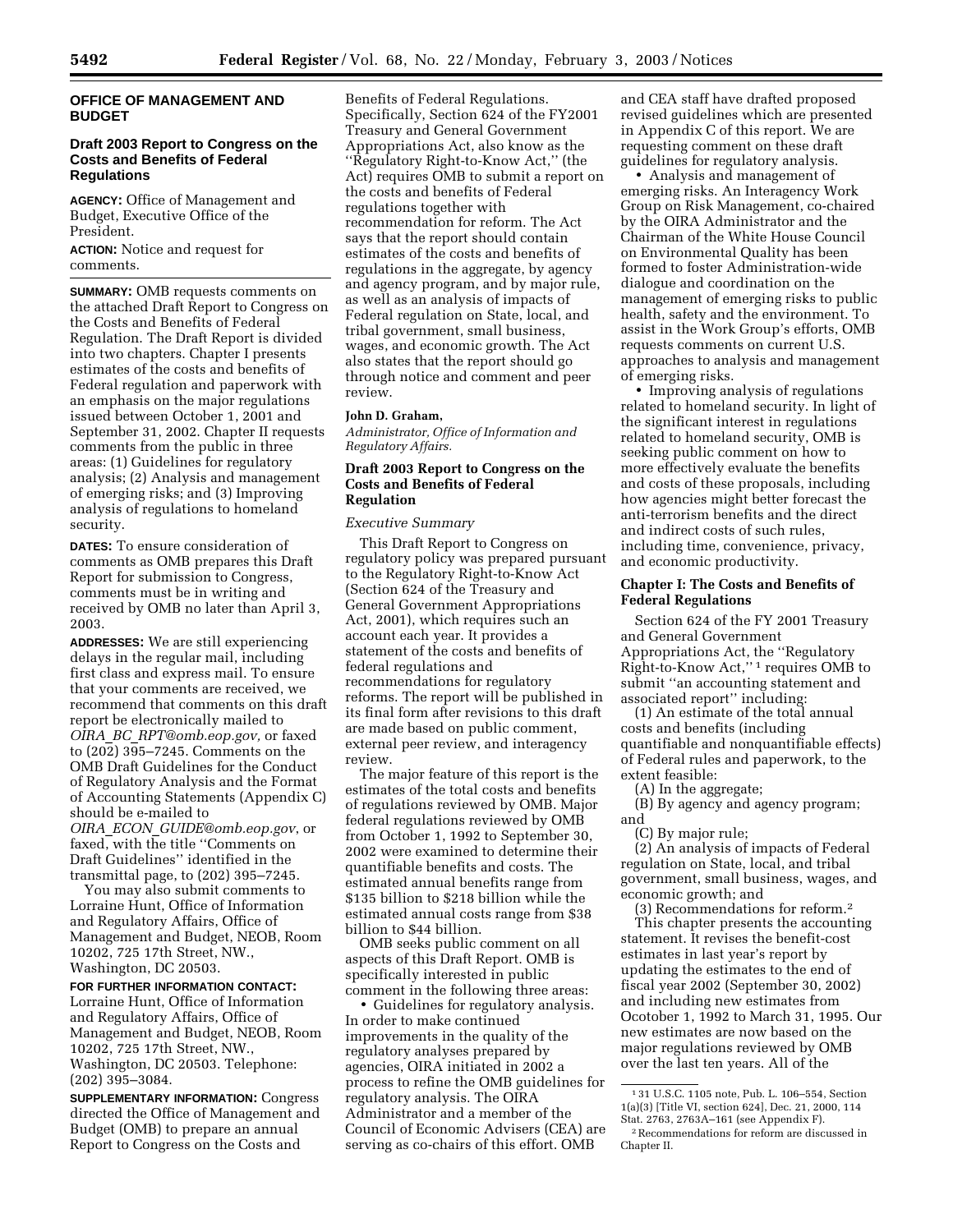estimates presented in this chapter are based on agency information or transparent modifications of agency information performed by OIRA. We have not provided new information on the impacts of Federal regulation on State, local, and tribal government, small businesses, wages, and economic growth in this draft report. The 2002 Report issued in December 2002 includes discussions of these issues (see pages 41 to 46). We request public comment and any additional information on these impacts for this year's final report.

We also include in this chapter a discussion of major rules issued by independent regulatory agencies, although OMB does not review these rules under Executive Order 12866. This discussion is based on data provided by these agencies to the General

Accounting Office (GAO) under the Congressional Review Act.

# *A. Estimates of the Total Benefits and Costs of Regulations Reviewed by OMB 3*

Table 1 presents estimates by agency of the costs and benefits of major rules reviewed by OMB over the period October 1, 2001 to September 30, 2002. We reviewed 31 final major rules over that period. These 31 rules represent less than ten percent of the 330 final rules reviewed by OMB and less than one percent of the 4,153 final rules documents published in the **Federal Register** during this 12-month period. However, OIRA believes that the costs and benefits of major rules are quantitatively more important than all other rules combined.

Of the 31 rules, 25 implemented Federal budgetary programs, which caused income transfers from one group to another. The remaining six regulations were ''social regulations'', requiring substantial additional private expenditures and/or providing new social benefits.4 Four of these six ''social regulations'' imposed mandates on State and local entities or the private sector. The other two ''social regulations'' were enabling regulations that did not impose mandates.

Of the six ''social regulations,'' we are able to present estimates of both monetized costs and benefits for three rules.5 We did not include the 3 other rules that did not have monetized estimates for either costs or benefits or both. Three agencies, DOE, DOT, and EPA issued 3 major regulations adding a combined \$2.0 billion to \$6.5 billion in annual benefits and \$1.6 billion to \$2.0 billion in annual costs.

# TABLE 1.—ESTIMATES OF THE ANNUAL BENEFITS AND COSTS OF MAJOR FEDERAL RULES, OCTOBER 1, 2001 TO SEPTEMBER 30, 2002

[Millions of 2001 dollars]

| Agency | <b>Benefits</b>                | Costs                 |
|--------|--------------------------------|-----------------------|
|        | 710.<br>  913 to 4,818    192. | 636.<br>749 to 1,206. |
| T∩tal  |                                |                       |

Table 2 presents an estimate of the total costs and benefits of all regulations reviewed by OMB over the ten-year period from October 1, 1992 to September 30, 2002 that met two conditions.6 Each rule generated costs or benefits of at least \$100 million annually, and a substantial portion of its costs and benefits were quantified and monetized by the agency or, in some cases, monetized by OMB. The estimates are therefore not a complete accounting of all the costs and benefits of all regulations issued by the Federal government during this period. We have expanded the number of years covered by our estimates to ten from the six and half years presented in last year's report. We provide estimates of the cost and benefits of social regulation (health, safety and environmental regulation) for each rule for the periods covering October 1, 1992 to March 31, 1995 and October 1, 2001 to September 30, 2002 in Appendix A.7 OMB has chosen a 10year period for aggregation because preregulation estimates prepared for rules adopted more than ten years ago are of questionable relevance today. The estimates of the costs and benefits of Federal regulations over the period October 1, 1992 to September 30, 2002 are based on agency analyses subject to public notice and comments and OMB review under E.O. 12866.

In last year's report, the aggregate costs of regulations fell within the range of the estimated benefits—albeit at the lower end of the range. The aggregate benefits reported in Table 2, however, are roughly three to five times the aggregate costs and are substantially larger than the aggregate benefits reported in our 2002 report. There are two reasons for this. First, the additional rules added to cover a 10-year period included EPA's rule implementing the sulfur dioxide limits of the acid rain provisions in the 1990 Amendments to the Clean Air Act. This rule adds

calculated benefits of over \$70 billion per year to the aggregate benefits estimate. Second, in reviewing our estimates, we inadvertently subtracted incorrect cost estimates for EPA's rules establishing National Ambient Air Quality Standards for Ozone and Particulate Matter. This correction reduces the aggregate cost of the rules covered over the 10-year period by roughly \$20 billion per year.

It is important to note that four EPA rules—two rules limiting particulate matter and  $NO<sub>X</sub>$  emissions from heavy duty highway engines, the Tier 2 rule limiting the emissions from light duty vehicles, and the Acid Rain rule cited above—account for a substantial fraction of the aggregate benefits reported in Table 2. These four EPA rules have estimated benefits of \$96 to \$113 billion per year and costs of \$8 to

<sup>3</sup> In previous reports, we presented detailed discussions about the difficulty of estimating and aggregating the costs and benefits of different regulations over long time periods and across many agencies. We do not repeat those discussions here. Our previous reports are on our Web site at *<http:/ /www.whitehouse.gov/omb/inforeg/regpol.html>*.

<sup>4</sup>Rules that transfer Federal dollars among parties are not included because transfers are not social costs or benefits. If included, they would add equal amounts to benefits and costs.

<sup>5</sup>We used agency estimates where available. If an agency quantified estimates but did not monetize, we used standard assumptions to monetize as explained in Appendix A.

<sup>6</sup>We calculated Table 2 estimates by adding the estimates in Table 1 above and the estimates from Table 6 in Appendix A to Table 8 of the 2002 OMB report.

<sup>7</sup>Agency estimates of the cost and benefits of major regulations for October 1, 1992 to March 31, 1995 are provided in Appendix B. Appendix A contains revised estimates.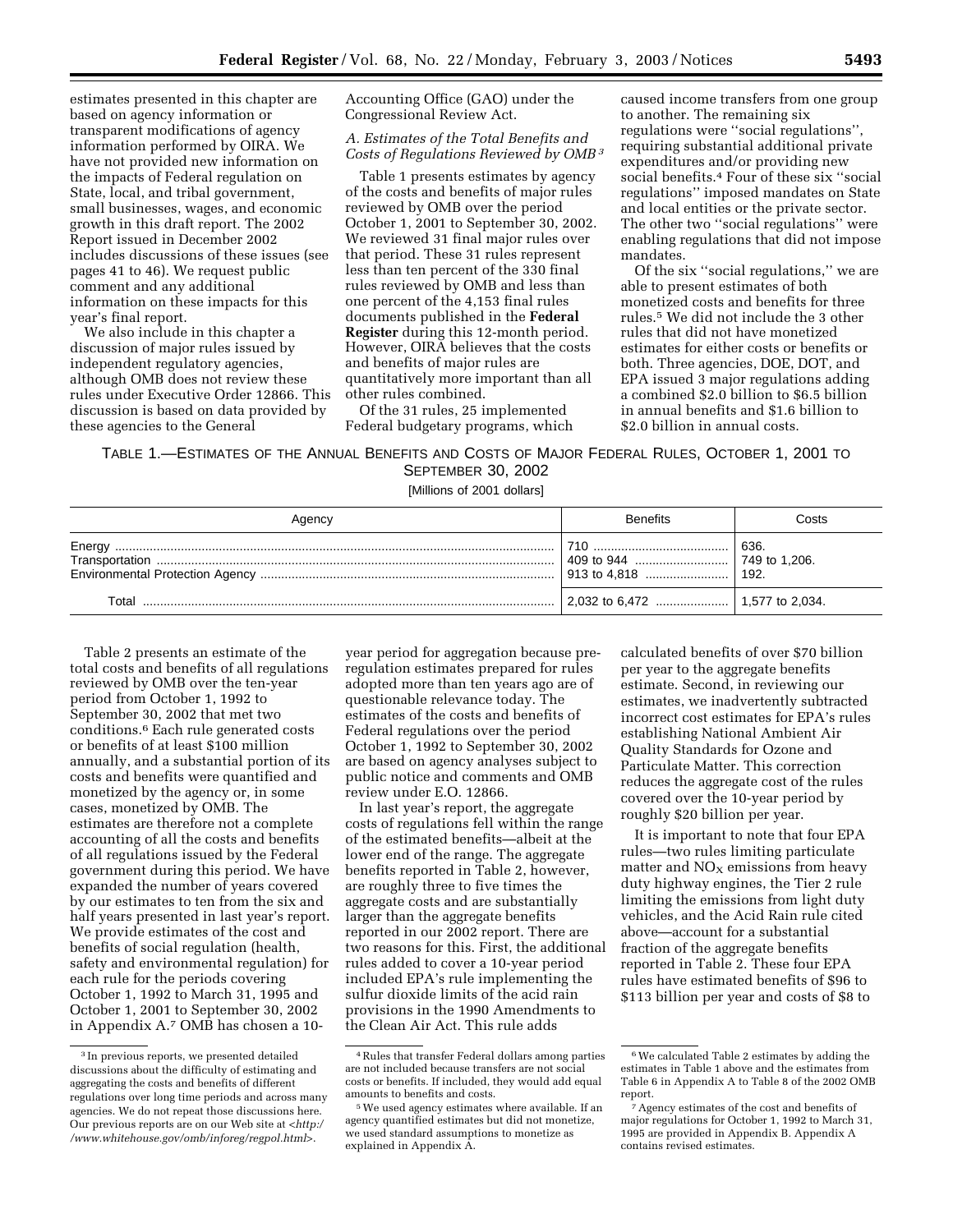\$8.8 billion per year.<sup>8</sup> The aggregate benefits and costs for the other 103 rules are \$38 to \$104 billion and \$30 to \$35 billion, respectively. Table 3 provides additional information on aggregate benefits and costs for select agency programs.

Based on the information released in previous reports, the total costs and

benefits of all Federal rules now in effect (major and non-major, including those adopted more than 10 years ago) could easily be a factor of ten or more larger than the sum of the costs and benefits reported in Table 2. More research is necessary to provide a stronger analytic foundation for comprehensive estimates of total costs

and benefits by agency and program. OMB's examination of the benefits and costs of Federal regulation supports the need for a common-sense approach to modernizing Federal regulation that involves the expansion, modification, and rescission of regulatory programs as appropriate.

# TABLE 2.—ESTIMATES OF THE ANNUAL BENEFITS AND COSTS OF MAJOR FEDERAL RULES, OCTOBER 1, 1992 TO SEPTEMBER 30, 2002

[Millions of 2001 dollars]

| Agency | <b>Benefits</b>                         | Costs |
|--------|-----------------------------------------|-------|
|        | 108.858 to 179.757    23.867 to 27.028. | 796.  |
| T∩tal  | 134,547 to 217,539    37,686 to 43,794. |       |

# TABLE 3.—ESTIMATES OF ANNUAL BENEFITS AND COSTS OF MAJOR FEDERAL RULES: SELECT PROGRAMS AND AGENCIES, OCTOBER 1, 1992–SEPTEMBER 30, 2002

[Millions of 2001 dollars]

| Agency                                                                                                                                                                                                                                              | <b>Benefits</b>                         | Costs |
|-----------------------------------------------------------------------------------------------------------------------------------------------------------------------------------------------------------------------------------------------------|-----------------------------------------|-------|
|                                                                                                                                                                                                                                                     |                                         |       |
| Transportation:<br>.2,795 http://way.org/files.com/instruction///watch?uddinglently.com/institute/data-community-community-commun<br>match of the set of the set of the community-community-community-community-community-community-community-commu |                                         |       |
| <b>Environmental Protection Agency:</b>                                                                                                                                                                                                             | 106.010 to 163.893    18.362 to 20.978. |       |

In order for comparisons or aggregation to be meaningful, benefit and cost estimates should correctly account for all substantial effects of regulatory actions, including potentially offsetting effects, which may or may not be reflected in the available data. We have not made any changes to agency monetized estimates other than

connecting them to annual equivalents. Any comparison or aggregation across rules should also consider a number of factors which our presentation does not address. To the extent that agencies have adopted different methodologies for example, different monetized values for effects, different baselines in terms of the regulations and controls already

in place, different treatments of uncertainty—these differences remain embedded in the table 2. While we have relied in many instances on agency practices in monetizing costs and benefits, our citation of or reliance on agency data in this report should not be taken as an endorsement of all the

<sup>8</sup>These four EPA rules will reduce ambient levels of fine particulate matter by reducing direct PM emissions and/or the emissions of precursor pollutants like  $SO_2$  and  $NO_X$  that contribute to the formation of fine PM. Many studies show an association between both short- and long-term exposure to fine PM and a variety of adverse health effects ranging from increases in the frequency of hospital admissions to premature mortality. There are, however, important uncertainties associated with these benefit estimates. For example key assumptions underlying the benefit estimates associated with premature mortality include the following: (1) The benefits analysis assumes there is a causal association between inhalation of fine particles and such health effects as premature mortality at exposure levels near those experienced by most Americans on a daily basis. While the biological mechanisms for this effect have not yet

been definitively established, EPA has concluded that the weight of the available epidemiological and toxicological evidence supports an assumption of causality; (2) The benefits analysis assumes that all fine particles, regardless of their chemical composition, are equally toxic. This is an important assumption because fine particles from power plant emissions are chemically different from those emitted from both mobile sources and other industrial facilities. However, no clear scientific grounds exist for supporting differential effects estimates by particle type; (3) The benefits analysis assumes that the concentration-response function for fine particles is approximately linear within the range of ambient concentrations under consideration. Thus, the estimates include health benefits from reducing fine particles in areas that are in attainment with the fine particle standard and those that do not meet the standard; (4) The

benefits analysis assumes that the forecasts for future emissions and associated air quality modeling are valid. The EPA's analyses are based on peer-reviewed scientific literature and up-to-date assessment tools. However such models are themselves based on an evolving understanding and research continues to provide the data necessary for model evaluation; and (5) The valuation of estimated reduction in mortality risk is largely taken from studies of the tradeoff associated with the willingness to accept risk in labor markets. Alternative estimates may, however, be more relevant for rules addressing air pollution. Further information on these benefits estimates can be found at *http://www.epa.gov/air/clearskies/ tech*\_*adden.pdf*, *http://www.whitehouse.gov/omb/ inforeg/costbenefitreport1998.pdf*, *http:// www.whitehouse.gov/omb/inforeg/2000fedregreport.pdf.*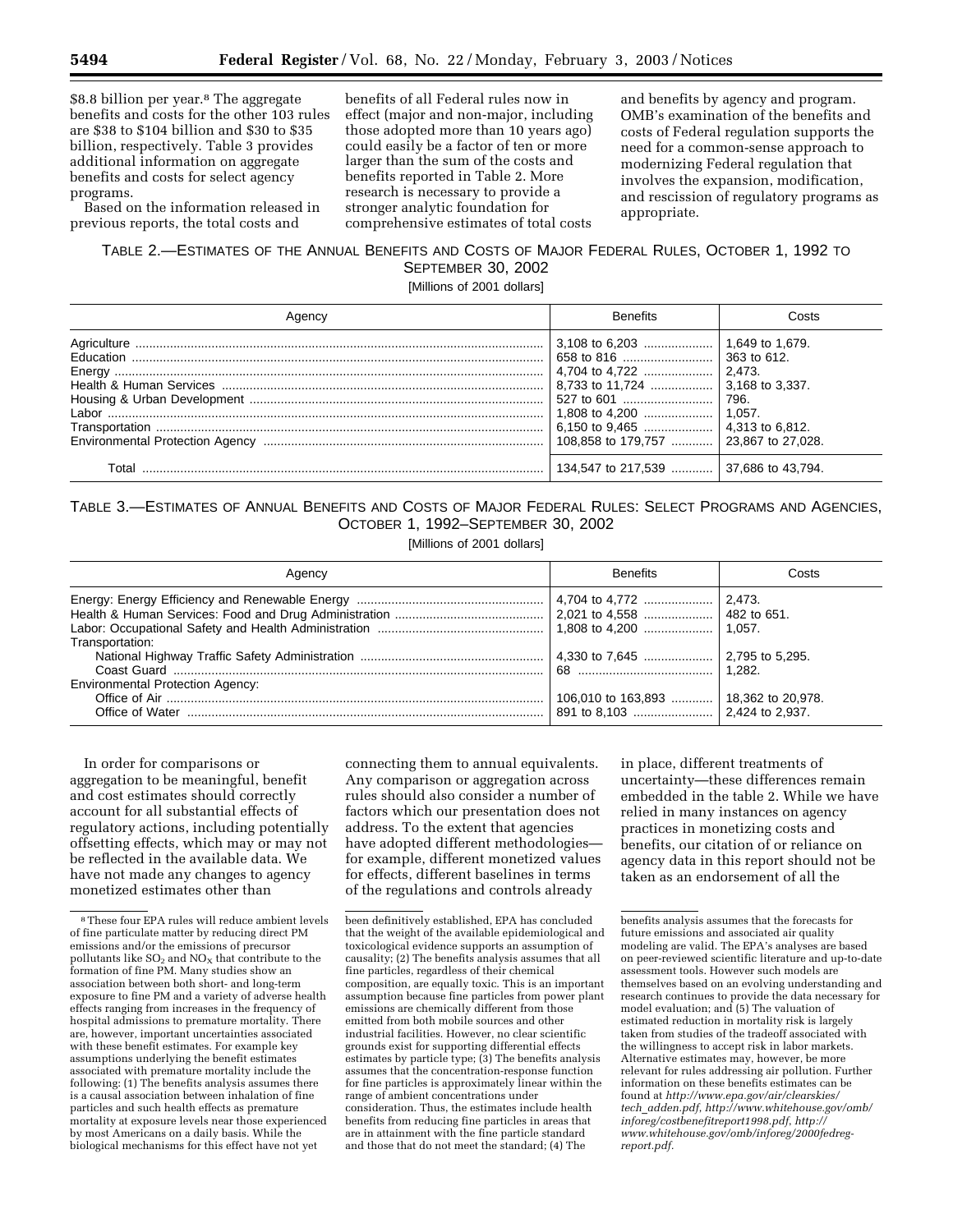varied methodologies used to derive benefits and cost estimates.

# *B. Estimates of Benefits and Costs of This Year's ''Major'' Rules*

In this section, we examine in detail the benefits and costs of each ''major'' rule, as required by section  $624(a)(1)(C)$ . We have included in our review those final regulations on which OMB concluded review during the 12-month period October 1, 2001 through September 30, 2002.

The statutory language that categorizes the rules we consider for this report differs from the definition of ''economically significant'' in Executive Order  $12866$  (section  $3(f)(1)$ ). It also differs from similar statutory definitions in the Unfunded Mandates Reform Act and subtitle E of the Small Business Regulatory Enforcement Fairness Act of 1996—Congressional Review of Agency Rulemaking. Given these varying definitions, we interpreted section 624(a)(1)(C) broadly to include all final rules promulgated by an Executive branch agency that meet any one of the following three measures:

• Rules designated as ''economically significant'' under section 3(f)(1) of Executive Order 12866;

• Rules designated as ''major'' under 5 U.S.C. 804(2) (Congressional Review Act); and

• Rules designated as meeting the threshold under Title II of the Unfunded Mandates Reform Act (2 U.S.C. 1531– 1538)

Of the 31 rules received by OMB, USDA submitted four; the Veterans Administration, DOE, EPA, OMB, the Social Security Administration, and SBA each submitted one; HHS eight; The Departments of Interior, Justice, Defense, and FEMA each submitted two; and DOT five.

#### Social Regulation

Of the 31 economically significant rules reviewed by OMB, six are regulations requiring substantial additional private expenditures and/or providing new social benefits. Table 4 summarizes the costs and benefits of these rules and provides other information taken from rule preambles and agency RIAs. Of the six regulations received by OMB, EPA and DOE each submitted one, and DOI and DOT each submitted two. Agency estimates and discussion are presented in a variety of ways, ranging from a mostly qualitative discussion—for example, the NHTSA light truck corporate average fuel economy (CAFE) standard—to a more complete benefit-cost analysis, such as DOE's central air conditioner rule.

#### 1. Benefits Analysis

Agencies monetized at least some benefit estimates for five of the six rules. In the case of EPA's recreational engines rule, the agency provides some monetized benefit estimates, but discusses other benefits qualitatively. In one case—NHTSA's tire pressure monitoring systems (TPMS) rule—the

agency did not monetize all of the quantified benefits. In another case— NHTSA's CAFE rule—the agency did not report any quantified or monetized benefit estimates.

### 2. Cost Analysis

For three of the six rules, agencies provided monetized cost estimates. These include DOE's air conditioner rule, NHTSA's TPMS rule and EPA's recreational vehicle rule. For the remaining three rules, both DOI migratory bird hunting rules and NHTSA's CAFE rule, the agencies did not estimate costs.

#### 3. Net Monetized Benefits

Three of the six rules provided at least some monetized estimates of both benefits and costs. Of these, the estimated monetized benefits of both the DOE air conditioner rule and the EPA recreational engine rule exceed the estimated monetized costs. The magnitude of the net benefits varies from \$75 million per year for the air conditioner rule to as much as \$4.6 billion for the recreational engine rule. One rule, NHTSA's TPMS rule, has negative net monetized benefits ranging from approximately \$706 to \$862 million per year.

#### 4. Rules Without Quantified Effects

One rule, NHTSA's CAFE rule, is classified as economically significant even though the agency did not provide any quantified estimates of their effects.

# TABLE 4.—SUMMARY OF AGENCY ESTIMATES FOR FINAL RULES 10/01/2001–9/30/02

[As of Date of Completion of OMB Review]

| Agency     | Rule                                                                                       | <b>Benefits</b>                                                                 | Costs                                                                       | Other Information                                                                                                                                                                                                                                                                                                                                                                                                                                                                                                                                                                                                         |
|------------|--------------------------------------------------------------------------------------------|---------------------------------------------------------------------------------|-----------------------------------------------------------------------------|---------------------------------------------------------------------------------------------------------------------------------------------------------------------------------------------------------------------------------------------------------------------------------------------------------------------------------------------------------------------------------------------------------------------------------------------------------------------------------------------------------------------------------------------------------------------------------------------------------------------------|
| DOE        | <b>Energy Conservation</b><br>Standards for Cen-<br>tral Air Conditions<br>and Heat Pumps. | \$9.1 billion (present<br>value) in energy<br>savings between<br>2006 and 2030. | \$7.3 billion (present<br>value) for purchases<br>between 2006 and<br>2030. | Monetized benefit and cost values are obtained from the<br>"National Energy Savings/Net Present Value/Ship-<br>ments" spreadsheet, available on DOE's web site:<br>http://www.eren.doe.gov/buildings/codes standards/<br>applbrf/central air conditioner 3.html DOE projects a<br>cumulative reduction in nitrogen oxide emissions of<br>119.3 thousand metric tons (undiscounted) over the<br>period 2006-2030 and a cumulative reduction in car-<br>bon dioxide equivalent emissions of 53.8 million metric<br>tons (undiscounted) over the period 2006-2030 [DOE<br>Technical Support Document Appendix M, Table M.9]. |
| <b>DOI</b> | Early Season Migra-<br>tory Bird Hunting<br>Regulations 2002-<br>2003.                     | \$50 million to \$192<br>million/yr.                                            | Not estimated                                                               | The analysis was based on the 1996 National Hunting<br>and Fishing Survey and the U.S. Department of Com-<br>merce's County Business Patterns, from which it was<br>estimated that migratory bird hunters would spend be-<br>tween \$429 million and \$1,084 million at small busi-<br>nesses [67 FR 54704]. The listed benefits represent<br>estimated consumer.                                                                                                                                                                                                                                                         |
| <b>DOI</b> | Late-Season Migratory<br><b>Bird Hunting Regu-</b><br>lations 2002-2003.                   | \$50 million to \$192<br>million/yr.                                            | Not estimated                                                               | The analysis was based on the 1996 National Hunting<br>and Fishing Survey and the U.S. Department of Com-<br>merce's County Business Patterns, from which it was<br>estimated that migratory bird hunters would spend be-<br>tween \$429 million and \$1,084 million at small busi-<br>nesses [67 FR 54704]. The listed benefits represent<br>estimated consumer.                                                                                                                                                                                                                                                         |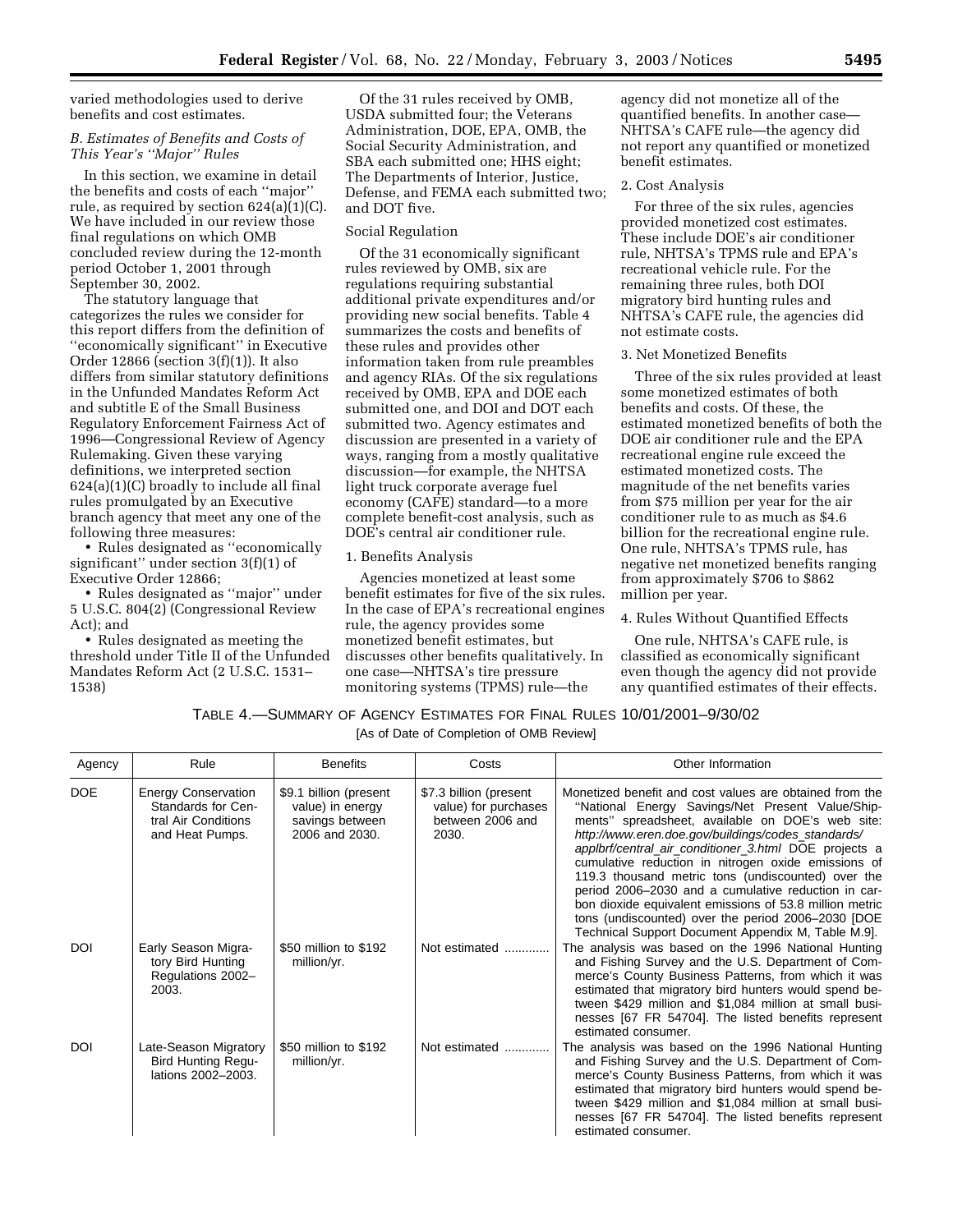| Agency     | Rule                                                                                                           | <b>Benefits</b>                                                                                                                                             | Costs                    | Other Information                                                                                                                                                                                                                                                                                                                                                                                                                                                                                                                                                                                                                                                                                                                                                                                                                                                                                                                                                                                                                                                                                                                                                                                                                                                                                                                                                                                                                                                                                                                                                                                                                                                                                                                                                                                                                                                                                                                                          |
|------------|----------------------------------------------------------------------------------------------------------------|-------------------------------------------------------------------------------------------------------------------------------------------------------------|--------------------------|------------------------------------------------------------------------------------------------------------------------------------------------------------------------------------------------------------------------------------------------------------------------------------------------------------------------------------------------------------------------------------------------------------------------------------------------------------------------------------------------------------------------------------------------------------------------------------------------------------------------------------------------------------------------------------------------------------------------------------------------------------------------------------------------------------------------------------------------------------------------------------------------------------------------------------------------------------------------------------------------------------------------------------------------------------------------------------------------------------------------------------------------------------------------------------------------------------------------------------------------------------------------------------------------------------------------------------------------------------------------------------------------------------------------------------------------------------------------------------------------------------------------------------------------------------------------------------------------------------------------------------------------------------------------------------------------------------------------------------------------------------------------------------------------------------------------------------------------------------------------------------------------------------------------------------------------------------|
| DOT        | <b>Light Truck Average</b><br>Fuel Economy<br>Standard, Model<br>Year 2004.                                    | Not estimated                                                                                                                                               | Not estimated            | "* * * [T]he agency has been operating under a restric-<br>tion on the use of appropriations for the last six fiscal<br>years. The restriction has prevented the agency from<br>gathering and analyzing data relating to fuel economy<br>capabilities and the costs and benefits of improving<br>the level of fuel economy. Particularly since that re-<br>striction was lifted only on December 18, 2001, the<br>agency has been unable to prepare a separate eco-<br>nomic analysis for this rulemaking. The agency notes,<br>however, that the standard it is setting for the 2004<br>model year will not make it necessary for the manufac-<br>turers with a substantial share of the market to change                                                                                                                                                                                                                                                                                                                                                                                                                                                                                                                                                                                                                                                                                                                                                                                                                                                                                                                                                                                                                                                                                                                                                                                                                                                 |
| <b>DOT</b> | Tire Pressure Moni-<br>toring Systems<br>(TPMS).                                                               | 79-124 fatalities and<br>5,176-8,722 inju-<br>ries prevented per<br>year; \$43-\$344 mil-<br>lion per year in fuel<br>savings and re-<br>duced tire wear.   | \$749-\$1,206 million/yr | their product plans." [67 FR 16059]<br>Unquantified Benefits: "The agency cannot quantify the<br>benefits from a reduction in crashes associated with<br>hydroplaning and overloading vehicles. The primary<br>reason that the agency has been unable to quantify<br>these benefits is the lack of crash data indicating tire<br>pressure and how often these conditions are the<br>cause or contributing factors in a crash. The agency<br>does not collect tire pressure in its crash investiga-<br>tions. NHTSA also has not been able to quantify the<br>benefits associated with reductions in property dam-<br>age and travel delays that will result from fewer crash-<br>es or reductions in the severity of crashes." [67 FR<br>38739] Unquantified Costs: "The agency anticipates<br>that there may be other maintenance costs for both di-<br>rect and indirect TPMS. For example, with indirect<br>TPMSs, there may be problems with wheel speed sen-<br>sors and component failures. With direct TPMSs, the<br>pressure sensors may be broken off when tires are<br>changed. The agency requested comments on this<br>issue in the NPRM, but received none. Without esti-<br>mates of these maintenance problems and costs, the<br>agency is unable to quantify their impact. The agency<br>also notes that in order to benefit from the TPMS, driv-<br>ers must respond to a warning by re-inflating their<br>tires. To accomplish this, most drivers will either make<br>a separate trip to a service station or take additional<br>time to inflate their tires when they are at a service<br>station for fuel. The process of checking and re-inflat-<br>ing tires is relatively simple, and probably would take<br>from three to five minutes. The time it would take to<br>make a separate trip to a service station would vary<br>depending on the driver's proximity to a station at the<br>time he or she was notified." 67 FR 38741] |
| <b>EPA</b> | <b>Control of Emissions</b><br>From Nonroad<br>Large Spark-Ignition<br>Engines, and Rec-<br>reational Engines. | \$410 million/yr. in re-<br>duced engine oper-<br>ation costs; \$900<br>million to \$7.88 bil-<br>lion in air quality<br>benefits in calendar<br>year 2030. | \$192 million/yr         | EPA also lists a variety of other benefit categories which<br>it was not able to quantify or monetize, ranging from<br>infant mortality to damage to urban ornamental plants.<br>[67 FR 68328].                                                                                                                                                                                                                                                                                                                                                                                                                                                                                                                                                                                                                                                                                                                                                                                                                                                                                                                                                                                                                                                                                                                                                                                                                                                                                                                                                                                                                                                                                                                                                                                                                                                                                                                                                            |

# TABLE 4.—SUMMARY OF AGENCY ESTIMATES FOR FINAL RULES 10/01/2001–9/30/02—Continued

[As of Date of Completion of OMB Review]

# Transfer Regulations

Of the 31 economically significant rules reviewed by OMB, Table 5 lists the 25 that implement Federal budgetary programs. The budget outlays associated with these rules are ''transfers'' to program beneficiaries. Of the transfer

rules, HHS promulgated eight rules, most of which implement Medicare and Medicaid policy. Four are USDA rules. Of the four, three are crop assistance and disaster aids for farmers and one is a food stamp program rule. The Department of Transportation issued three transfer rules. The Departments of

Defense, Justice, and the Federal Emergency Management Administration issued two each. The Social Security Administration, Veterans Administration, Small Business Administration and Office of Management and Budget each promulgated one rule.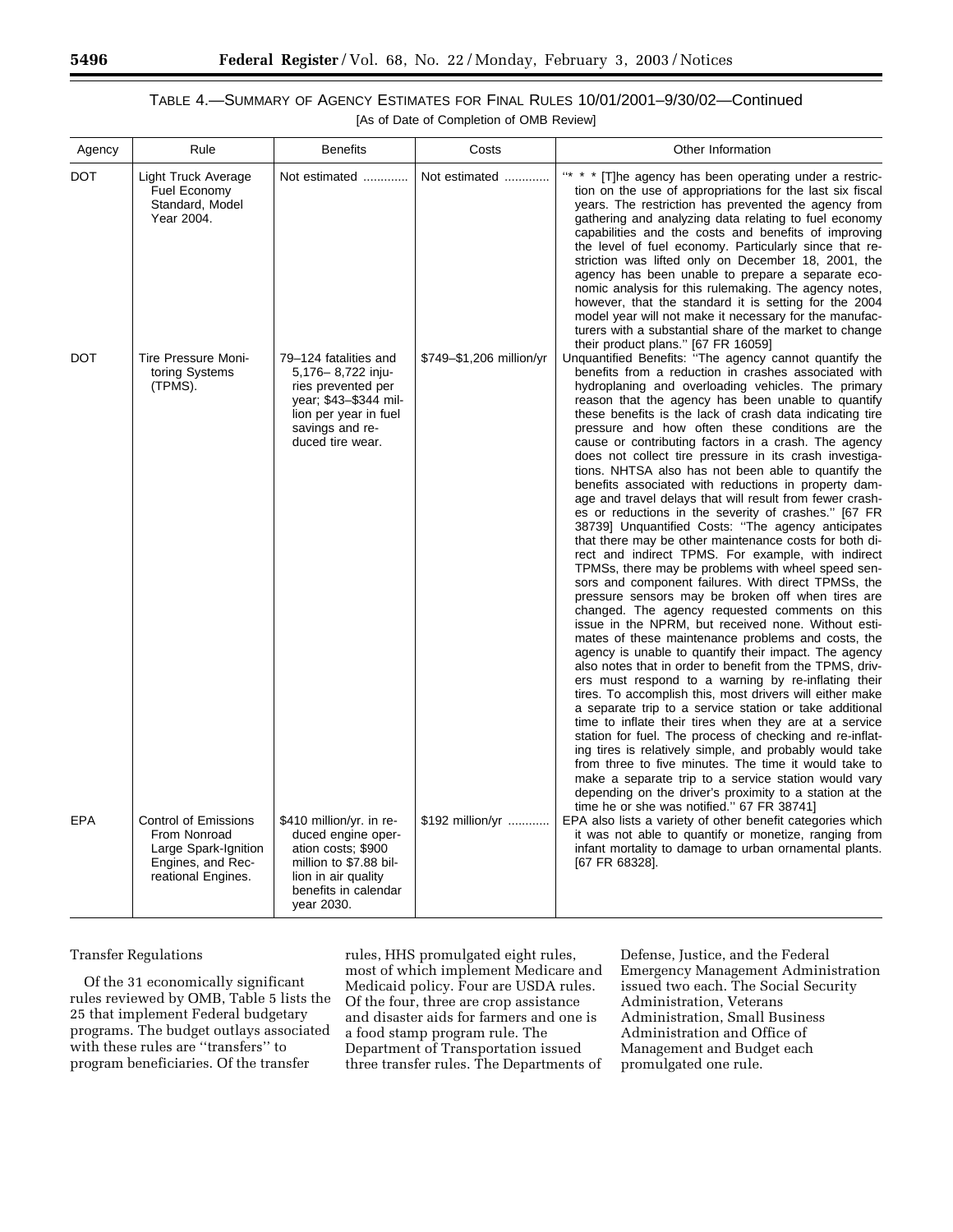TABLE 5.—AGENCY TRANSFER RULES: 10/01/01 TO 9/30/02

[As of date of completion of OMB review]

#### **Office of Management and Budget (OMB)**

Regulation for Air Carrier Guaranteed Loan Program.

# **Dept. of Agriculture (USDA)**

2000 Crop Agricultural Disaster and Market Assistance.

2002 Farm Bill Regulations: Sugar Program.

Peanut Quota Buyout Program.

Work Provisions of the PRWORA of 1996 and the Food Stamp Provisions of the Balance Budget Act of 1997.

#### **Dept. of Defense**

CHAMPUS/TRICARE: Partial Implementation of Pharmacy Benefits Programs; NDAA for FY 2001. TRICARE: Sub-Acute Care Program; Uniform Skilled Nursing Benefit; Home Healthcare Benefit; Medicare Payment Methods for Skilled Nursing Facilities.

#### **Dept. of Health and Human Services (HHS)**

Contraception and Infertility Research Loan Repayment Program.

Medicare Program: Revisions to Payment Policies and 5-Year Review and Adjustments to the Relative Value Units Under the Physician Fee Schedule for CY 2002.

Medicare Program: Prospective Payment System for Hospital Outpatient Services for CY 2002 and Pro Rata Reduction on Transitional Pass-Through Payments.

Medicaid Program: Modification of the Medicaid Upper Payment Limit for Non-State, Government-Owned or Operated Hospitals.

Medicare Program: Modifications to Managed Care Rules Based on Payment Provisions in BIPA and Technical Corrections.

Medicare Program: Notice of Modification of Beneficiary Assessment Requirements for Skilled Nursing Facilities.

Changes to Hospital Inpatient Prospective Payment Systems and FY 2003 Rate.

Medicaid Managed Care; New Provisions.

### **Social Security Administration**

Revised Medical Criteria for Determination of Disability Musculoskeletal System and Related Criteria.

#### **Department of Justice**

Claims Under the Radiation Exposure Compensation Act Amendments of 2000. September 11 Victim Compensation Fund of 2001.

#### **Dept. of Transportation**

Procedures for Compensation of Air Carriers.

Imposition and Collection of Passenger Civil Aviation Security Fees in the Wake of September 11. Aviation Security Infrastructure Fees.

**Veterans Administration**

Diseases Specific to Radiation-Exposed Veterans.

**Federal Emergency Management Administration**

Assistance to Firefighters Grant Program. Disaster Assistance; Federal Assistance to Individuals and Households.

#### **Small Business Administration**

Disaster Loan Program.

Major Rules for Independent Agencies

The congressional review provisions of the Small Business Regulatory Enforcement Fairness Act (SBREFA) require the General Accounting Office (GAO) to submit reports on major rules to the committees of jurisdiction, including rules issued by agencies not subject to Executive Order 12866 (the ''independent'' agencies). We reviewed the information on the costs and benefits of major rules contained in GAO reports for the period of October 1, 2001 to September 30, 2002. GAO

reported that three independent agencies issued eight major rules during this period. Two agencies did not conduct benefit-cost analyses. One agency considered benefits and costs of the rules. OIRA lists the agencies and the type of information provided by them (as summarized by GAO) in Table 6. The Securities and Exchange Commission consistently considered benefits and costs in their rulemaking processes while the Federal Communications Commission and the Nuclear Regulatory Commission did not prepare benefit-cost analyses.

In comparison to the agencies subject to E.O. 12866, the independent agencies provided relatively little quantitative information on the costs and benefits of the major rules. As Table 6 indicates, three of the eight rules included some discussion of benefits and costs. Three of the eight regulations had monetized cost information; one regulation monetized benefits. It is difficult to discern, however, whether the rigor and the extent of the analyses conducted by the independent agencies are similar to those of the analyses performed by agencies subject to the Executive Order.

TABLE 6.—RULES FOR INDEPENDENT AGENCIES (OCTOBER, 2001–SEPTEMBER, 2002)

| Agency | Rule | on benefits<br>or costs | Information   Monetized  <br>benefits | Monetized<br>Costs |
|--------|------|-------------------------|---------------------------------------|--------------------|
|        |      | No                      | ∣ No ………… ∣ No.                       |                    |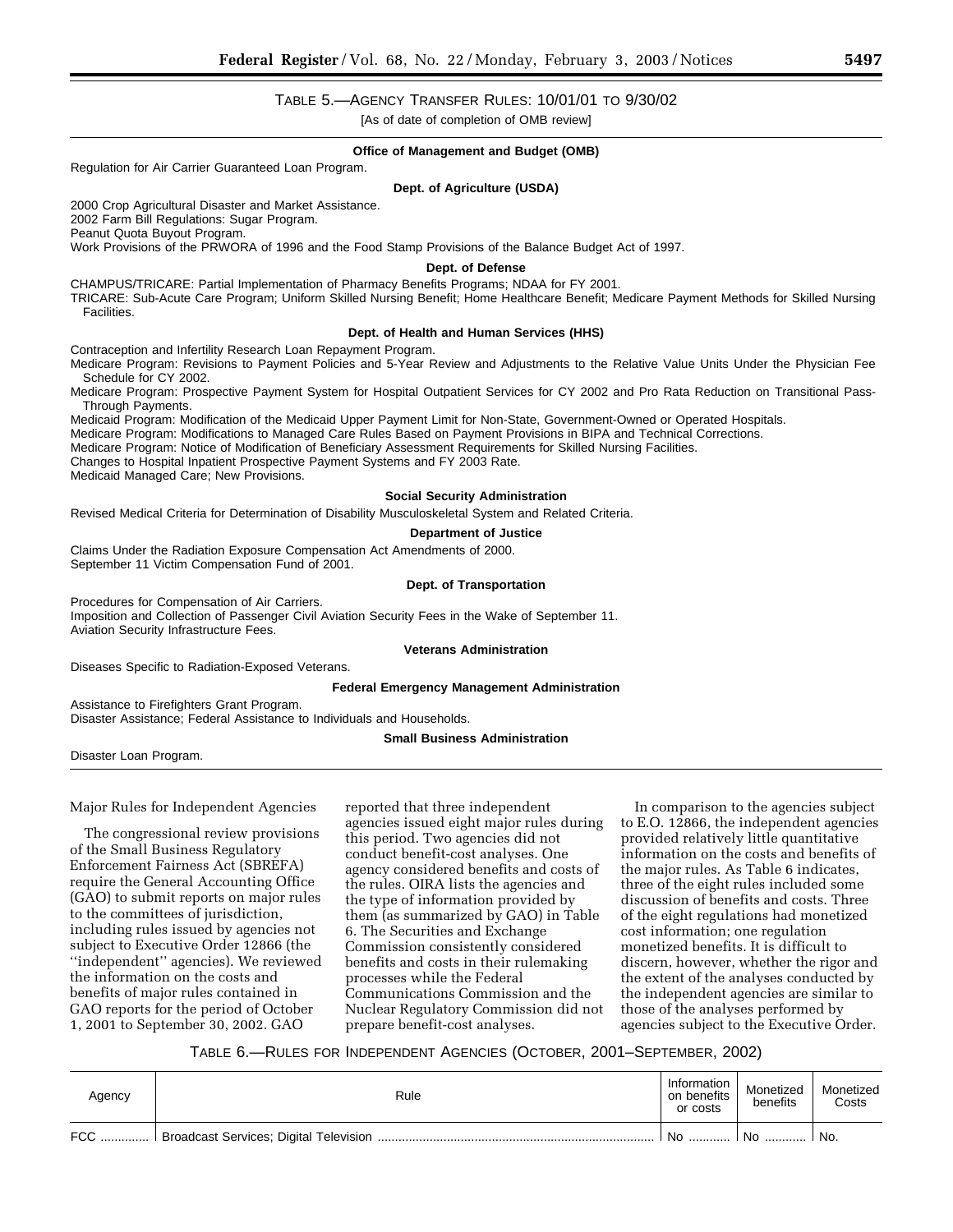| Agency | Rule                                                                                                                                                                                                                                                                                                                                                                                                  | Information<br>on benefits<br>or costs | Monetized<br>benefits | Monetized<br>Costs |
|--------|-------------------------------------------------------------------------------------------------------------------------------------------------------------------------------------------------------------------------------------------------------------------------------------------------------------------------------------------------------------------------------------------------------|----------------------------------------|-----------------------|--------------------|
| FCC    |                                                                                                                                                                                                                                                                                                                                                                                                       |                                        |                       | No.                |
| FCC    |                                                                                                                                                                                                                                                                                                                                                                                                       |                                        |                       | No.                |
| FCC    | Order to Permit Operation of NGSO FSS Systems Co-Frequency with GSO and Terres-<br>trial Systems in the Ku-Band Frequency Range; Authorize Subsidiary Terrestrial Use<br>of the 12.2-12.7 GHz Band by Direct Broadcast Satellite Licensees and Their Affili-<br>ates; and in Re-Applications of Broadwave USA, PDC Broadband Corporation, and<br>Satellite Receivers, Ltd. in the 12.2-12.7 GHz Band. |                                        |                       | No.                |
| NRC    |                                                                                                                                                                                                                                                                                                                                                                                                       |                                        |                       | No.                |
| SEC    | Books and Records Requirements for Brokers and Dealers Under the Securities Ex-   Yes    Yes<br>change Act of 1934.                                                                                                                                                                                                                                                                                   |                                        |                       | Yes.               |
| SEC    | Certification of Disclosure in Companies' Quarterly and Annual Reports    Yes    No                                                                                                                                                                                                                                                                                                                   |                                        |                       | ∣ Yes.             |
|        | SEC    Acceleration of Periodic Report Filing Dates and Disclosure Concerning Web Site Ac-   Yes    No    Yes.<br>cess to Reports.                                                                                                                                                                                                                                                                    |                                        |                       |                    |

# TABLE 6.—RULES FOR INDEPENDENT AGENCIES (OCTOBER, 2001–SEPTEMBER, 2002)—Continued

# **Chapter II. Developing Better Regulation**

In addition to estimates of the cost and benefits of Federal rules and paperwork, the Regulatory Right-to-Know Act requires OMB to publish ''recommendations for reform.'' In response to this requirement, OMB seeks public comment in the following three areas.

#### *A. Guidelines for Regulatory Analysis*

The evaluation of both the benefits and costs of alternative options through regulatory analysis helps agency policymakers arrive at sound regulatory decisions and also helps the public, Congress, and the courts understand those decisions. Although the preparation of such an analysis may require significant investments of agency staff and resources, carefully completed analyses will result in welldesigned regulations and larger net benefits to society as a whole. To help support the development of better analysis, OMB has provided guidance to the agencies since the 1980s on how to conduct regulatory analysis. The current OMB guidelines were issued in 1996 as a ''best practices'' document and were revised and issued as guidance in 2000.

In order to make continued improvements in the quality of the regulatory analyses prepared by agencies, OIRA initiated in 2002 a process to refine these guidance documents. The OIRA Administrator and a member of the Council of Economic Advisers (CEA) are serving as co-chairs of this effort. OMB and CEA staff have drafted proposed revised guidelines which are presented in Appendix C. Through these proposed guidelines, we seek to establish more uniform analytic guidance for the agencies to follow in preparing their regulatory analysis. We will also incorporate new insights and recent

innovations in what constitutes a good analysis. Finally, we expect the guidelines to increase the transparency of the analysis of prospective regulations to both technical and nontechnical readers.

While these proposed guidelines include some additional requirements on the agencies in performing RIAs, we believe that adherence to the proposed revisions will yield improvements in the information provided by these analyses. Improved analyses will strengthen the regulatory development process, resulting in better designed regulations and potentially large net benefits to society as a whole.

The key changes in the proposed guidelines include the following:

• The proposal encourages agencies to perform both cost-effectiveness analysis and benefit-cost analysis of major rules because the two techniques offer regulators somewhat different but useful perspectives. In addition, however, we recognize that costeffectiveness analysis will be feasible in certain situations where a benefit-cost analysis may not be feasible.

• The proposal recommends that agencies report analytic results based on two discount rates—3 percent and 7 percent—for major rules whose effects will be felt primarily within this generation (*i.e.*, the next 20 or 30 years). If benefits and costs are expected to last beyond the current generation, the proposal permits additional sensitivity analysis with discount rates as low as 1 percent.

• The proposal requires agencies to support rulemakings with formal probabilistic analysis of the key scientific and economic uncertainties regarding costs and benefits for rules with economic effects that exceed more than \$1 billion per year. In particular, the analysis must present a probability distribution for the estimated benefits

and costs, unless the benefits and costs are known with a high degree of certainty.

The draft guidelines are being released today for a 60-day public comment period as well as independent peer review by leading academic experts in the field of regulatory analysis. We also plan to conduct an interagency review of the draft guidelines following public and peer review comments.

We will continue to use our current guidance until we complete this review process and publish revised guidelines.

#### *B. Request for Comment on U.S. Approaches to Analysis and Management of Emerging Risks*

Regulators often must decide on an appropriate course of action to protect public health, safety or the environment before science has resolved all the key factual questions about a potential hazard. The appropriate level of precaution in risk assessment and management is complicated by the need to balance efforts to mitigate these potential risks with countervailing risks that may arise from other sources. For example, policies to facilitate the growth of the diesel-engine market may be desirable from a global environmental and energy security perspective since diesel offers significant fuel efficiency advantages over gasoline-powered vehicles, and would likely lead to less reliance on importation of foreign oil and reduce the emission of greenhouse gases. However, diesel fuels pose greater risk to public health and environment from smog and soot caused by relatively higher emission of particles and nitrogen dioxide than conventional gasoline.

U.S. regulators rely on various science-based precautionary approaches in assessing potential hazards and taking protective actions. These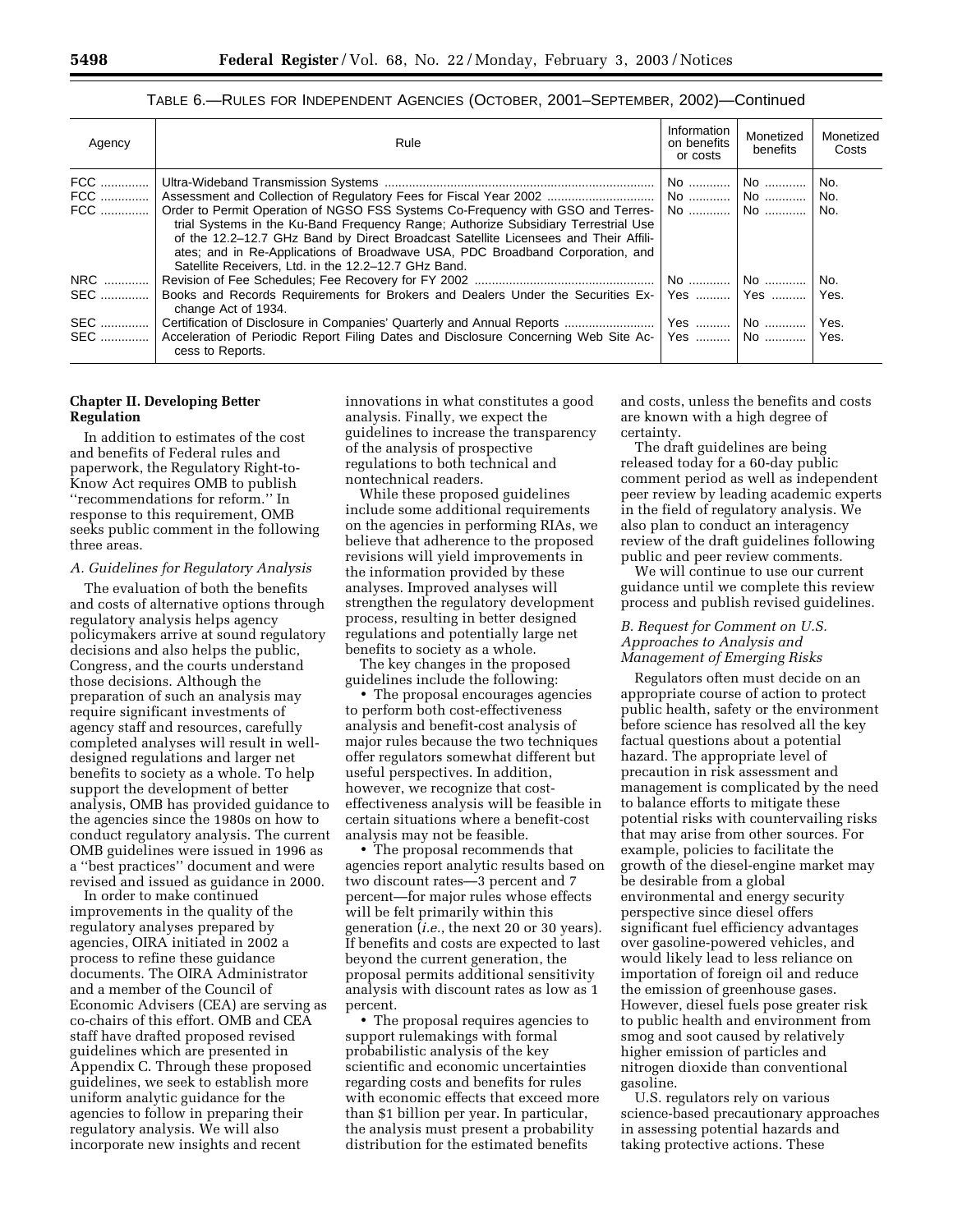approaches have evolved over time and reflect statutory requirements, agency specific policy decisions, and advancements in scientific understanding. For purposes of collecting and analyzing current risk assessment and management practices in federal agencies, with an emphasis on the role of precaution in risk policy and regulation, the Administration has formed an Interagency Work Group on Risk Management co-chaired by James L. Connaughton, Chairman of the White House Council on Environmental Quality and John D. Graham, Administrator, Office of Information and Regulatory Affairs, Office of Management and Budget. The Work Group includes representatives from the Department of Agriculture, the Department of Commerce, the Department of Health and Human Services, the Department of Interior, the Environmental Protection Agency, and the Office of Science and Technology Policy.

To assist in the Work Groups efforts, OMB requests comments for the next 60 days on current U.S. approaches to analysis and management of emerging risks. Specifically, we seek public input on:

• Ways in which ''precaution'' is embedded in current risk assessment procedures through ''conservative'' assumptions in estimation of risk, or through explicit ''protective'' measures in management decisions as required by statutory requirements as well as agency judgments.

• Examples of approaches in human and ecological risk assessment and management methods addressed by U.S. regulatory agencies (*e.g.*, consumer product safety, drug approval, pesticide registration, protection of endangered species) which appear unbalanced.

• How the U.S. balances precautionary approaches to health, safety and environmental risks with other interests such as economic growth and technological innovation.

### *C. Request for Comment on Improving the Analysis of Regulations Related to Homeland Security*

In last year's final Report to Congress, OMB noted that 58 significant new federal regulations had been enacted in the aftermath of September 11th to protect national security and provide post-attack assistance. As an integral part of the expedited issuance of these rules, OIRA conducted its full regulatory review and coordination function under Executive Order 12866. These efforts made sure that all the rules related to September 11th received priority attention from the appropriate reviewers, and that the Administration's best solutions to respond to potential terrorist attacks were implemented.

Looking to the future, OMB expects additional homeland-security proposals from federal agencies covering concerns ranging from airline safety and immigration to food safety. For example, USDA and HHS will propose new regulations required to implement the Bioterrorism Preparedness and Control Act of 2002. Similarly, the Department of Homeland Security will face major challenges in developing sensible regulations covering many facets of American society. In light of the significant interest in these regulations, OMB is seeking public comment for the next 60 days on how to more effectively evaluate the benefits and costs of these proposals. OMB seeks comment on how agencies might assess the probability of future terrorist attacks and the likely damages, and the resulting effectiveness of new federal regulations in preventing future attacks, reducing America's vulnerability, or mitigating the damage of attacks which do occur. OMB seeks comment on how agencies might better identify, quantify and weigh the direct and indirect costs of such rules, including impacts on time,

convenience, privacy and economic productivity. OMB also seeks comment on how evaluation of such regulation could include auxiliary benefits not directly related to the homeland security purpose of the regulation. OMB's request for comment is concerned with these issues as they apply to future rulemakings and is not intended to address a specific rulemaking.

# **Appendix A.—Calculations of Benefits and Costs: Explanation**

Chapter I presents estimates of the annual costs and benefits of selected final major regulations reviewed by OMB between October 1, 1992 and September 30, 2002. The explanation of the calculations for the major rules reviewed by OMB between April 1, 1995 and March 31, 1999 can be found in Chapter IV of our 2000 report (OMB 2000). Table 19, Appendix E, of the 2002 Report presents OIRA's estimates of the benefits and costs of the 20 individual rules reviewed between April 1, 1999 and September 30, 2001. All benefit and cost estimates were adjusted to 2001 dollars.

In assembling estimates of benefits and costs, OIRA has:

(1) Applied a uniform format for the presentation of benefit and cost estimates in order to make agency estimates more closely comparable with each other (for example, annualizing benefit and cost estimates); and

(2) Monetized quantitative estimates where the agency has not done so (for example, converting Agency projections of quantified benefits, such as, estimated injuries avoided per year or tons of pollutant reductions per year to dollars using the valuation estimates discussed below).

The adoption of a uniform format for annualizing agency estimates allows, at least for purposes of illustration, the aggregation of benefit and cost estimates across rules. While OIRA has attempted to be faithful to the respective agency approaches, the reader should be cautioned that agencies have used different methodologies and valuations in quantifying and monetizing effects. Thus, this aggregation involves the assemblage of benefit and cost estimates that are not comparable.

# TABLE 7.—ESTIMATE OF BENEFITS AND COSTS OF 47 MAJOR RULES OCTOBER 1, 1992 TO MARCH 31, 1995 [Millions of 2001 dollars]

| Regulation                                                             | Agency    | <b>Benefits</b> | Costs   | Explanation                                                                                                                             |
|------------------------------------------------------------------------|-----------|-----------------|---------|-----------------------------------------------------------------------------------------------------------------------------------------|
| Nutrition Labeling of Meat and Poultry<br>Products.                    | USDA—FSIS | 205             |         | 25-32   Present value estimates amortized over<br>20 years.                                                                             |
| Food Labeling (combined analysis of 23   HHS-FDA<br>individual rules). |           | 438-2.637       | 159–249 | Present value estimates amortized over<br>20 years.                                                                                     |
| Real Estate Settlement Procedures                                      | ⊢HUD      | 258-332         | 135     |                                                                                                                                         |
| Manufactured Housing Wind Standards                                    | . HUD     | 79              | 511     |                                                                                                                                         |
|                                                                        | DOL-OSHA  | 540             | 250     | We valued each fatality at \$5 million and<br>each lost-workday injury at \$50,000.<br>We did not value non-lost-workday inju-<br>ries. |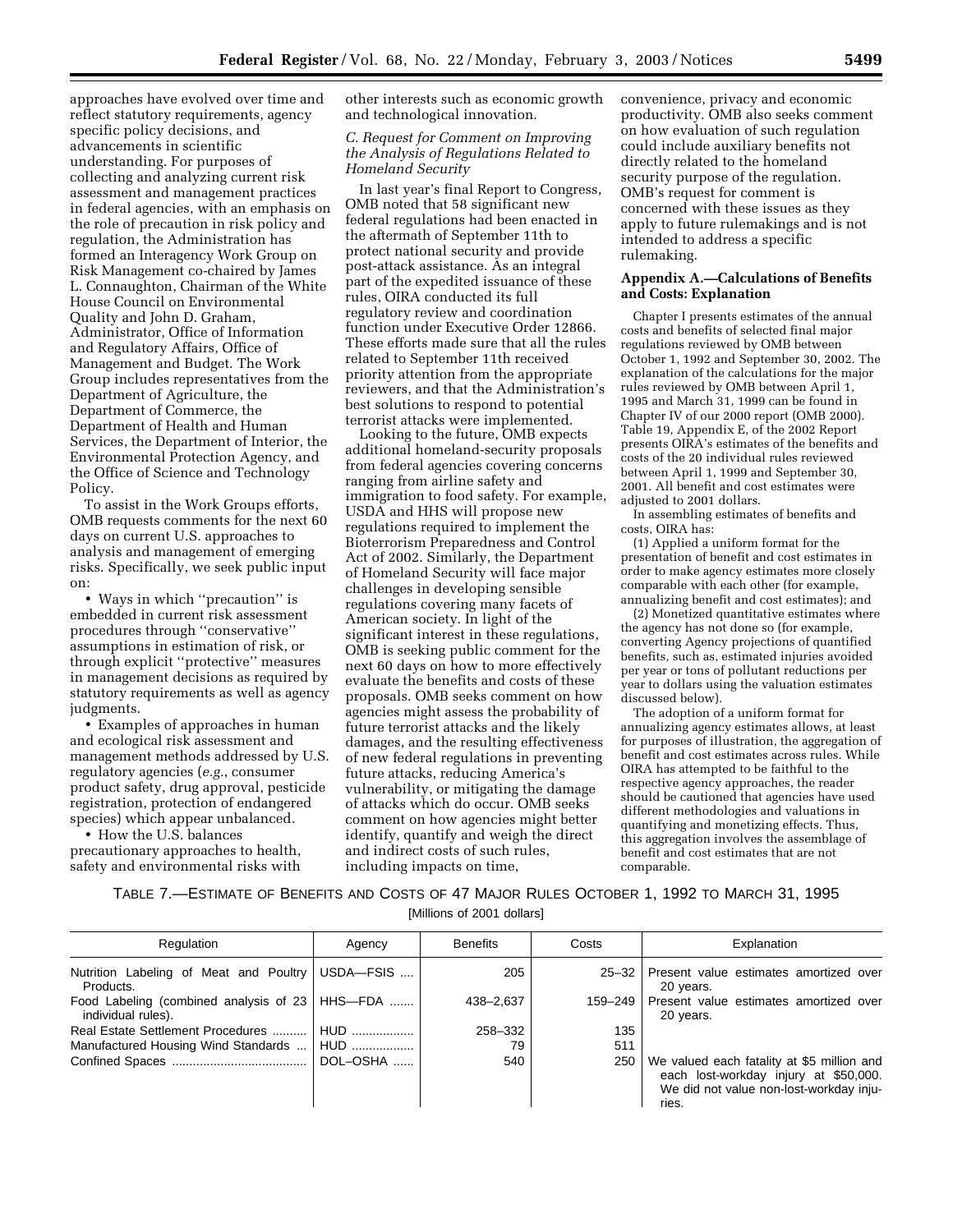$\equiv$ 

# TABLE 7.—ESTIMATE OF BENEFITS AND COSTS OF 47 MAJOR RULES OCTOBER 1, 1992 TO MARCH 31, 1995— Continued

|  |  |  | [Millions of 2001 dollars] |
|--|--|--|----------------------------|
|--|--|--|----------------------------|

| Regulation                                                                                                | Agency              | <b>Benefits</b> | Costs       | Explanation                                                                                                                                                                                                                                                                                                                                                                                                                                                                      |
|-----------------------------------------------------------------------------------------------------------|---------------------|-----------------|-------------|----------------------------------------------------------------------------------------------------------------------------------------------------------------------------------------------------------------------------------------------------------------------------------------------------------------------------------------------------------------------------------------------------------------------------------------------------------------------------------|
| Occupational Exposure to Asbestos                                                                         | DOL-OSHA            | 92              | 448         | We assumed a 20-year latency period<br>between exposure and the onset of<br>cancer or asbestosis and valued each<br>death and each case of asbestosis at<br>\$5 million.                                                                                                                                                                                                                                                                                                         |
| Vessel Response Plans                                                                                     | DOT-Coast<br>Guard. | 8               | 324         | Present values amortized over 30 years.<br>We valued each barrel of oil not spilled<br>at \$2,000.                                                                                                                                                                                                                                                                                                                                                                               |
| Double-Hull Standards                                                                                     | DOT-Coast<br>Guard. | 15              | 641         | Present values amortized over 30 years.<br>We valued each barrel of oil not spilled<br>at \$2,000.                                                                                                                                                                                                                                                                                                                                                                               |
| Controlled Substances and Alcohol Use<br>and Testing.                                                     | DOT-FHWA            | 1,539           | 114         |                                                                                                                                                                                                                                                                                                                                                                                                                                                                                  |
| Prevention of Prohibited Drug Use in<br><b>Transit Operations.</b>                                        | DOT                 | 107             | 37          | Present values amortized over 10 years.                                                                                                                                                                                                                                                                                                                                                                                                                                          |
| Stability Control of Medium and Heavy<br>Vehicles During Braking.                                         | DOT-NHTSA           | 1,650-2,539     | 694         | We valued each "equivalent fatality" at<br>\$3 million.                                                                                                                                                                                                                                                                                                                                                                                                                          |
|                                                                                                           | EPA                 | $35 - 129$      | 35          | First-year costs amortized costs over 15<br>years and added to annual (15th year)<br>costs.                                                                                                                                                                                                                                                                                                                                                                                      |
| Acid Rain Permits Regulations                                                                             | EPA                 | 76,854-77,206   | 1,109-1,871 | We valued $SO2$ reductions at \$7,300 per<br>ton.                                                                                                                                                                                                                                                                                                                                                                                                                                |
| Vehicle Inspection and Maintenance (I/M)                                                                  | EPA                 | 219-992         | 671         | We used the estimates of and cost and<br>emission reductions of the new I/M pro-<br>gram compared to the baseline of no I/<br>M program. We valued VOC reductions<br>at \$520-\$2360 per ton. We did not as-<br>sign a value to CO reductions.                                                                                                                                                                                                                                   |
| Evaporative Emissions from Light-Duty<br>Vehicles,<br>Trucks,<br>Light-Duty<br>and<br>Heavy-Duty Vehicles | EPA                 | 243-1,104       | 161-248     | We assumed the VOC emission reduc-<br>tions began in 1995 and rise linearly<br>until 2020, after which point they re-<br>main at the 2020 level. Annualizing this<br>stream results in an average of<br>468,000 tons per year. We valued<br>these tons at \$520-\$2360 per ton.                                                                                                                                                                                                  |
| Onboard Diagnostic Systems    EPA                                                                         |                     | $421 - 2,383$   | 226         | Emission reductions and costs amortized<br>over 15 years. We valued VOC reduc-<br>tions at \$520-\$2360 per ton and $NOx$<br>reductions at \$700-\$4900 per ton.                                                                                                                                                                                                                                                                                                                 |
| Phase II Land Disposal Restrictions                                                                       | EPA                 | 26              | 240–272     | We valued each cancer case at \$5 mil-<br>lion.                                                                                                                                                                                                                                                                                                                                                                                                                                  |
| Phase-out of Ozone-Depleting Chemicals<br>and Listing of Methyl Bromide.                                  | EPA                 | 1,260-3,993     | 1,681       | Present values amortized over 16 years.                                                                                                                                                                                                                                                                                                                                                                                                                                          |
| Reformulated Gasoline                                                                                     | EPA                 | 184-637         | 1,085-1,395 | Estimates are for Phase II, which include<br>Phase I benefits and costs. We used<br>the benefit estimates that assume the<br>enhanced I/M program is in place. We<br>valued VOC reductions at \$520-\$2360<br>per ton and $NOx$ reductions at \$700-<br>\$4900 per ton. We valued each cancer<br>case at \$5 million. We assumed the<br>phase II aggregate costs are an addi-<br>tional 25 percent of the Phase I costs<br>based on EPA's reported per-gallon<br>cost estimates. |
| Acid Rain NO <sub>x</sub> Title IV CAAA                                                                   | EPA                 | 661-4,725       | 372         | Values are for Phase II. We valued $NOx$<br>reductions at \$350-\$2500 per ton.                                                                                                                                                                                                                                                                                                                                                                                                  |
| Hazardous Organic NESHAP                                                                                  | EPA                 | 520-2,360       | 292-333     | We valued VOC emissions at \$520-<br>\$2360 per ton and $NOx$ emissions<br>(which are a cost in this instance) at<br>\$350-\$2500 per ton. We did not value<br>changes in CO emissions.                                                                                                                                                                                                                                                                                          |
| Refueling Emissions from Light-Duty Vehi-<br>cles.                                                        | EPA                 | 148-673         | 33          | We assumed Stage II controls will remain<br>in place and valued VOC emissions at<br>\$520-\$2360 per ton.                                                                                                                                                                                                                                                                                                                                                                        |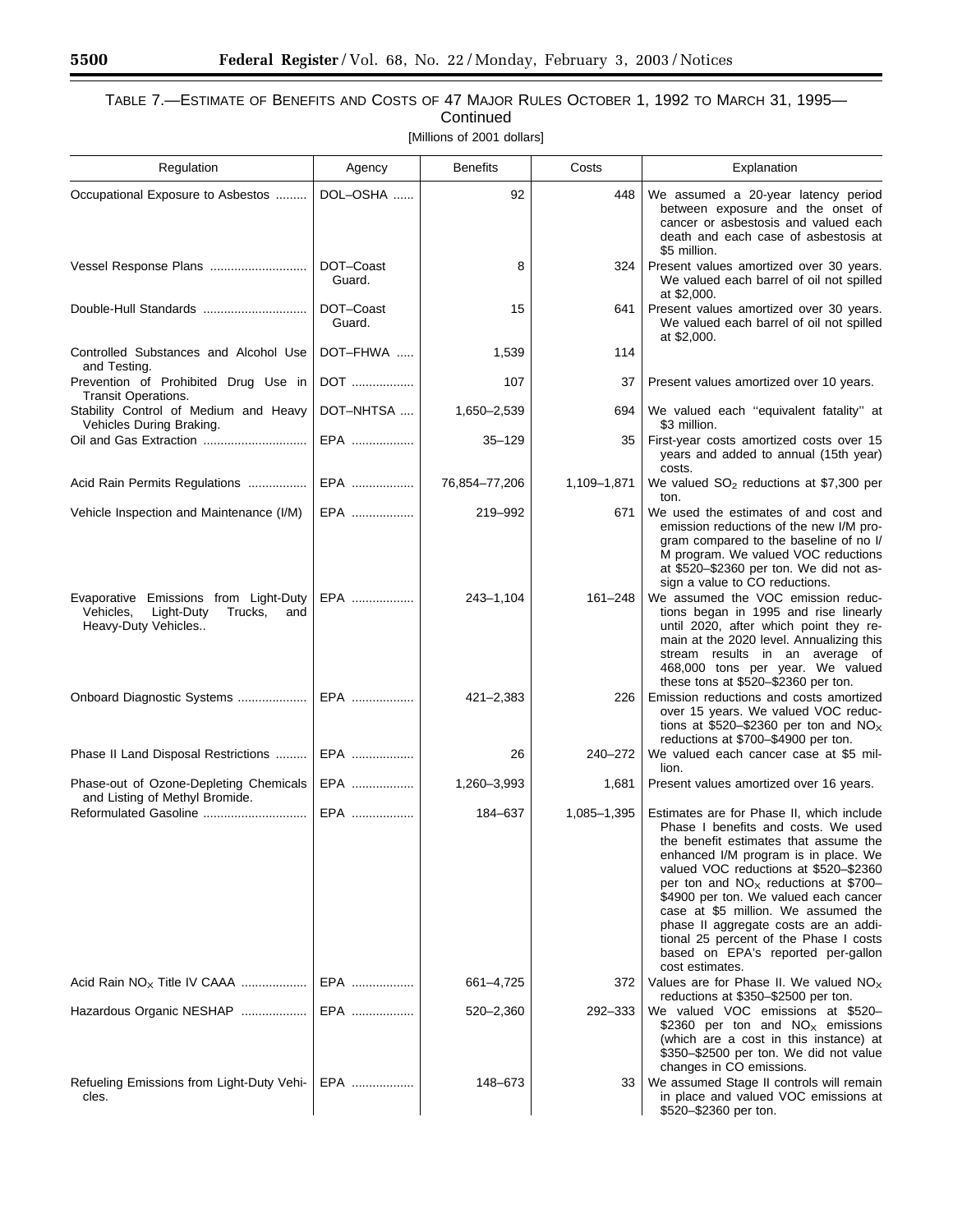# TABLE 7.—ESTIMATE OF BENEFITS AND COSTS OF 47 MAJOR RULES OCTOBER 1, 1992 TO MARCH 31, 1995— **Continued**

[Millions of 2001 dollars]

| Regulation                                                                  | Agency | <b>Benefits</b>       | Costs             | Explanation                                                                                                                                                                              |
|-----------------------------------------------------------------------------|--------|-----------------------|-------------------|------------------------------------------------------------------------------------------------------------------------------------------------------------------------------------------|
| Non-Road Compression Ignition Engines                                       | EPA    | 412-2.881             | 29–70             | We annualized the $NOx$ emissions which<br>yielded an average annual emission re-<br>duction of 588,000 tons beginning in<br>2000. We valued $NOx$ emissions at<br>\$700-\$4900 per ton. |
| Bay/Delta Water Quality Standards    EPA<br>Deposit Control Gasoline    EPA |        | $2 - 26$<br>374-1,480 | $37 - 248$<br>197 | We valued estimates of combined emis-<br>sion reductions at \$520-\$2360 per ton.<br>Present value cost estimates amortized<br>over 5 years.                                             |
| Total                                                                       |        | 86,290-106,708        | 9,506-11,087      |                                                                                                                                                                                          |

# TABLE 8.—ESTIMATE OF BENEFITS AND COSTS OF 3 MAJOR RULES, OCTOBER 1, 2001 TO SEPTEMBER 30, 2002 [Millions of 2001 dollars]

| Regulation                                                                                              | Agency | <b>Benefits</b> | Costs       | Explanation                                                                                                                                                                                                                     |
|---------------------------------------------------------------------------------------------------------|--------|-----------------|-------------|---------------------------------------------------------------------------------------------------------------------------------------------------------------------------------------------------------------------------------|
| Energy Conservation Standards for Central Air   DOE<br>Conditioners and Heat Pumps.                     |        | 710             | 636         | Present value estimates amortized over 24<br>years. We valued $NOx$ emission reductions<br>at \$350-\$2500 per ton.                                                                                                             |
| Tire Pressure Monitoring Systems (TPMS)    DOT                                                          |        | 409-944         | 749-1.206   | We valued each equivalent fatality (see p. iv of<br>the Executive Summary of the Final Eco-<br>nomic Assessment) at \$3 million.                                                                                                |
| Control of Emissions From Nonroad Large   EPA<br>Spark-Ignition Engines, and Recreational En-<br>gines. |        | 913-4,818       | 192         | We amortized the benefit estimates in propor-<br>tion to the estimated $NOx$ emission reduc-<br>tions. The lower end of the range reflects the<br>alternative approach to valuing benefits of<br>EPA rules discussed elsewhere. |
| Total                                                                                                   |        | 2,032–6,472     | 1,577-2,034 |                                                                                                                                                                                                                                 |

Assumptions: 7 percent discount rate unless another rate explicitly identified by the agency. For DOL: \$5 million VSL assumed for deaths averted when not already quantified. Injuries averted valued at \$50,000 from Viscusi.<sup>9</sup> All values converted to 2001 dollars. All costs and benefits stated on a yearly basis.

9W. Kip Viscusi, Fatal Tradeoffs: Public & Private Responsibilities for Risk. New York, NY, Oxford University Press, 1992, p. 65.

#### *Valuation Estimates for Regulatory Consequences 10*

Agencies continue to take different approaches to monetizing benefits for rules that affect small risks of premature death. As a general matter, we continue to defer to the individual agencies' judgment in this area. In cases where the agency both quantified and monetized fatality risks, we have made no adjustments to the agency's estimate. In cases where the agency provided a quantified estimate of fatality risk, but did not monetize it, we have monetized these estimates in order to convert these effects into a common unit.

The following is a brief discussion of OIRA's valuation estimates for other types of effects that agencies identified and quantified, but did not monetize. As a practical matter, the aggregate benefit and cost estimates are relatively insensitive to the values we have assigned for these rules because the aggregate benefit estimates are dominated by those rules where EPA

provided quantified and monetized benefit and cost estimates.

Injury. For NHTSA's rules, we adopted NHTSA's approach of converting nonfatal injuries to ''equivalent fatalities.'' These ratios are based on NHTSA's estimates of the value individuals place on reducing the risk of injury of varying severity relative to that of reducing risk of death.11 For the OSHA rules, we monetized only lost workday injuries using a value of \$50,000 per injury averted.

I. Change in Gasoline Fuel Consumption. We valued reduced gasoline consumption at \$.80 per gallon pre-tax. This equates to retail (at-the-pump) prices in the \$1.10–\$1.30 per gallon range.

II. Reduction in Barrels of Crude Oil Spilled. OIRA valued each barrel prevented from being spilled at \$2,000. This is double the sum of the most likely estimates of environmental damages plus cleanup costs contained in a published journal article [Brown and Savage, ''The Economics of

Double-Hulled Tankers,'' Maritime Policy and Management, Volume 23(2), 1996, pages 167–175].

III. Change in Emissions of Air Pollutants. We used estimates of the benefits per ton for reductions in hydrocarbon and nitrogen oxide emissions derived from recent EPA regulatory analyses, as follows (1996\$):

*Hydrocarbon:* \$520 and \$2360 per ton

*Nitrogen Oxide (stationary):* \$350 and \$2500 per ton

*Nitrogen Oxide (mobile):* \$700 and \$4900 per ton

*Sulfur Dioxide:* \$7300 per ton

The estimates for reductions in hydrocarbon emissions were obtained from EPA's RIA for the 1997 rule revising the primary NAAQS for ozone and fine PM. OIRA has revised the estimates for reductions in  $NO<sub>x</sub>$  emissions to reflect a range of estimates from recent EPA analyses for several rules and for proposed legislation. In particular, OIRA has adopted different benefit transfer estimates for  $NO<sub>x</sub>$  reductions from stationary sources (*e.g.*, electric utilities) and from mobile sources. EPA believes that there are a number of reasons to expect that reductions in  $NO<sub>X</sub>$  emissions from utility sources achieve different air quality

<sup>10</sup>The following discussion updates the monetization approach used in previous reports and draws on examples from this and previous years.

<sup>&</sup>lt;sup>11</sup> National Highway Traffic Safety Administration, *The Economic Cost of Motor Vehicle Crashes, 1994,* Table A–1. *http:// www.nhtsa.dot.gov/people/economic/ ecomvc1994.html.*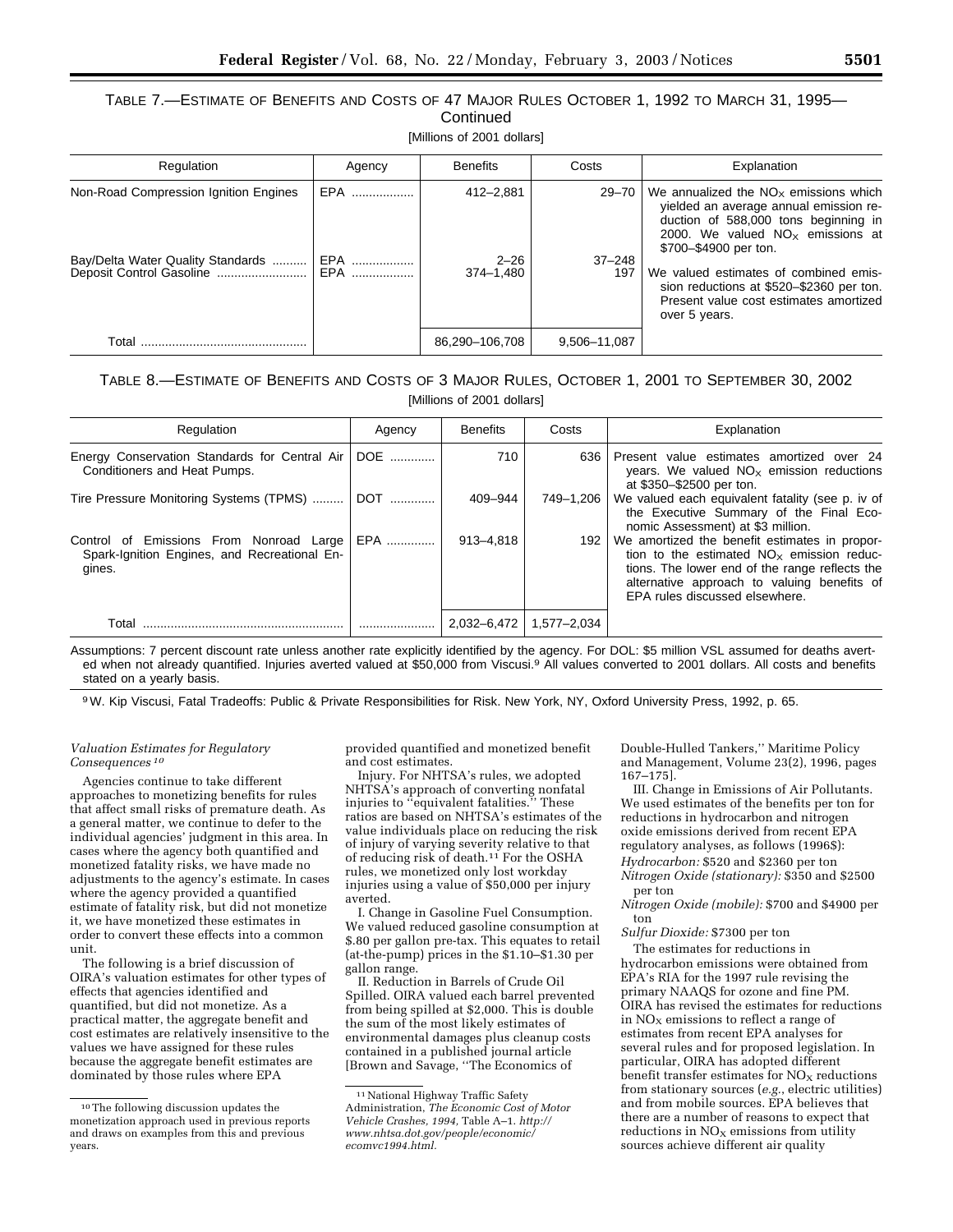improvements relative to reductions from ground-level mobile sources. For example, mobile source tailpipe emissions are located in urban areas at ground level (with limited dispersal) while electric utilities emit  $\rm NO_X$ from ''tall stacks'' located in rural (remote) locations with substantial geographic dispersal (Letter to Don Arbuckle, Deputy Administrator, OIRA from Tom Gibson, Associate Administrator, Office of Policy, Economics and Innovation, EPA, May 16, 2002.) There remain considerable uncertainties with the development of these estimates. The discussion below outlines the various EPA analyses serving as the basis for the  $NO<sub>X</sub>$  benefit transfer values presented above and discusses the uncertainties that attend these estimates.

Analysis of recent EPA rules yield several estimates for the  $NO<sub>x</sub>$  benefits per ton from electric utility sources. (See the Regulatory Impact Analyses for the " $NO<sub>X</sub>$  SIP Call" and the Section 126 rules, available on the Web at *http://www.epa.gov/ttn/ecas/ econguid.html.* In addition, see Memo to NSR Docket from Bryan Hubbell, Senior Economist, Innovative Strategies and Economics Group, EPA.) Based on these studies, the upper end of the range for the benefits of  $N\overline{O}_X$  reductions from stationary sources (electric utilities) is \$2500 per ton. These studies also developed estimates for the benefits associated with reductions in SO2 from electric utilities. Based on an analysis outlined in a June 20, 2001 EPA memo to the file, ''Benefits Associated with Electricity Generating Emissions Reductions Realized Under the NSR Program,'' we used \$7300 per ton  $SO<sub>2</sub>$  emissions for the 1992 EPA Acid Rain rule.

For mobile sources, EPA recently published the final Tier 2/Gasoline Sulfur rule RIA (EPA, 1999) and Heavy Duty Engine/Diesel Fuel RIA (EPA, 2000). For the Tier 2 rule, which affects light-duty vehicles,  $NO<sub>X</sub>$  reductions account for around 90 percent of PM precursor emissions and 86 percent of ozone precursor emissions. Based on the final Tier 2/Gasoline Sulfur RIA, EPA estimates that  $NO<sub>x</sub>$  reductions will yield benefits of \$4,900/ton (1996\$). EPA believes this analysis provides a more appropriate source for the  $NO<sub>X</sub>$  benefit transfer value for mobile sources. (Letter from Tom Gibson, pp. B2 and B3, May 16, 2002.) Additional details on the Tier 2 benefits analysis are available in the Tier 2/Sulfur Final Rulemaking RIA, available on the Web at *http://www.epa.gov/ oms/fuels.htm.*

The Heavy Duty Engine/Diesel Fuel benefits analysis examined the impacts in 2030 of reducing  $SO<sub>2</sub>$  emissions by 141,000 tons and  $NO<sub>X</sub>$  emissions by 2,750 thousand tons, as well as a 109,000 ton reduction in direct PM emissions. Based on this analysis, EPA estimates a value for  $NO<sub>X</sub>$  reductions of \$10,200/ton in 2030. (Letter from Tom Gibson, p. B3, May 16, 2002.) Complete details of the emissions, air quality, and benefits modeling conducted for the HD Engine/Diesel Fuel Rule can be found at *http://www.epa.gov/otaq/diesel.htm* and *http://www.epa.gov/ttn/ecas/regdata/ tsdhddv8.pdf.* Because the Heavy Duty Engine/Diesel Fuel estimate includes an adjustment for income growth out to 2030

and involves reductions in several PMrelated pollutants, OIRA has adopted a value of \$4900 per ton from EPA's analysis of the Tier 2 rule as a benefits transfer value for reductions in  $NO<sub>X</sub>$  emissions from mobile sources.

Reductions in the risk of premature mortality dominate the benefits estimates in all of these analyses. The size of the mortality risk estimates from the underlying epidemiological studies, the serious nature of the effect itself, and the high monetary value ascribed to prolonging life make mortality risk reduction the most important health endpoint quantified in these analyses.<sup>12</sup> Because of the importance of this endpoint and the considerable uncertainty among economists and policymakers as to the appropriate way to value reductions in mortality risks, EPA has developed alternative estimates for its ''Clear Skies'' legislation that show the potential importance of some of the underlying assumptions. (See ''Human Health and Environmental Benefit Achieved by the Clear Skies Initiative'' at *http://www.epa.gov/ clearskies.*) OIRA has used this analysis to identify an alternative estimate of the benefits from  $NO<sub>X</sub>$  reductions. In its Clear Skies analysis, EPA presented alternative benefits estimates of \$14 billion and \$96 billion per year in 2020, or a difference in the estimates of roughly a factor of seven.<sup>13</sup> Using this ratio, an alternative estimate of the benefits of  $NO<sub>x</sub>$  reductions from stationary sources would be \$350 per ton from stationary sources and \$700 per ton from mobile sources.

OIRA recognizes that there are potential problems and significant uncertainties that are inherent in any benefits analysis based on

1. Inhalation of fine particles is causally associated with premature death at concentrations near those experienced by most Americans on a daily basis. While no definitive studies have yet established any of several potential biological mechanisms for such effects, the weight of the available epidemiological evidence supports an assumption of causality.

2. All fine particles, regardless of their chemical composition, are equally potent in causing premature mortality. This is an important assumption, because fine particles from power plant emissions are chemically different from directly emitted fine particles from both mobile sources and other industrial facilities, but no clear scientific grounds exist for supporting differential effects estimates by particle type.

3. The concentration-response function for fine particles is approximately linear within the range of outdoor concentrations under policy consideration. Thus, the estimates include health benefits from reducing fine particles in both attainment and non-attainment regions.

4. The forecasts for future emissions and associated air quality modeling are valid.

5. The valuation of the estimated reduction in mortality risk is largely taken from studies of the tradeoff associated with the willingness to accept risk in the labor market.

 $^{\rm 13}\!$  The difference between the estimates reflects several assumptions, including differences in the estimation and valuation of mortality risk and the valuation of a reduction in the incidence of chronic bronchitis.

\$/ton benefit transfer techniques. The extent of these problems and the degree of uncertainty depends on the divergence between the policy situation being studied and the basic scenario providing the benefits transfer estimate. Examples of other factors include sources of emissions, meteorology, transport of emissions, initial pollutant concentrations, population density, and population demographics, such as the proportion of elderly and children and baseline incidence rates for health effects. Because of the uncertainties associated with benefits transfer, OIRA decided not to include three mobile source rules that are projected to achieve substantial reductions in SO<sub>2</sub> and PM emissions that OIRA included in previous years in the monetized estimates presented in Tables 5 and 6 of the 2002 Report.14

#### *Adjustment for Differences in Time Frame Across These Analyses*

Agency estimates of benefits and costs cover widely varying time periods. The differences in the time frames used for the various rules evaluated generally reflect the specific characteristics of individual rules such as expected capital depreciation periods or time to full realization of benefits. In order to allow us to provide an aggregate estimate of benefits and costs, we developed benefit and cost time streams for each of the rules. Where agency analyses provide annual or annualized estimates of benefits and costs, we used these estimates in developing streams of benefits and costs over time. Where the agency estimate provided only annual benefits and costs for specific years, we used a linear interpolation to represent benefits and costs in the intervening years.15

#### *Further Caveats*

In order for comparisons or aggregation to be meaningful, benefit and cost estimates should correctly account for all substantial effects of regulatory actions, including potentially offsetting effects, which may or may not be reflected in the available data. We have not made any changes to agency monetized estimates. To the extent that agencies have adopted different monetized values for effects—for example, different values for a statistical life or different discounting methods—these differences remain embedded in the tables. Any comparison or aggregation across rules should also consider a number of factors which our presentation does not address. For example, these analyses may adopt different baselines in terms of the regulations and controls already in place. In addition, the analyses for these rules may well treat uncertainty in different ways. In some cases,

<sup>12</sup>There are several key assumptions underlying the benefit estimates for reductions in  $NO<sub>x</sub>$ emissions, including:

<sup>14</sup>These are: Municipal Waste Combustors (1995), Emission Standards for New Locomotives (1997) and Emission Standards for Non-Road Diesel Engines (1998).

<sup>&</sup>lt;sup>15</sup> In other words, if hypothetically we had costs of \$200 million in 2000 and \$400 million in 2020, we would assume costs would be \$250 million in 2005, \$300 million in 2010, and so forth. For example, for the Regional Haze rule, EPA provided only an estimate of benefits and costs in 2015. To develop benefit and cost streams, we used a linear extrapolation of benefits and costs beginning in 2009 and scaling up to the reported 2015 estimates.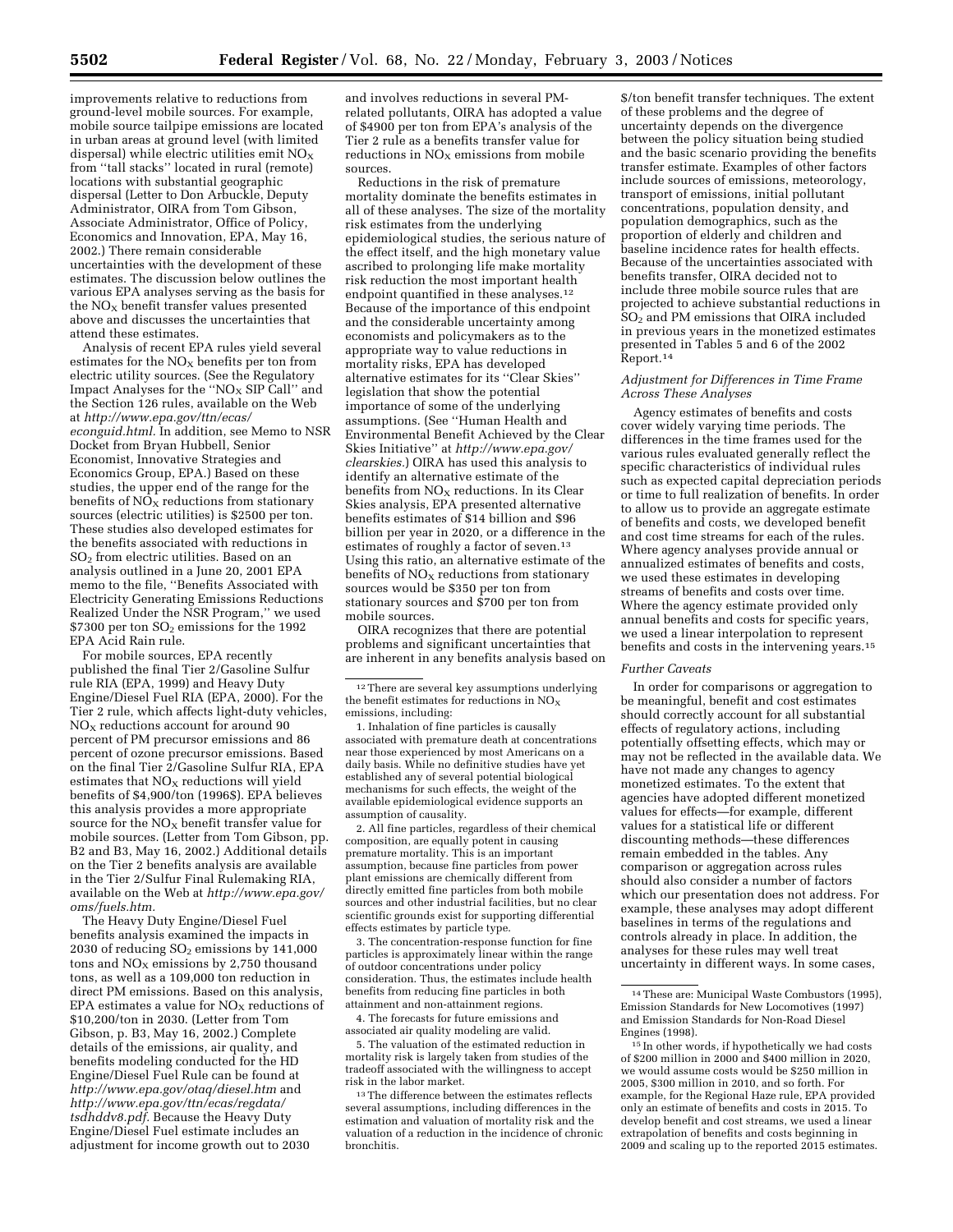agencies may have developed alternative estimates reflecting upper- and lower-bound estimates. In other cases, the agencies may offer a midpoint estimate of benefits and costs. In still other cases the agency estimates

may reflect only upper-bound estimates of the likely benefits and costs. While we have relied in many instances on agency practices in monetizing costs and benefits, our citation of or reliance on agency data in this report

should not be taken as an OIRA endorsement of all the varied methodologies used to derive benefits and cost estimates.

# **Appendix B. Agency Estimates of Benefits and Costs**

# TABLE 9.—AGENCY ESTIMATES OF BENEFITS AND COSTS OF MAJOR RULES

[October 1, 1992 to September 30, 1993]

| Rule                                                                                                                                                                                              | Agency               | <b>Benefits</b>        | Costs                                                                          | Other information                                                                                                                                                      |
|---------------------------------------------------------------------------------------------------------------------------------------------------------------------------------------------------|----------------------|------------------------|--------------------------------------------------------------------------------|------------------------------------------------------------------------------------------------------------------------------------------------------------------------|
| Nutrition labeling of meat<br>and poultry products.                                                                                                                                               | USDA-<br><b>FSIS</b> | \$1.75 billion (NPV)   | \$218-272 million (NPV)                                                        | 20-year NPV discounted at 7%.                                                                                                                                          |
| Food Labeling: Use of Nu-<br>trient Content Claims for<br>Butter.                                                                                                                                 | HHS-FDA              | $$4.4 - $26.5$ billion | \$1.4-\$2.3 billion plus<br>\$163 million in costs to<br>Federal government.   | HHS-FDA performed one analysis for the<br>food labeling requirements imposed by<br>this rule and the other 22 HHS-FDA rules<br>in this table related to food labeling. |
| Food Labeling: Declara-<br>tion of Ingredients.                                                                                                                                                   | HHS-FDA              | \$4.4-\$26.5 billion   | \$1.4-\$2.3 billion plus<br>\$163 million in costs to<br>Federal government.   | HHS-FDA performed one analysis for the<br>food labeling requirements imposed by<br>this rule and the other 22 HHS-FDA rules<br>in this table related to food labeling. |
| Food Labeling, Declara-<br>tion of Ingredients:<br>Common or Usual<br>Name Declaration for<br>Protein Hydrolysates<br>and Vegetable Broth in<br>Canned Tuna "and/or"<br>Labeling for Soft Drinks. | HHS-FDA              | \$4.4-\$26.5 billion   | \$1.4-\$2.3 billion plus<br>\$163 million in costs to<br>Federal government.   | HHS-FDA performed one analysis for the<br>food labeling requirements imposed by<br>this rule and the other 22 HHS-FDA rules<br>in this table related to food labeling. |
| Food Labeling: Declara-<br>tion of Ingredients for<br>Dairy Products and<br>Maple Syrup.                                                                                                          | HHS-FDA              | $$4.4 - $26.5$ billion | $$1.4 - $2.3$ billion plus<br>\$163 million in costs to<br>Federal government. | HHS-FDA performed one analysis for the<br>food labeling requirements imposed by<br>this rule and the other 22 HHS-FDA rules<br>in this table related to food labeling. |
| Food Labeling: Nutrient<br>Content Claims, Defini-<br>tion of Term Healthy.                                                                                                                       | HHS-FDA              | \$4.4-\$26.5 billion   | \$1.4-\$2.3 billion plus<br>\$163 million in costs to<br>Federal government.   | HHS-FDA performed one analysis for the<br>food labeling requirements imposed by<br>this rule and the other 22 HHS-FDA rules<br>in this table related to food labeling. |
| Food Labeling: Label<br><b>Statements on Foods</b><br>for Special Dietary Use.                                                                                                                    | HHS-FDA              | \$4.4-\$26.5 billion   | \$1.4-\$2.3 billion plus<br>\$163 million in costs to<br>Federal government.   | HHS-FDA performed one analysis for the<br>food labeling requirements imposed by<br>this rule and the other 22 HHS-FDA rules<br>in this table related to food labeling. |
| Food Labeling: Health<br>Claims, Zinc and Im-<br>mune Function in the<br>Elderly.                                                                                                                 | HHS-FDA              | \$4.4-\$26.5 billion   | \$1.4-\$2.3 billion plus<br>\$163 million in costs to<br>Federal government.   | HHS-FDA performed one analysis for the<br>food labeling requirements imposed by<br>this rule and the other 22 HHS-FDA rules<br>in this table related to food labeling. |
| Food Labeling, Reference<br>Daily Intakes and Daily<br>Reference Values (Deci-<br>sion).                                                                                                          | HHS-FDA              | $$4.4 - $26.5$ billion | \$1.4-\$2.3 billion plus<br>\$163 million in costs to<br>Federal government.   | HHS-FDA performed one analysis for the<br>food labeling requirements imposed by<br>this rule and the other 22 HHS-FDA rules<br>in this table related to food labeling. |
| Food Labeling: Health<br>Claims and Label State-<br>ments, Sodium and Hy-<br>pertension.                                                                                                          | HHS-FDA              | \$4.4-\$26.5 billion   | \$1.4-\$2.3 billion plus<br>\$163 million in costs to<br>Federal government.   | HHS-FDA performed one analysis for the<br>food labeling requirements imposed by<br>this rule and the other 22 HHS-FDA rules<br>in this table related to food labeling. |
| Food Labeling: Health<br>Claims and Label State-<br>ments: Omega-3 Fatty<br>Acids and Coronary<br>Heart Disease.                                                                                  | HHS-FDA              | \$4.4-\$26.5 billion   | \$1.4-\$2.3 billion plus<br>\$163 million in costs to<br>Federal government.   | HHS-FDA performed one analysis for the<br>food labeling requirements imposed by<br>this rule and the other 22 HHS-FDA rules<br>in this table related to food labeling. |
| Food Labeling: Health<br>Claims and Label State-<br>ments, Dietary Fat and<br>Cancer.                                                                                                             | HHS-FDA              | \$4.4-\$26.5 billion   | \$1.4-\$2.3 billion plus<br>\$163 million in costs to<br>Federal government.   | HHS-FDA performed one analysis for the<br>food labeling requirements imposed by<br>this rule and the other 22 HHS-FDA rules<br>in this table related to food labeling. |
| Food Labeling: Health<br>Claims, Calcium and<br>Osteoporosis.                                                                                                                                     | HHS-FDA              | $$4.4 - $26.5$ billion | \$1.4-\$2.3 billion plus<br>\$163 million in costs to<br>Federal government.   | HHS-FDA performed one analysis for the<br>food labeling requirements imposed by<br>this rule and the other 22 HHS-FDA rules<br>in this table related to food labeling. |
| Food Labeling: Health<br>Claims and Label State-<br>ment. Antioxidant Vita-<br>mins and Cancer.                                                                                                   | HHS-FDA              | \$4.4–\$26.5 billion   | \$1.4-\$2.3 billion plus<br>\$163 million in costs to<br>Federal government.   | HHS-FDA performed one analysis for the<br>food labeling requirements imposed by<br>this rule and the other 22 HHS-FDA rules<br>in this table related to food labeling. |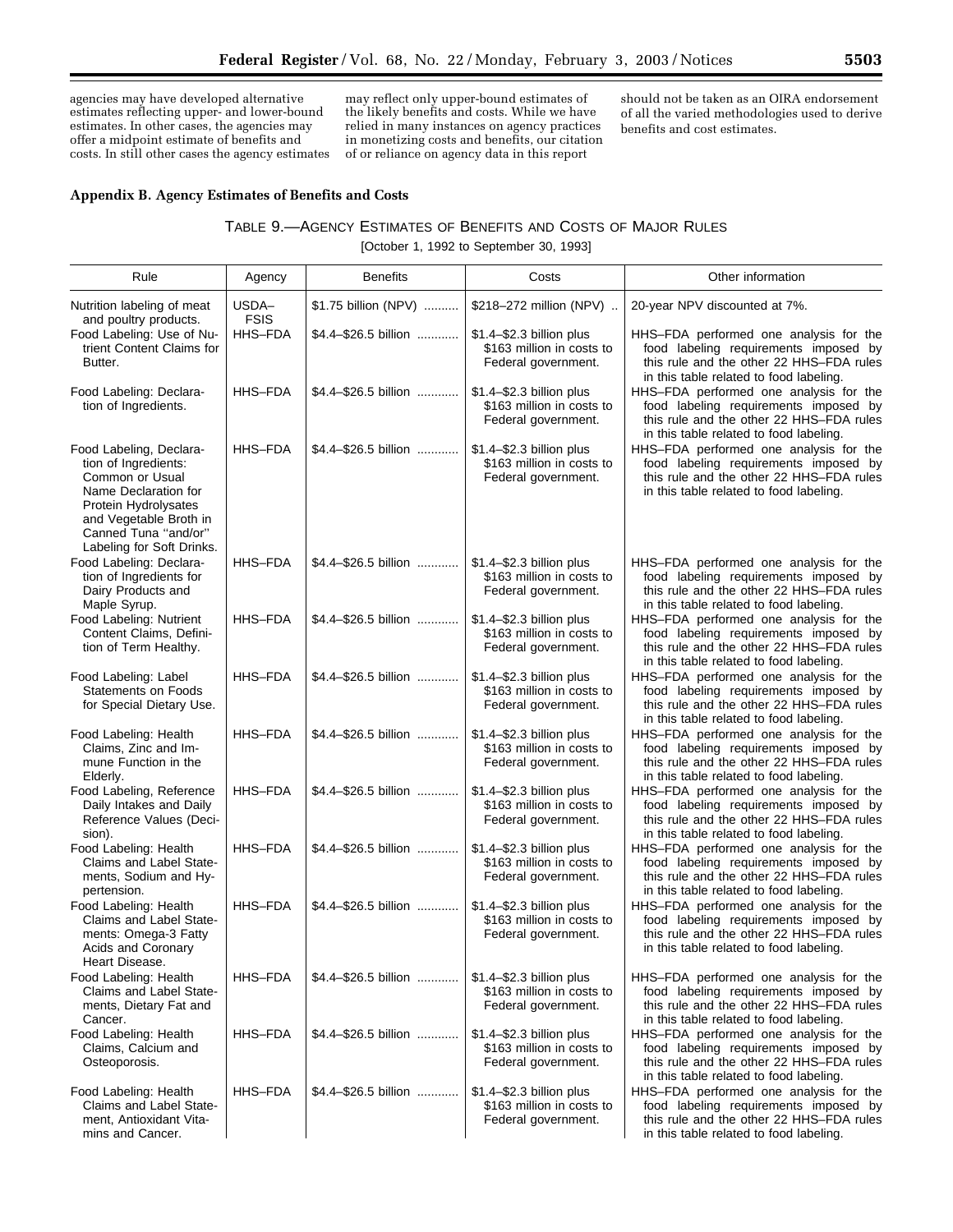$\equiv$ 

٠

# TABLE 9.—AGENCY ESTIMATES OF BENEFITS AND COSTS OF MAJOR RULES—Continued

[October 1, 1992 to September 30, 1993]

| Rule                                                                                                                                                                                                         | Agency     | <b>Benefits</b>                                                                                                                                                                                                              | Costs                                                                                                                                                                                                                                                                                                                                   | Other information                                                                                                                                                      |
|--------------------------------------------------------------------------------------------------------------------------------------------------------------------------------------------------------------|------------|------------------------------------------------------------------------------------------------------------------------------------------------------------------------------------------------------------------------------|-----------------------------------------------------------------------------------------------------------------------------------------------------------------------------------------------------------------------------------------------------------------------------------------------------------------------------------------|------------------------------------------------------------------------------------------------------------------------------------------------------------------------|
| Food Labeling: Health<br>Claims and Label State-<br>ments, Dietary Satu-<br>rated Fat and Choles-<br>terol and Coronary<br>Heart Disease.                                                                    | HHS-FDA    | \$4.4-\$26.5 billion                                                                                                                                                                                                         | \$1.4-\$2.3 billion plus<br>\$163 million in costs to<br>Federal government.                                                                                                                                                                                                                                                            | HHS-FDA performed one analysis for the<br>food labeling requirements imposed by<br>this rule and the other 22 HHS-FDA rules<br>in this table related to food labeling. |
| <b>Regulation Impact Anal-</b><br>ysis of the Final Rules<br>to Amend the Food La-<br>beling Regulations.                                                                                                    | HHS-FDA    | $$4.4 - $26.5$ billion                                                                                                                                                                                                       | \$1.4-\$2.3 billion plus<br>\$163 million in costs to<br>Federal government.                                                                                                                                                                                                                                                            | HHS-FDA performed one analysis for the<br>food labeling requirements imposed by<br>this rule and the other 22 HHS-FDA rules<br>in this table related to food labeling. |
| Food Labeling: Health<br>Claims and Label State-<br>ments, Folic Acid and<br>Neural Tube Defects.                                                                                                            | HHS-FDA    | $$4.4 - $26.5$ billion                                                                                                                                                                                                       | \$1.4-\$2.3 billion plus<br>\$163 million in costs to<br>Federal government.                                                                                                                                                                                                                                                            | HHS-FDA performed one analysis for the<br>food labeling requirements imposed by<br>this rule and the other 22 HHS-FDA rules<br>in this table related to food labeling. |
| Food Labeling: Health<br>Claims and Label State-<br>ments, Dietary Fiber<br>and Cardiovascular Dis-<br>ease.                                                                                                 | HHS-FDA    | \$4.4-\$26.5 billion                                                                                                                                                                                                         | \$1.4-\$2.3 billion plus<br>\$163 million in costs to<br>Federal government.                                                                                                                                                                                                                                                            | HHS-FDA performed one analysis for the<br>food labeling requirements imposed by<br>this rule and the other 22 HHS-FDA rules<br>in this table related to food labeling. |
| Food Labeling: Health<br>Claims and Label State-<br>ments, Dietary Fiber<br>and Cancer.                                                                                                                      | HHS-FDA    | \$4.4-\$26.5 billion                                                                                                                                                                                                         | \$1.4-\$2.3 billion plus<br>\$163 million in costs to<br>Federal government.                                                                                                                                                                                                                                                            | HHS-FDA performed one analysis for the<br>food labeling requirements imposed by<br>this rule and the other 22 HHS-FDA rules<br>in this table related to food labeling. |
| Food Labeling, General<br>Requirements for Health<br>Claims for Food.                                                                                                                                        | HHS-FDA    | \$4.4-\$26.5 billion                                                                                                                                                                                                         | \$1.4-\$2.3 billion plus<br>\$163 million in costs to<br>Federal government.                                                                                                                                                                                                                                                            | HHS-FDA performed one analysis for the<br>food labeling requirements imposed by<br>this rule and the other 22 HHS-FDA rules<br>in this table related to food labeling. |
| Food Labeling, Mandatory<br>Status of Nutrition La-<br>beling and Nutrient Con-<br>tent Revision, Form for<br>Nutrition Label.                                                                               | HHS-FDA    | \$4.4-\$26.5 billion                                                                                                                                                                                                         | \$1.4-\$2.3 billion plus<br>\$163 million in costs to<br>Federal government.                                                                                                                                                                                                                                                            | HHS-FDA performed one analysis for the<br>food labeling requirements imposed by<br>this rule and the other 22 HHS-FDA rules<br>in this table related to food labeling. |
| Food Labeling, Nutrient<br>Content Claims, Gen-<br>eral Principles, Peti-<br>tions, Definition of<br>Terms, Definitions of<br><b>Nutrient Content Claims</b><br>for the Fat, Fatty Acid,<br>and Cholesterol. | HHS-FDA    | \$4.4-\$26.5 billion                                                                                                                                                                                                         | \$1.4-\$2.3 billion plus<br>\$163 million in costs to<br>Federal government.                                                                                                                                                                                                                                                            | HHS-FDA performed one analysis for the<br>food labeling requirements imposed by<br>this rule and the other 22 HHS-FDA rules<br>in this table related to food labeling. |
| Food Labeling Regulation<br>Implementing the Nutri-<br>tion Labeling and Edu-<br>cation Act of 1990, Op-<br>portunity for Comments.                                                                          | HHS-FDA    | \$4.4-\$26.5 billion                                                                                                                                                                                                         | \$1.4-\$2.3 billion plus<br>\$163 million in costs to<br>Federal government.                                                                                                                                                                                                                                                            | HHS-FDA performed one analysis for the<br>food labeling requirements imposed by<br>this rule and the other 22 HHS-FDA rules<br>in this table related to food labeling. |
| Food Labeling-Metric La-<br>beling Requirements.                                                                                                                                                             | HHS-FDA    | \$4.4-\$26.5 billion                                                                                                                                                                                                         | \$1.4-\$2.3 billion plus<br>\$163 million in costs to<br>Federal government.                                                                                                                                                                                                                                                            | HHS-FDA performed one analysis for the<br>food labeling requirements imposed by<br>this rule and the other 22 HHS-FDA rules<br>in this table related to food labeling. |
| <b>Real Estate Settlement</b><br>Procedures Act (Regu-<br>lation X), FR-1942.                                                                                                                                | HUD        | \$119,014,950 annually in<br>greater competition in<br>title insurance business;<br>\$89.1-148.5 million net<br>benefit annually in re-<br>ducing transaction<br>costs by packaging<br>services with affiliated<br>services. | Cost of duplicate good-<br>faith estimates:<br>\$56,824,627 per year;<br>Cost of new disclosure<br>for controlled business<br>arrangements:<br>\$48,147,000 per year;<br>Cost of computerized<br>loan originations:<br>\$3,607,890 per year;<br>Cost of two additional<br>years for storage (dis-<br>count rate = $6\%$ ):<br>\$24,305. |                                                                                                                                                                        |
| Manufactured Housing<br><b>Construction and Safety</b><br>Standards.                                                                                                                                         | <b>HUD</b> | Net Benefit: \$300 million<br>per year present value<br>in energy savings; \$50-<br>160 million per year<br>present value in re-<br>duced $NOx$ , $SOx$ , and<br>PM emission.                                                |                                                                                                                                                                                                                                                                                                                                         |                                                                                                                                                                        |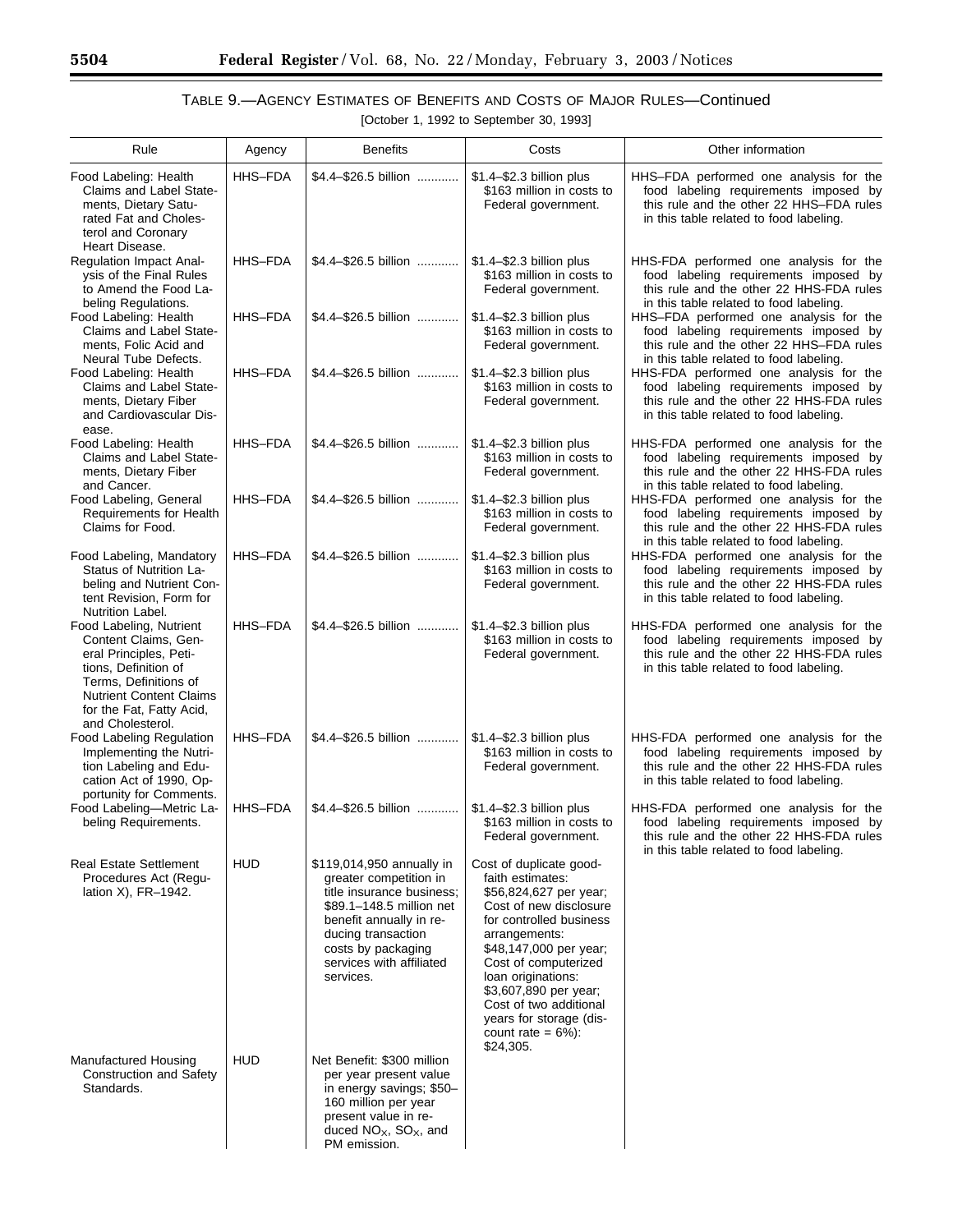# TABLE 9.—AGENCY ESTIMATES OF BENEFITS AND COSTS OF MAJOR RULES—Continued

[October 1, 1992 to September 30, 1993]

| Rule                                                                                                  | Agency              | <b>Benefits</b>                                                                                                                                                                                                                                                                                                                                                                                                                                                                                                                                                           | Costs                                                                                      | Other information                                                                                                                                                                                                                                                                                                                                                                                                                                                                                                                                                                                                                                                                                                           |
|-------------------------------------------------------------------------------------------------------|---------------------|---------------------------------------------------------------------------------------------------------------------------------------------------------------------------------------------------------------------------------------------------------------------------------------------------------------------------------------------------------------------------------------------------------------------------------------------------------------------------------------------------------------------------------------------------------------------------|--------------------------------------------------------------------------------------------|-----------------------------------------------------------------------------------------------------------------------------------------------------------------------------------------------------------------------------------------------------------------------------------------------------------------------------------------------------------------------------------------------------------------------------------------------------------------------------------------------------------------------------------------------------------------------------------------------------------------------------------------------------------------------------------------------------------------------------|
| Final frameworks for early-<br>season migratory bird<br>hunting regulations.                          | DOI                 | Not Estimated                                                                                                                                                                                                                                                                                                                                                                                                                                                                                                                                                             | Not Estimated.                                                                             |                                                                                                                                                                                                                                                                                                                                                                                                                                                                                                                                                                                                                                                                                                                             |
| Migratory bird hunting,<br>final frameworks for<br>late-season migratory<br>bird hunting regulations. | DOI                 | Not Estimated                                                                                                                                                                                                                                                                                                                                                                                                                                                                                                                                                             | Not Estimated.                                                                             |                                                                                                                                                                                                                                                                                                                                                                                                                                                                                                                                                                                                                                                                                                                             |
| The Family and Medical<br>Leave Act of 1993.                                                          | DOL-ESA             | Not Estimated                                                                                                                                                                                                                                                                                                                                                                                                                                                                                                                                                             | \$674 million annually                                                                     | Estimate provided by U.S. General Account-<br>ing Office (Parental Leave: Estimated<br>Costs of H.R. 925, the Family and Medical<br>Leave Act of 1987-GAO/HRD-88-34,<br>Nov. 10, 1987).                                                                                                                                                                                                                                                                                                                                                                                                                                                                                                                                     |
| Permit Required Confined<br>Spaces.                                                                   | DOL-<br><b>OSHA</b> | Reduced annually: 54 fa-<br>talities; 5,931 lost-work-<br>day injury and illness<br>cases; 5,908 non-lost-<br>workday cases.                                                                                                                                                                                                                                                                                                                                                                                                                                              | \$202.4 million annually                                                                   | "OSHA anticipates that improved worker<br>productivity as a result of the standard will<br>help to lower production costs and con-<br>tribute to higher quality output. Although<br>OSHA did not quantify these cost offsets,<br>the Agency believes they will be substan-<br>tial" (RIA, pp. I-10, I-13). "OSHA antici-<br>pates that greater use of mechanical ven-<br>tilation to reduce atmospheric hazard in<br>permit spaces may result in additional re-<br>lease of hazardous substances to the air.<br>Incremental release quantities related to<br>the permit space standard are not deter-<br>minable at present, but are expected to be<br>minor relative to current overall releases"<br>(RIA, pp. I-17-I-18). |
| Lead Exposure in Con-<br>struction.                                                                   | DOL-<br><b>OSHA</b> | Near-term avoided annual<br>health effects; Reduced<br>nerve conduction veloc-<br>ity: 16,199-22,831<br>cases; Reduced blood<br>ALA-D levels:<br>130,056-164,044<br>cases; Increased uri-<br>nary ALA: 60,389-<br>78,676 cases; Gastro-<br>intestinal disturbances:<br>1,135-4,413 cases; De-<br>tected blood-lead levels<br>above MRP trigger:<br>24,262-35,163 cases.<br>Long-term avoided<br>health effects over 10<br>years; Fatal/nonfatal in-<br>fractions: 2,164-2,322<br>cases; Fatal/nonfatal<br>stroke: 644-698 cases:<br>Renal disease: 1,258-<br>2,157 cases. | \$365-445 million annually<br>plus one-time start-up<br>costs of \$150-\$183 mil-<br>lion. |                                                                                                                                                                                                                                                                                                                                                                                                                                                                                                                                                                                                                                                                                                                             |
| Response Plans for Ma-<br>rine Transportation-Re-<br>lated Facilities.                                | DOT-<br><b>USCG</b> | 58,838 barrels of oil not<br>spilled (NPV).                                                                                                                                                                                                                                                                                                                                                                                                                                                                                                                               | \$176,105,666 (NPV)                                                                        | 1996-2025<br>Timeline<br>of the<br>analysis:<br>Discount Rate: 7%; \$1996.                                                                                                                                                                                                                                                                                                                                                                                                                                                                                                                                                                                                                                                  |
| Vessel Response Plans                                                                                 | DOT-<br><b>USCG</b> | 50,312 barrels of oil not<br>spilled (NPV).                                                                                                                                                                                                                                                                                                                                                                                                                                                                                                                               | $$3,245,869,985$ (NPV)                                                                     | Timeline<br>of the<br>analysis:<br>1996-2025<br>Discount Rate: 7%; \$1996.                                                                                                                                                                                                                                                                                                                                                                                                                                                                                                                                                                                                                                                  |
| Light Truck Average Fuel<br>Economy Standard for<br>Model Year 1995.                                  | DOT                 | Not Estimated                                                                                                                                                                                                                                                                                                                                                                                                                                                                                                                                                             | Not Estimated.                                                                             |                                                                                                                                                                                                                                                                                                                                                                                                                                                                                                                                                                                                                                                                                                                             |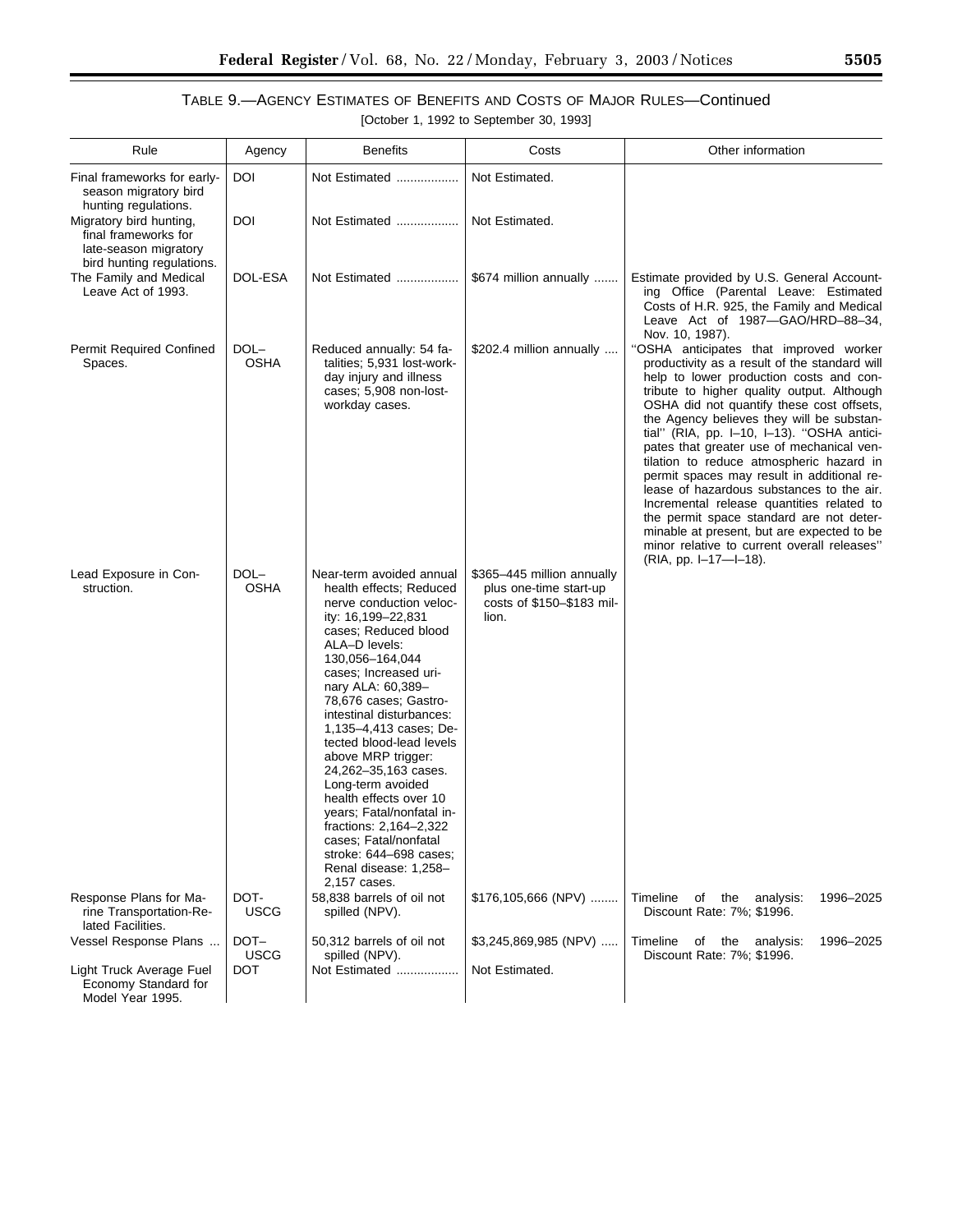$\equiv$ 

# TABLE 9.—AGENCY ESTIMATES OF BENEFITS AND COSTS OF MAJOR RULES—Continued

| [October 1, 1992 to September 30, 1993] |  |
|-----------------------------------------|--|
|-----------------------------------------|--|

| Rule                                                                                                   | Agency | <b>Benefits</b> | Costs         | Other information                                                                                                                                                                                                                                                                                                                                                                                                                                                                                                                                                                                                                                                                                                                                                                                                                                                                                                                                                                                                                                                                                                                                                                                                                                                                                                                                                                                                                                                                                                                                                                                                                                                                                                                                                                                                                                                                                                                                                                                                                                                                                                                                                                                                                                                                                                                                                                                                                                                                                                                                                                                                                                                                                                                                                                                                                                                   |
|--------------------------------------------------------------------------------------------------------|--------|-----------------|---------------|---------------------------------------------------------------------------------------------------------------------------------------------------------------------------------------------------------------------------------------------------------------------------------------------------------------------------------------------------------------------------------------------------------------------------------------------------------------------------------------------------------------------------------------------------------------------------------------------------------------------------------------------------------------------------------------------------------------------------------------------------------------------------------------------------------------------------------------------------------------------------------------------------------------------------------------------------------------------------------------------------------------------------------------------------------------------------------------------------------------------------------------------------------------------------------------------------------------------------------------------------------------------------------------------------------------------------------------------------------------------------------------------------------------------------------------------------------------------------------------------------------------------------------------------------------------------------------------------------------------------------------------------------------------------------------------------------------------------------------------------------------------------------------------------------------------------------------------------------------------------------------------------------------------------------------------------------------------------------------------------------------------------------------------------------------------------------------------------------------------------------------------------------------------------------------------------------------------------------------------------------------------------------------------------------------------------------------------------------------------------------------------------------------------------------------------------------------------------------------------------------------------------------------------------------------------------------------------------------------------------------------------------------------------------------------------------------------------------------------------------------------------------------------------------------------------------------------------------------------------------|
| Water quality standards<br>regulation: Compliance<br>with CWA Section<br>303(C)(2)(B) Amend-<br>ments. | EPA    | Not Estimated   | Not Estimated | "The analysis performed was limited to as-<br>sessing only the potential reduction in<br>cancer risk; no assessment of potential re-<br>ductions in risks due to reproductive, de-<br>velopmental, or other chronic and sub-<br>chronic toxic effects was conducted. How-<br>ever, given the number of pollutants, there<br>could be: (1) Decreased incidence of sys-<br>temic toxicity to vital organs such as liver<br>and kidney; (2) decreased extent of learn-<br>ing disability and intellectual impairment<br>due to the exposure to such pollutants as<br>lead; and (3) decreased risk of adverse<br>reproductive effects and genotoxity." (57<br>FR 60848-). "The ecological benefits that<br>can be expected from today's rule include<br>protection of both fresh and salt water or-<br>ganisms, as well as wildlife that consume<br>aquatic organisms * * * In addition, the<br>rule would result in the propagation and<br>productivity of fish and other organisms,<br>maintaining fisheries for both commercial<br>and recreational purposes. Recreational<br>activities such as boating, water skiing,<br>and swimming would also be preserved<br>along with the maintenance of an aestheti-<br>cally pleasing environment" (57 FR<br>60848-). "EPA acknowledges that there<br>will be a cost to some dischargers for<br>complying with new water quality stand-<br>ards as those standards are translated<br>into specific NPDES permit limits * * *<br>Revised wasteload allocations may result<br>in adjustments to individual NPDES permit<br>limits for point source dischargers, and<br>these adjustments could result in in-<br>creased wastewater treatment costs or<br>other pollution control activities such as<br>recycling or process changes. The mag-<br>nitude of these costs depends on the<br>types of treatment or other pollution con-<br>trol, the number and type of pollutants<br>being treated, and the level of control that<br>can be achieved by technology-based ef-<br>fluent limits for each industry. Similar<br>sources of costs and the variables affect-<br>ing costs may also apply to indirect indus-<br>trial dischargers to the extent that the in-<br>dustrial discharger is a source of toxic pol-<br>lutants discharged by the POTW * * *<br>Nonpoint sources of toxic pollutants may<br>also incur increased costs to the extent<br>that best management practices need to<br>be modified or applied to more sources to<br>reflect the revised water quality standards.<br>Although there is no Federal permit pro-<br>gram for nonpoint sources comparable to<br>that for point sources, there are State reg-<br>ulatory programs to control nonpoint<br>source discharges. Monitoring programs<br>are another source of potential incre-<br>mental costs to dischargers and States."<br>(57 FR 60848-). |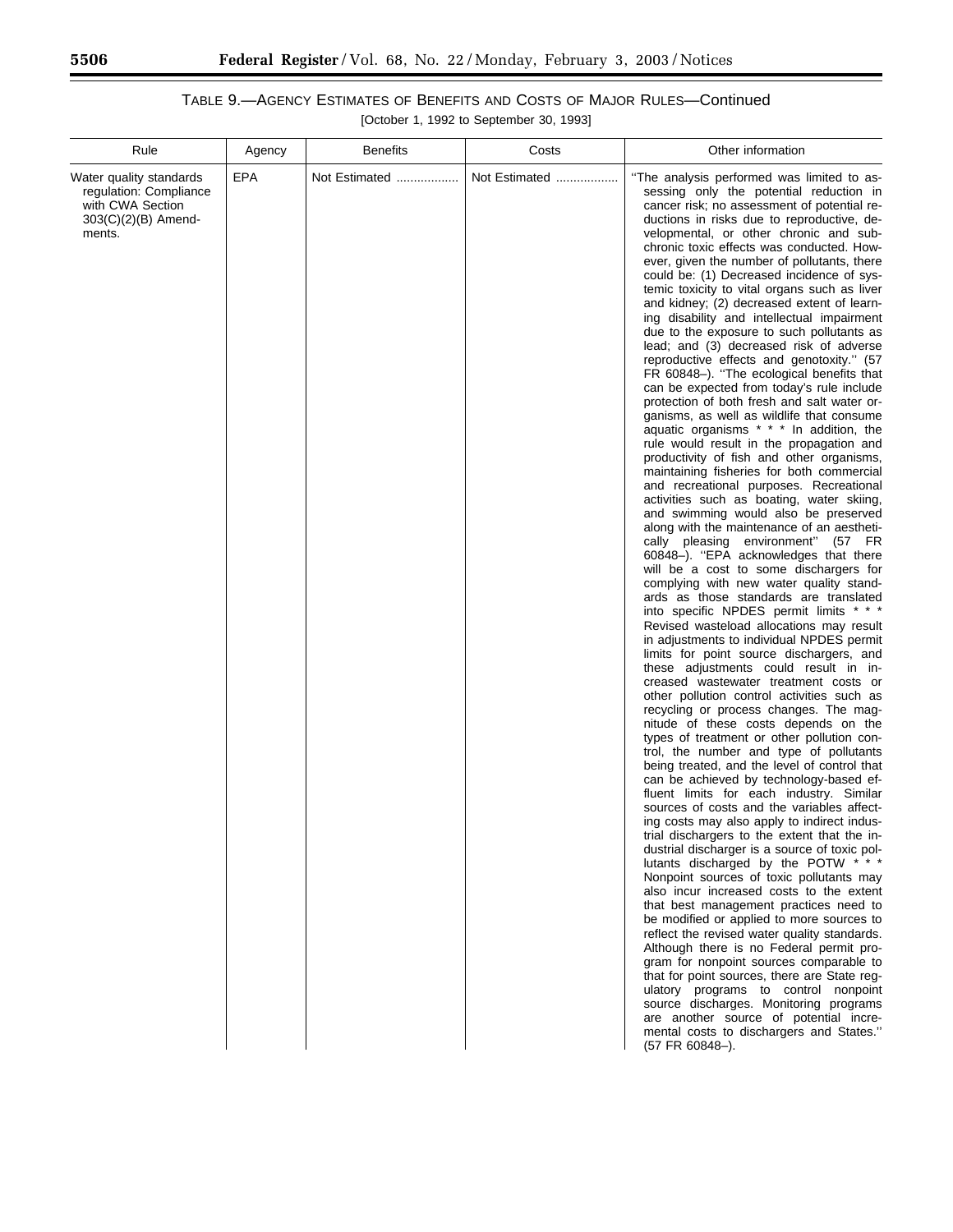# TABLE 9.—AGENCY ESTIMATES OF BENEFITS AND COSTS OF MAJOR RULES—Continued

[October 1, 1992 to September 30, 1993]

| Rule                                                                                                                                                                                                 | Agency     | <b>Benefits</b>                                                                                                                           | Costs                                                                                                | Other information                                                                                                                                                                                                                                                                                                                                                                                                                                                                                                                                                                                                                                                                                                                                                                                                                                                                                                                                                                                                                                                                                                                                                                                                            |
|------------------------------------------------------------------------------------------------------------------------------------------------------------------------------------------------------|------------|-------------------------------------------------------------------------------------------------------------------------------------------|------------------------------------------------------------------------------------------------------|------------------------------------------------------------------------------------------------------------------------------------------------------------------------------------------------------------------------------------------------------------------------------------------------------------------------------------------------------------------------------------------------------------------------------------------------------------------------------------------------------------------------------------------------------------------------------------------------------------------------------------------------------------------------------------------------------------------------------------------------------------------------------------------------------------------------------------------------------------------------------------------------------------------------------------------------------------------------------------------------------------------------------------------------------------------------------------------------------------------------------------------------------------------------------------------------------------------------------|
| Coastal nonpoint pollution<br>control program devel-<br>opment and approval<br>guidance (EPA, NOAA),<br>guidance specifying<br>management measures<br>for sources of nonpoint<br>* * * Section 6217. | <b>EPA</b> | Not Estimated                                                                                                                             | \$389,940,000-<br>\$590,640,000<br>(annualized).                                                     | The RIA identified generally the types of<br>"off-site benefits" that could be related to<br>water quality improvements, including 4<br>use benefits (in-stream, near stream, op-<br>tion value, and diversionary) and 3 non-<br>use (intrinsic) benefits (aesthetic, bequest,<br>and existence).                                                                                                                                                                                                                                                                                                                                                                                                                                                                                                                                                                                                                                                                                                                                                                                                                                                                                                                            |
| Oil and Gas Extraction<br>Point Source Category,<br>Offshore Subcategory,<br><b>Effluent Limitations</b><br>Guidelines and New<br>Source Performance<br>Standards (Final Rule).                      | EPA        | \$28.2-103.9 million per<br>year.                                                                                                         | Total annualized BAT and<br>NSPS costs: 1st year $=$<br>\$122 million, 15th year<br>$= $32$ million. | 'Other benefits that are quantified, to the ex-<br>tent possible, but not monetized due to<br>lack of appropriate data, include: (1)<br>Human health risk reductions associated<br>with systemics other than lead, pH-de-<br>pendent leach rates, carcinogens for<br>which there are no risk factors available,<br>exposure to pollutants via sediment or<br>food chair; (2) ecological risk reductions;<br>(3) fishery benefits; and (4) intrinsic bene-<br>fits * * * The non-quantified, non-mone-<br>tized benefits assessed in this RIA include<br>increased recreational fishing, increased<br>commercial fishing, improved aesthetic<br>quality of waters near the platform, and<br>benefits to threatened or endangered spe-<br>cies [the Kemp's Ridley Turtle and the<br>Brown Pelican] in the Gulf of Mexico." (58<br>FR 12454-).                                                                                                                                                                                                                                                                                                                                                                                  |
| Acid Rain Permits, Allow-<br>ance System, Emissions<br>Monitoring, Excess<br><b>Emissions and Appeals</b><br><b>Regulations Under Title</b><br>IV of the Clean Air Act<br>Amendments of 1990.        | EPA        | 10 million tons/year re-<br>duction in $SO2$ emis-<br>sion (mandated by Title<br>IV); Cost savings:<br>\$689-973 million<br>(annualized). | \$894-1,509 million<br>(annualized).                                                                 | $SO2$ emission reductions are expected to:<br>(1) reduce acidification of surface waters,<br>thereby increasing the presence and di-<br>versity of aquatic species; (2) improve visi-<br>bility by reducing haze; (3) may improve<br>human health as lower $SO2$ emissions re-<br>duce air concentrations of acid sulfate<br>aerosols and thus acute and chronic ex-<br>posure to the acid aerosols that adversely<br>affect human health may even affect even<br>mortality; (4) eliminate damage to forest<br>soils and foliage, especially of high-ele-<br>vation spruce trees in the eastern U.S.<br>and allow recovery of previously damaged<br>tree populations; (5) may reduce damage<br>to auto paint, reduce soiling of buildings<br>and monuments, and thus the life of some<br>materials and structures may be extended<br>and the costs of maintenance or repair re-<br>duced (RIA, pp. $1-5$ to $1-6$ , and $6-1$ to $6-$<br>3). Engineering costs associated with<br>CEM retrofit were not analyzed (RIA, pp.<br>4-18). "The annualized costs of the imple-<br>mentation regulations are estimated to in-<br>crease the annual costs of generating<br>electricity by 0.5 to 1.2 percent." (58 FR<br>$3590 -$ ). |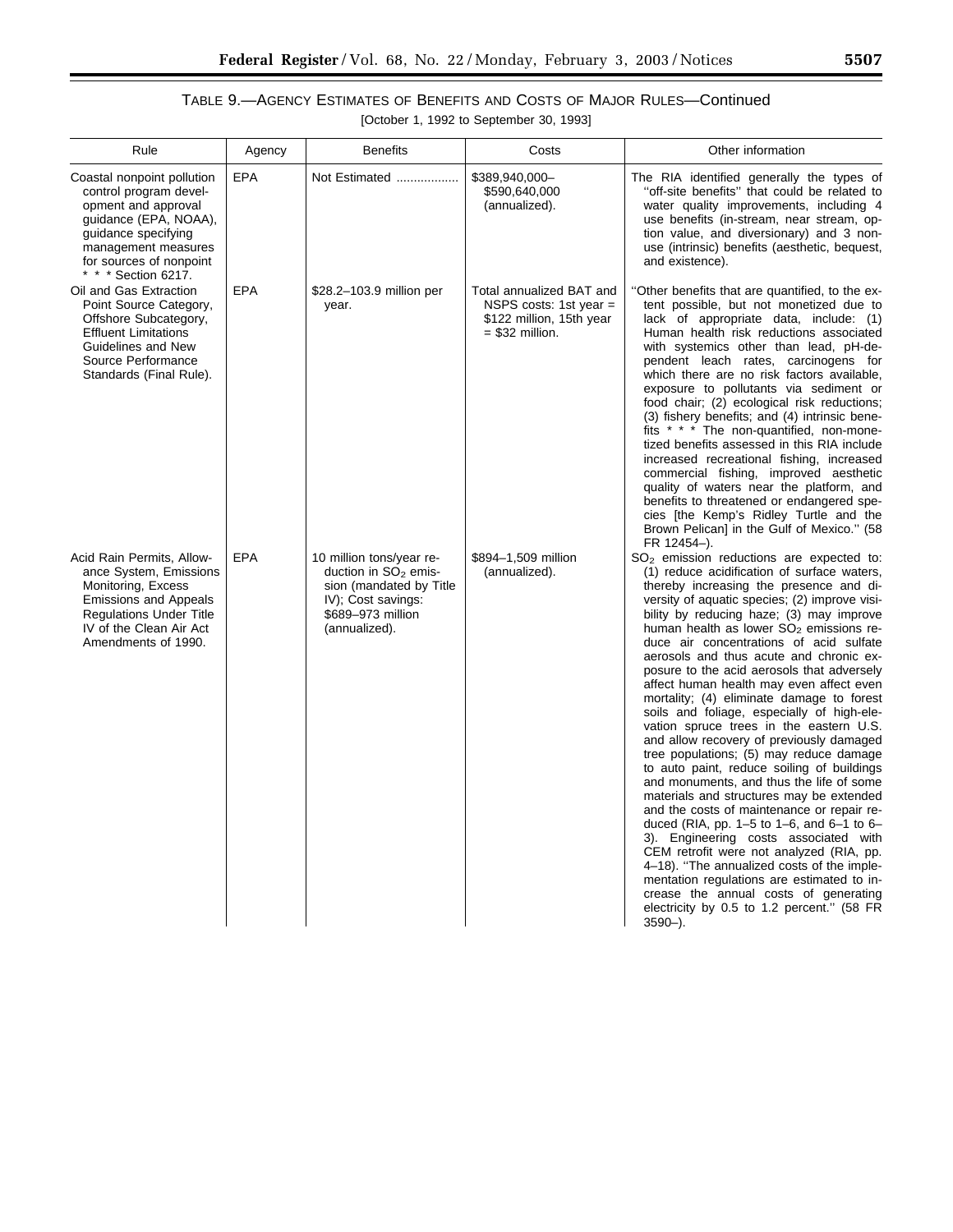$\equiv$ 

# TABLE 9.—AGENCY ESTIMATES OF BENEFITS AND COSTS OF MAJOR RULES—Continued

[October 1, 1992 to September 30, 1993]

| Rule                                                                                                                                                                                                         | Agency     | <b>Benefits</b>                                                                                                                                                                                                                                                                                                                                       | Costs                                                                                                                                    | Other information                                                                                                                                                                                                                                                                                                                                                                                                                                                                                                                                                                                                                                                                                                                                                                                                                                                                                                                                                                                                                                                                            |
|--------------------------------------------------------------------------------------------------------------------------------------------------------------------------------------------------------------|------------|-------------------------------------------------------------------------------------------------------------------------------------------------------------------------------------------------------------------------------------------------------------------------------------------------------------------------------------------------------|------------------------------------------------------------------------------------------------------------------------------------------|----------------------------------------------------------------------------------------------------------------------------------------------------------------------------------------------------------------------------------------------------------------------------------------------------------------------------------------------------------------------------------------------------------------------------------------------------------------------------------------------------------------------------------------------------------------------------------------------------------------------------------------------------------------------------------------------------------------------------------------------------------------------------------------------------------------------------------------------------------------------------------------------------------------------------------------------------------------------------------------------------------------------------------------------------------------------------------------------|
| Vehicle Inspection and<br>Maintenance Require-<br>ments for State Imple-<br>mentation Plan (Final<br>Rule).                                                                                                  | <b>EPA</b> | Emission reductions from<br>continuing current I/M<br>program unchanged<br>(baseline = no I/M pro-<br>gram) in 2000: 116016<br>tons VOC, 1566395<br>tons CO (annual tons in<br>2000); Emission reduc-<br>tions from new I/M pro-<br>gram in 2000 (baseline<br>$=$ no I/M program):<br>420415 tons VOC,<br>2845754 tons CO (an-<br>nual tons in 2000). | Continuing current I/M<br>program: NET COST =<br>\$894 million (\$2000);<br>New I/M program: NET<br>$COST = $541$ million<br>$(\$2000).$ | "These repairs have been found to produce<br>fuel economy benefits that will at least<br>partially offset the cost of repairs. Fuel<br>economy improvements of 6.1% for repair<br>of pressure test failures and 5.7% for re-<br>pair of purge test failures were observed.<br>Vehicles that failed the transient short test<br>at the established cutpoints were found to<br>enjoy a fuel economy improvement of<br>12.6% as a result of repairs." (57 FR<br>52950-). "In conclusion, today's action<br>may cause significant shifts in business<br>opportunities. Small businesses that cur-<br>rently do both inspections and repairs in<br>decentralized I/M programs may have to<br>choose between the two. Significant new<br>opportunities will exist in these areas for<br>small businesses to continue to participate<br>in the inspection and repair industry. This<br>will mean shifts in jobs but an overall in-<br>crease in jobs in the repair sector and a<br>small to potentially large increase in the<br>inspection sector, depending on state<br>choices." (57 FR 52950-). |
| Evaporative emission reg-<br>ulations for gasoline-<br>fueled and methanol-<br>fueled light duty vehi-<br>cles, light-duty trucks,<br>and heavy-duty vehi-<br>cles-SAN 2969.                                 | <b>EPA</b> | Total VOC Reduction in<br>2020: 1,120,000 metric<br>tons.                                                                                                                                                                                                                                                                                             | Annual total program cost<br>without fuel savings:<br>\$130-200 million<br>(\$1992, NPV to the<br>year of the sale).                     | "[Emission] projections are made for the<br>year 2020 in order to provide benefit pre-<br>dictions for a fully turned-over fleet and to<br>factor in other known trends, such as the<br>effects of other new Clean Air Act pro-<br>grams. These new programs include high-<br>technology inspection and maintenance<br>and reformulated gasoline. Reformulated<br>gasoline achieving a 25 percent overall<br>VOC emission reduction standard is as-<br>sumed to be used in 40 percent of the na-<br>tion." (58 FR 16002-). "[The cost] esti-<br>mate does not include the offsetting fuel<br>savings." (58 FR 16002-).                                                                                                                                                                                                                                                                                                                                                                                                                                                                       |
| Control of air pollution<br>from new motor vehicles<br>and new motor vehicle<br>engines, regulations re-<br>quiring on-board diag-<br>nostic systems on 1994<br>and later model year<br>light-duty vehicles. | <b>EPA</b> | 4.0 million tons HC, 30.8<br>million tons CO, 2.5<br>million tons $NOx$ (NPV).                                                                                                                                                                                                                                                                        | \$16.6 billion (NPV)<br>$($1993)$ .                                                                                                      | Discount rate: 7% (58 FR 9468-) Timeline:<br>2005-2020 (58 FR 9468-). "EPA has not<br>been able to adequately quantify some<br>potential cost savings not included in<br>these estimates. Potential cost savings<br>can accrue due to early repairs of mal-<br>function which, if left undetected and<br>unrepaired, could result in the need for<br>even more costly repairs in the future.<br>Also, improved repair effectiveness should<br>reduce the potential for a part to be un-<br>necessarily replaced in attempting to fix a<br>problem. Repair facilities should also ben-<br>efit from the availability of generic tools for<br>accessing and using the OBD system in<br>problem diagnosis and repair. These serv-<br>ice facility benefits could be passed along<br>to the consumer in the form of lower re-<br>pair costs." (58 FR 9468-).                                                                                                                                                                                                                                     |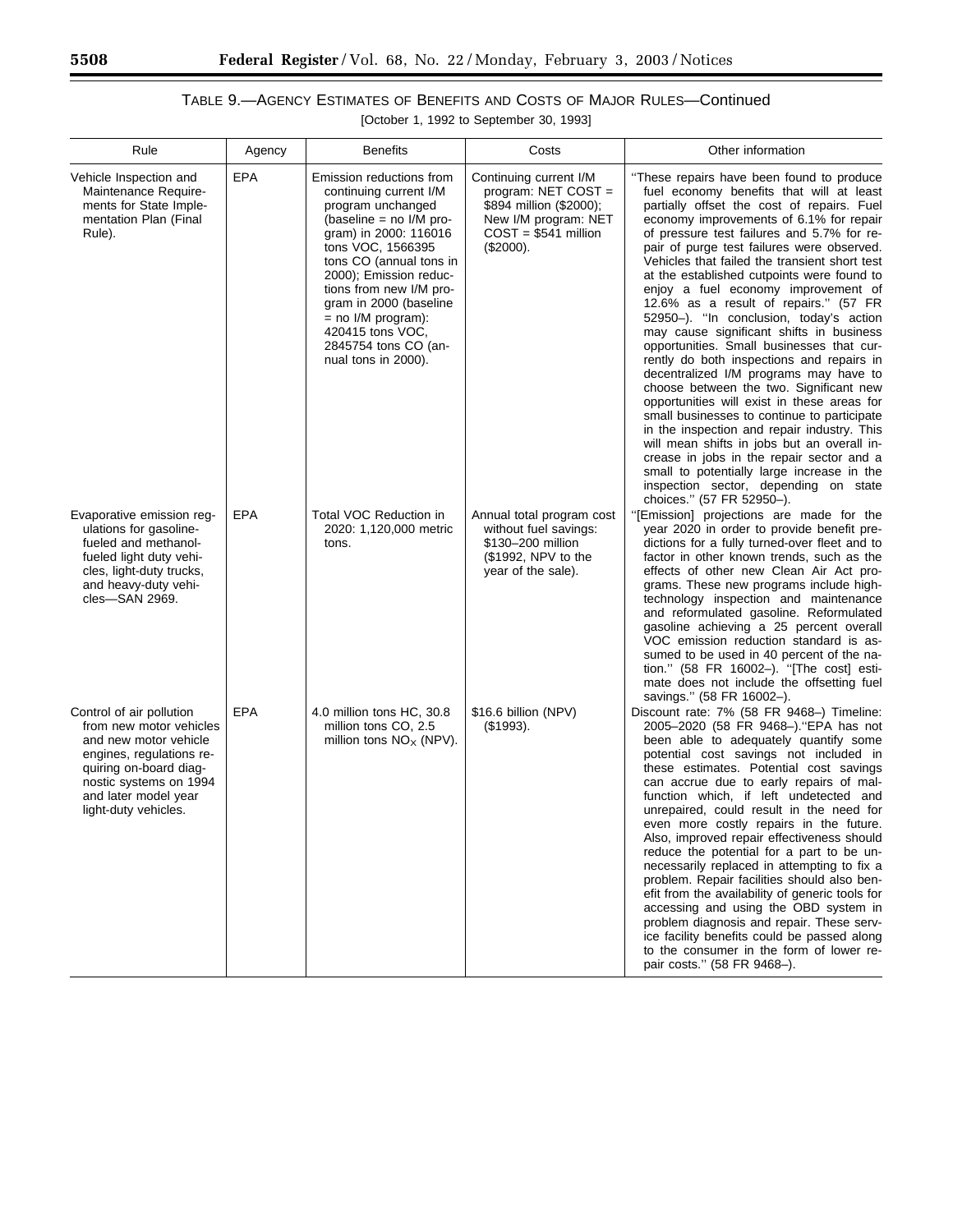# TABLE 10.—AGENCY ESTIMATES OF BENEFITS AND COSTS OF MAJOR RULES

[October 1, 1993 to September 30, 1994]

| Rule                                                                                | Agency     | <b>Benefits</b>                                                                                                                                                                                                                                                                                                                                                                                                                                                                                                                                                                                                                                          | Costs                                                                            | Other information                                                                                                                                                                                                                                                                                                                                                                                                                                                                                                                                                            |
|-------------------------------------------------------------------------------------|------------|----------------------------------------------------------------------------------------------------------------------------------------------------------------------------------------------------------------------------------------------------------------------------------------------------------------------------------------------------------------------------------------------------------------------------------------------------------------------------------------------------------------------------------------------------------------------------------------------------------------------------------------------------------|----------------------------------------------------------------------------------|------------------------------------------------------------------------------------------------------------------------------------------------------------------------------------------------------------------------------------------------------------------------------------------------------------------------------------------------------------------------------------------------------------------------------------------------------------------------------------------------------------------------------------------------------------------------------|
| Manufactured Home<br>Construction and<br>Safety Standards on<br>Wind Standards.     | <b>HUD</b> | \$63,726,314 annually                                                                                                                                                                                                                                                                                                                                                                                                                                                                                                                                                                                                                                    | \$412,106,180 annually                                                           | The cost estimates do not include costs associ-<br>ated with "out of pocket expenses related to<br>deductibles or non-covered losses" (RIA, pp.<br>1-2). Non-quantified benefits include: "pur-<br>chasers will experience less dislocation<br>caused by damage to or destruction of their<br>manufactured homes. Fourth, residents who<br>choose to remain in their units during storms<br>will suffer fewer injuries and deaths" (RIA, p.<br>1) Discount rate used = $6.64$ percent (RIA, p.<br>8) Basis for public benefit assessment: Hurri-<br>cane Andrew (RIA, p. 9). |
| Designate critical habitat<br>for four endangered<br>Colorado River fishes.         | DOI        | Net benefit: \$7.92 mil-<br>lion.                                                                                                                                                                                                                                                                                                                                                                                                                                                                                                                                                                                                                        |                                                                                  | Increase employment by 710 jobs, increase<br>earnings by \$6.62 million, increase govern-<br>ment revenue by \$3.20 million from 1995-<br>2020 (59 FR 13374-).                                                                                                                                                                                                                                                                                                                                                                                                               |
| Occupational Exposure<br>to Asbestos.                                               | DOL-OSHA   | Reduction in annual<br>cancer risk: 2.12 can-<br>cer deaths in general<br>industry, 40.48 can-<br>cer deaths in con-<br>struction industry,<br>14.2 cancers among<br>building occupants.<br>Reduction in asbes-<br>tosis: 14 cases annu-<br>ally.                                                                                                                                                                                                                                                                                                                                                                                                        | \$361.4 million annually                                                         | Non-quantified benefits include: avoided cases<br>of asbestosis for building occupants and oth-<br>ers secondarily exposed, reduced risks of<br>cancer and fires (from rages contaminated<br>with solvent), more rapid building reoccupa-<br>tion, reduced probability of asbestos-related<br>lawsuits (RIA, pp 52–57).                                                                                                                                                                                                                                                      |
| <b>Financial Responsibility</b><br>for Water Pollution<br>(Vessels).                | DOT-USCG   | 525,316 barrels of oil<br>not spilled (NPV).                                                                                                                                                                                                                                                                                                                                                                                                                                                                                                                                                                                                             | $$451,440,918$ (NPV)                                                             | Timeline of the analysis: 1996-2025; Discount<br>Rate: 7%; \$1996.                                                                                                                                                                                                                                                                                                                                                                                                                                                                                                           |
| Antidrug Program for<br>Personnel Engaged in<br>Specified Aviation Ac-<br>tivities. | DOT-FAA    | \$206.64 million (NPV)                                                                                                                                                                                                                                                                                                                                                                                                                                                                                                                                                                                                                                   | \$138.13 million (NPV)                                                           | Timeline of the analysis: 1994-2003 (RIA, p.<br>12); \$1992 (RIA, p. 12); Discount rate = 7%<br>(RIA, p. 20).                                                                                                                                                                                                                                                                                                                                                                                                                                                                |
| <b>Controlled Substances</b><br>and Alcohol Use and<br>Testing.                     | DOT-FHWA   | Reduced fatal acci-<br>dents: \$680 million in<br>1st year, \$952 million<br>per year in 2nd and<br>subsequent years.<br>Reduced injury cost:<br>\$152.4 million in 1st<br>year, \$213.4 million<br>per year in 2nd and<br>subsequent years as-<br>suming the highest<br>deterrence scenario.<br>Reduced property<br>damage: \$47.5 million<br>in 1993, \$66.5 million<br>per year from 1994-<br>2002. Reduced traffic<br>delays: \$3.5 million in<br>1993, \$4.9 million per<br>year thereafter as-<br>suming highest deter-<br>rence rate; Reduced<br>other costs of free-<br>way accidents: \$1.9<br>million in 1995 and<br>\$2.7 million thereafter. | \$93,947,750 in 1995,<br>and \$92,453,950 per<br>year in 1996 and<br>thereafter. |                                                                                                                                                                                                                                                                                                                                                                                                                                                                                                                                                                              |
| Light Truck Average<br>Fuel Economy stand-<br>ards, Model Years                     | DOT        | Not Estimated                                                                                                                                                                                                                                                                                                                                                                                                                                                                                                                                                                                                                                            | Not Estimated.                                                                   |                                                                                                                                                                                                                                                                                                                                                                                                                                                                                                                                                                              |
| 1996-1997.<br>Prevention of Prohibited<br>Drug Use in Transit<br>Operations.        | DOT        | $$608,520,643$ (NPV)                                                                                                                                                                                                                                                                                                                                                                                                                                                                                                                                                                                                                                     | \$208,970,087 (NPV)                                                              | Timeline: 1995-2004; Discount rate: 7%; \$1991.                                                                                                                                                                                                                                                                                                                                                                                                                                                                                                                              |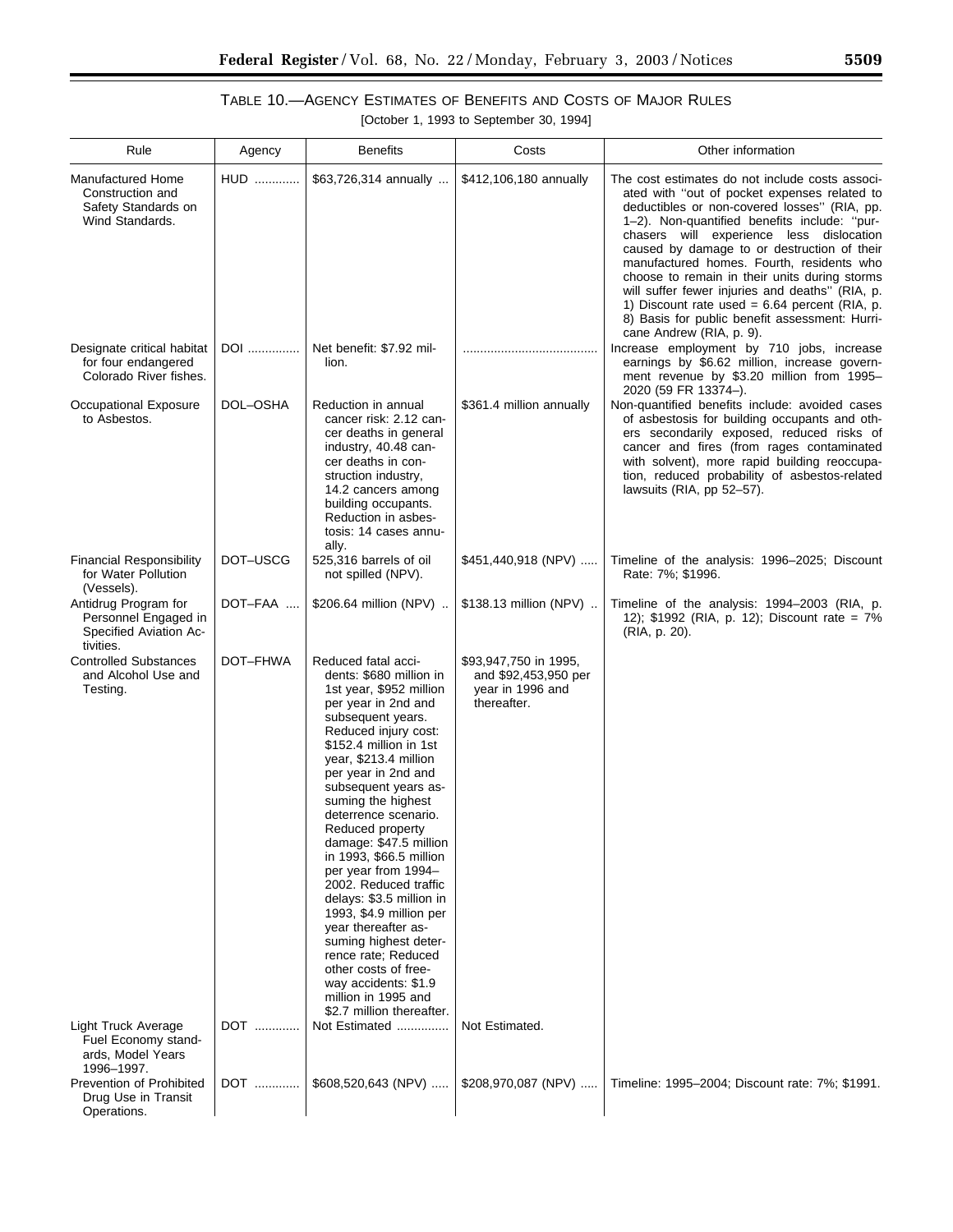$\equiv$ 

÷.

# TABLE 10.—AGENCY ESTIMATES OF BENEFITS AND COSTS OF MAJOR RULES—Continued

[October 1, 1993 to September 30, 1994]

| Rule                                                                                                                                                                                            | Agency     | <b>Benefits</b>                                                                                                                                                                                                                                                                                                                                                                                                                                                                                                                                                                                                                            | Costs                                                                                                                                                                                                                                                                                                                                                                                                                                                                                                                                                                                                                                                                    | Other information                                                                                                                                                                                                                                                                                                                                                                                                                                                                                                                                                                                                                                                                                                                                                                                                                                                                                                                                                                                                                                                                                                                                                                                                                                                                                                                                                          |
|-------------------------------------------------------------------------------------------------------------------------------------------------------------------------------------------------|------------|--------------------------------------------------------------------------------------------------------------------------------------------------------------------------------------------------------------------------------------------------------------------------------------------------------------------------------------------------------------------------------------------------------------------------------------------------------------------------------------------------------------------------------------------------------------------------------------------------------------------------------------------|--------------------------------------------------------------------------------------------------------------------------------------------------------------------------------------------------------------------------------------------------------------------------------------------------------------------------------------------------------------------------------------------------------------------------------------------------------------------------------------------------------------------------------------------------------------------------------------------------------------------------------------------------------------------------|----------------------------------------------------------------------------------------------------------------------------------------------------------------------------------------------------------------------------------------------------------------------------------------------------------------------------------------------------------------------------------------------------------------------------------------------------------------------------------------------------------------------------------------------------------------------------------------------------------------------------------------------------------------------------------------------------------------------------------------------------------------------------------------------------------------------------------------------------------------------------------------------------------------------------------------------------------------------------------------------------------------------------------------------------------------------------------------------------------------------------------------------------------------------------------------------------------------------------------------------------------------------------------------------------------------------------------------------------------------------------|
| Land disposal restric-<br>tions phase II, uni-<br>versal treatment<br>standards and treat-<br>ment standards for or-<br>ganic toxicity, char-<br>acteristic wastes, and<br>newly listed wastes. | EPA        | 0.22 cancer cases per<br>year avoided from<br>groundwater, 0.037<br>cancer cases per<br>year avoided from air;<br>\$20 million avoided<br>property value dam-<br>age (annualized).                                                                                                                                                                                                                                                                                                                                                                                                                                                         | \$194-219 million<br>(annualized).                                                                                                                                                                                                                                                                                                                                                                                                                                                                                                                                                                                                                                       | "The timeframe to which these benefits are at-<br>tributable begins 30 years following promulga-<br>tion of the rule." (59 FR 47982-). "However,<br>there are some benefits which the Agency<br>has not attempted to quantify which are po-<br>tentially attributable to today's rule. For exam-<br>ple, the agency has not attempted to quantify<br>any potential non-use-value benefits from pro-<br>tection of resources through treatment of haz-<br>ardous wastes. Furthermore, the risk analysis<br>performed by the Agency for today's rule<br>does not account for many other potential<br>benefits from today's rule. Ecological risk re-<br>duction from treatment of wastes under to-<br>day's rule has not been quantified. Nor do the<br>Agency's air and groundwater benefit esti-<br>mates account for karst terrain, complex flow<br>situations, or other factors which could con-<br>tribute to underestimates of benefits." (59 FR<br>47982-).                                                                                                                                                                                                                                                                                                                                                                                                           |
| Accelerated phase-out<br>of ozone depleting<br>chemicals and listing<br>and phase-out of<br>methyl bromide.<br>Fuel and fuel additives:<br>standards for reformu-<br>lated gasoline.            | EPA<br>EPA | Ozone depleting chemi-<br>cals: \$8-24 billion<br>(NPV) Methyl Bro-<br>mide: \$1.6-6.4 billion<br>(NPV).<br>Phase I-Summertime<br>VOC emission reduc-<br>tion: 90-140 thou-<br>sand tons per year;<br>Reduction in cancer<br>incidence: 16 per<br>year (assuming en-<br>hanced I/M in place)<br>or 24 per year (as-<br>suming basic I/M in<br>place).<br>Phase II-(incremental<br>to Phase I): Summer-<br>time VOC emission<br>reduction: approxi-<br>mately 42,000 tons<br>Summer time NO <sub>x</sub><br>emission reduction:<br>approximately 22,000<br>tons Number of can-<br>cer avoided: 3-4<br>fewer cancer inci-<br>dence per year. | Ozone depleting chemi-<br>cals: \$12 billion<br>(NPV); Methyl Bro-<br>mide: \$0.8 billion<br>(NPV).<br>Phase I-Annual costs:<br>\$700-940 million.<br>Phase II-(incremental<br>to Phase I): Increase<br>gasoline production<br>cost by 1.2 cents/gal-<br>lon during the VOC<br>control period, since<br>only the toxics stand-<br>ard changes, and<br>there is not expected<br>to be a cost for year-<br>round toxics control<br>above that required<br>for Phase I; EPA<br>doesn't expect non-<br>production related<br>costs, such as dis-<br>tribution costs, rec-<br>ordkeeping and re-<br>porting costs, etc., to<br>increase isgnificantly<br>relative to Phase I. | Discount rate: 7% (58 FR 65018-). Timeline for<br>methyl bromide cost: 1994-2010 (58 FR<br>65018-). Timeline for methyl bromide bene-<br>fits: 1994–2001 (58 FR 65018–).<br>'Reductions in mobile source emissions of the<br>air toxics addressed in the reformulated gaso-<br>line program (benzene, 1,3-butadiene, form-<br>aldehyde, acetaldehyde and POM) may result<br>in fewer cancer incidences. A number of ad-<br>verse noncancer health effects have also<br>been associated with exposures experience in<br>particular microenvironments such as parking<br>garages and refueling stations. These other<br>health effects include blood disorders, heart<br>and lung diseases, and eye, nose and throat<br>irritation. Some of the toxics may also be de-<br>velopmental and reproductive toxicants, while<br>very high exposure can cause effects on the<br>brain leading to respiratory paralysis and even<br>death. The uses of reformulated gasoline<br>meeting the Phase II standards will likely help<br>to reduce some of these health effects as<br>well." (59 FR 7716-). Phase I: The cost of<br>producing reformulated gasoline is expected<br>to increase by approximately 3-5 cents per<br>gallon in 1995. (59 FR 7716-). The cost of<br>testing, enforcement, and recordkeeping not<br>reflected in the annual cost estimate. (59 FR<br>$7716-$ ). |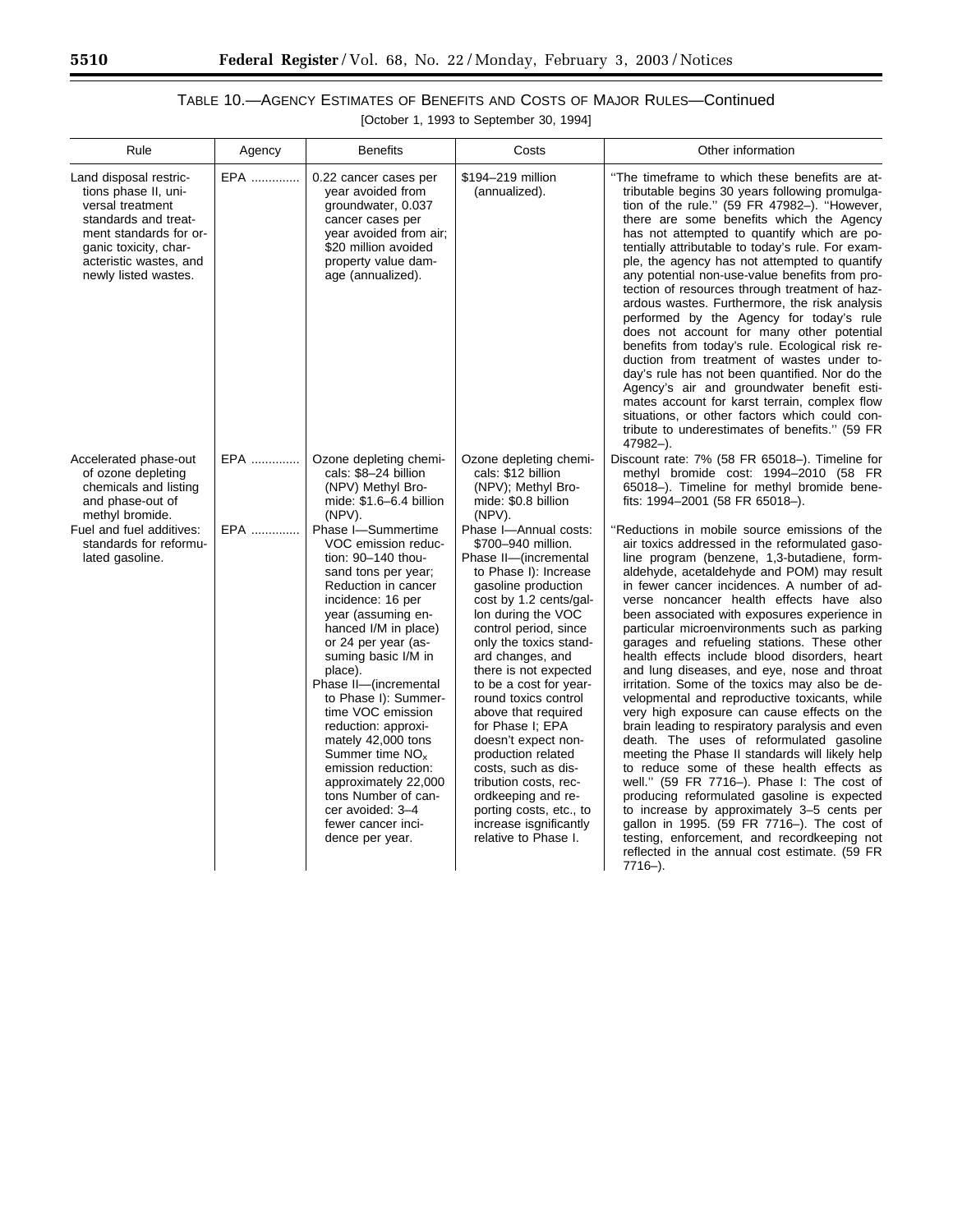# TABLE 10.—AGENCY ESTIMATES OF BENEFITS AND COSTS OF MAJOR RULES—Continued

[October 1, 1993 to September 30, 1994]

| Rule                                                                                                                                                                                                                 | Agency | <b>Benefits</b>                                                                                                                                                                                                                                                                                                                                                          | Costs                                                                                                                                                                                                                                                                                                                                                                                                         | Other information                                                                                                                                                                                                                                                                                                                                                                                                                                                                                                                                                                                                                                                                                                                                                                                                                                                                                                                                                                                                                                                                                                                                                                                                                                                                                                                                                                                    |
|----------------------------------------------------------------------------------------------------------------------------------------------------------------------------------------------------------------------|--------|--------------------------------------------------------------------------------------------------------------------------------------------------------------------------------------------------------------------------------------------------------------------------------------------------------------------------------------------------------------------------|---------------------------------------------------------------------------------------------------------------------------------------------------------------------------------------------------------------------------------------------------------------------------------------------------------------------------------------------------------------------------------------------------------------|------------------------------------------------------------------------------------------------------------------------------------------------------------------------------------------------------------------------------------------------------------------------------------------------------------------------------------------------------------------------------------------------------------------------------------------------------------------------------------------------------------------------------------------------------------------------------------------------------------------------------------------------------------------------------------------------------------------------------------------------------------------------------------------------------------------------------------------------------------------------------------------------------------------------------------------------------------------------------------------------------------------------------------------------------------------------------------------------------------------------------------------------------------------------------------------------------------------------------------------------------------------------------------------------------------------------------------------------------------------------------------------------------|
| Acid Rain $NOx$ Regula-<br>tions under Title IV of<br>the Clean Air Act<br>Amendments of 1990.                                                                                                                       | EPA    | Phase I: 400,000 tons<br>$NOx$ reduced Phase<br>II: 1.89 million tons<br>$NOx$ reduced.                                                                                                                                                                                                                                                                                  | Phase I: \$77 million/<br>year Phase II: \$300<br>million/year.                                                                                                                                                                                                                                                                                                                                               | Qualitative human health benefits: Lower ambi-<br>ent levels of $NOx$ (and associated lower PM<br>and lower ozone levels) may mean fewer lost<br>school days, fewer disability days for children;<br>for all, less eye irritation and its associated<br>acute and chronic health effects; for exer-<br>cising asthmatics, improved pulmonary func-<br>tion. Also ambient concentrations of nitrates<br>will be lower and fewer toxic nitrogenous<br>compounds will be formed. (RIA, pp. 9–1 to<br>9-4) Qualitative welfare effects: reduced ma-<br>terials damage, increased visibility that is as-<br>sociated with enhanced enjoyment of vistas<br>and fewer aircraft and motor vehicle acci-<br>dents. The potential ecological effect include<br>minimizing the adverse effects of excess ni-<br>trogen deposition in forest soils and surface<br>waters, including the "acid pulses" that pre-<br>cede fish kills and consequently, reduced bio-<br>diversity. (RIA, pp. 9–1 to 9–4) "Moreover,<br>EPA expects that most or all utility expenses<br>from meeting $NOx$ requirements will be<br>passed along to ratepayers * * * Under to-<br>day's rule the cost to ratepayers is very small,<br>relative to their current expenditures on elec-<br>tricity. The average increase in electric rates<br>across the United States is estimated to be<br>only 0.03 and 0.13 percent under Phases I |
| Hazardous Organic<br>NESHAP (HON) for<br>the Synthetic Organic<br><b>Chemical Manufac-</b><br>turing Industry<br>(SOCMI) and Other<br>Processes Subject to<br>the Negotiated Regu-<br>lation for Equipment<br>Leaks. | EPA    | HAP reduction: 510,000<br>tons/year; VOC re-<br>duction: 1,000,000<br>tons/year.                                                                                                                                                                                                                                                                                         | Total nationwide annual<br>cost: \$230 million/<br>year (\$1989); CO<br>emission increase:<br>1,900 tons/year; $NOx$<br>emission increase:<br>19,000 tons/year.                                                                                                                                                                                                                                               | and II respectively." (59 FR 13538-).<br>"Thus, the estimates represent annual impacts<br>occurring in the fifth year." (59 FR 19402-).<br>"As discussed in section III.B.3 of this pre-<br>amble, the EPA has deferred the final deci-<br>sion regarding control of medium-sized stor-<br>age vessels at existing sources. Therefore,<br>emission reductions for storage vessels<br>shown in Table 1, and consequently the total,<br>may be slightly overstated." (59 FR 19402-).<br>"Because of the EPA's deferral of a final deci-<br>sion on control of medium-sized storage ves-<br>sels at existing sources, as discussed in sec-<br>tion III.B.3 of this preamble, the cost impacts<br>for storage vessels, and consequently the<br>total cost impact, may be slightly overstated."<br>(59 FR 19402-). "Market analyses for a sub-<br>set of 21 of the chemicals estimated price in-<br>creases from 0.1 percent to 3.9 percent and<br>quantity decreases from 0.1 percent to 4 per-<br>cent." (59 FR 19402-).                                                                                                                                                                                                                                                                                                                                                                                |
| Control of air pollution<br>from new motor vehi-<br>cles and new motor<br>vehicle engines, re-<br>fueling emission regu-<br>lations for light-duty<br>vehicles and trucks<br>and heavy-duty vehi-<br>cles.           | EPA    | Without Stage II con-<br>trols, average VOC<br>annual emission re-<br>ductions: over<br>420,000 tons per<br>year; With Stage II<br>phase-out when<br>ORVR and Stage II<br>would cover the same<br>percent of fuel, aver-<br>age annual emission<br>reduction: 378,000<br>tons; If retain Stage H<br>controls, an incre-<br>mental emission re-<br>duction: 285,000 tons. | Without Stage II con-<br>trols, the average an-<br>nual cost: $-$ \$6 mil-<br>lion (1998–2020);<br>With Stage II and<br>phasing out at 2010,<br>the average annual<br>cost: \$2 million<br>(1998-2020); With<br>Stage II and no<br>phase out, the aver-<br>age annual cost: \$27<br>million (1998-2020);<br>In 1998 NPV, costs<br>are \$102 million,<br>\$264 million and<br>\$435 million respec-<br>tively. | "It should be noted that the RIA was completed<br>prior to EPA's decision to delay the require-<br>ments for LDTs and to exclude HDVs. These<br>controls were included in the analysis and<br>were assumed to begin in 1998. EPA expects<br>that inclusion of these items in the analysis<br>has no significant effect on the results and<br>does not affect the conclusions which are<br>based on the analysis." (59 FR 16262-). "In<br>the cases where costs are negative, it is be-<br>cause the value of the recovery credits ex-<br>ceeds the hardware and R, D, & T costs." (59<br>FR 16262-).                                                                                                                                                                                                                                                                                                                                                                                                                                                                                                                                                                                                                                                                                                                                                                                                 |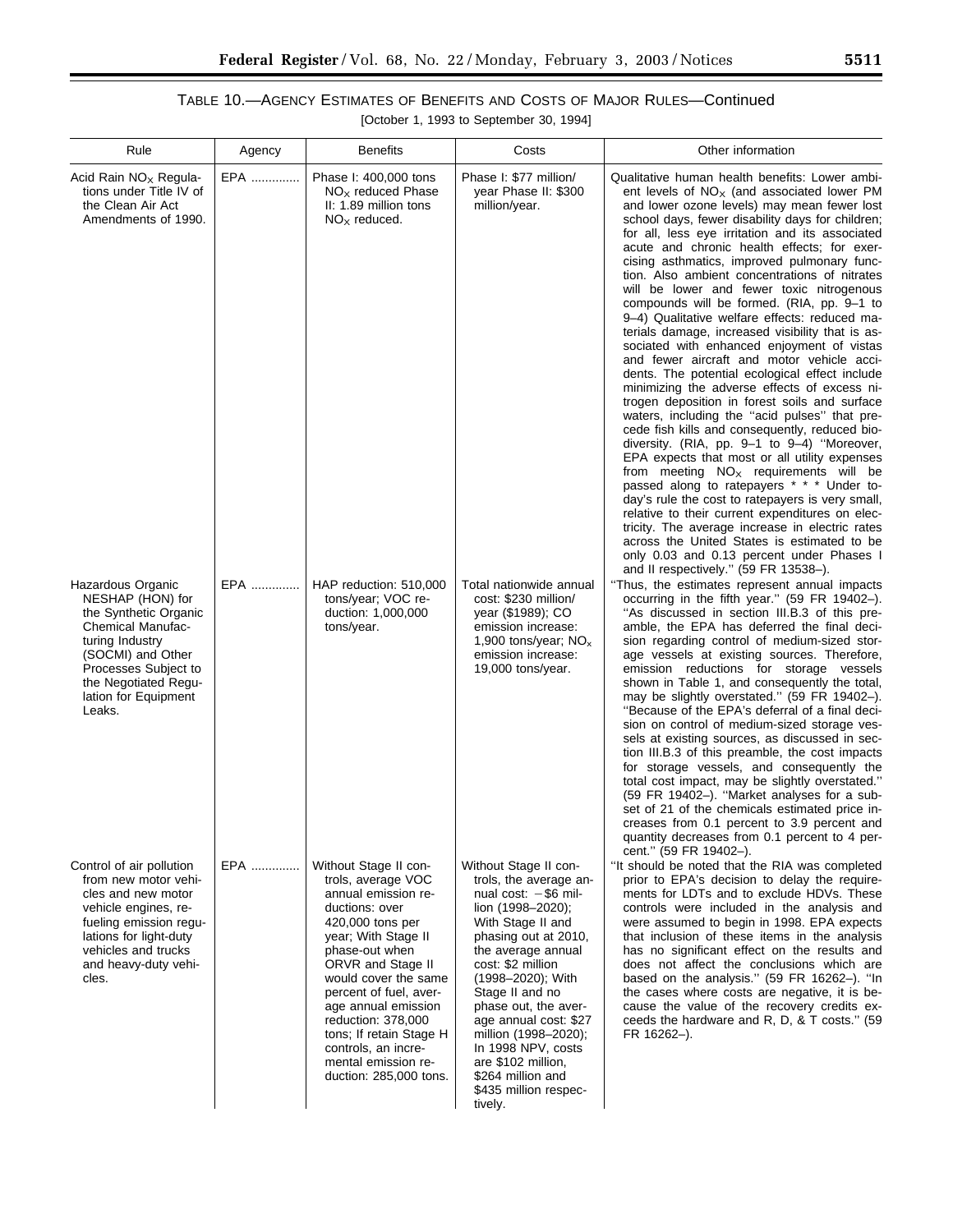# TABLE 10.—AGENCY ESTIMATES OF BENEFITS AND COSTS OF MAJOR RULES—Continued

÷.

[October 1, 1993 to September 30, 1994]

| Rule                                                                                                                                                                                                               | Agency | <b>Benefits</b>                                                                                                | Costs                                                     | Other information                                                                                                       |
|--------------------------------------------------------------------------------------------------------------------------------------------------------------------------------------------------------------------|--------|----------------------------------------------------------------------------------------------------------------|-----------------------------------------------------------|-------------------------------------------------------------------------------------------------------------------------|
| Determination of signifi-<br>cance for nonroad<br>sources and emission<br>standards for new<br>nonroad compression<br>ignition engines at or<br>above 37 kilowatts,<br>control of air pollution<br>* * *-SAN 3112. | EPA    | $NOx$ annual reduction in<br>2010: 800,000 tons;<br>$NOx$ annual reduction<br>in 2025: over<br>1,200,000 tons. | Average annual cost:<br>\$29-70 million (59<br>FR 31306). | "EPA maintains that the impact of this rule on<br>fleet average fuel consumption will be mini-<br>mal." (59 FR 31306-). |

| TABLE 11.—AGENCY ESTIMATES OF BENEFITS AND COSTS OF MAJOR RULES |
|-----------------------------------------------------------------|
|-----------------------------------------------------------------|

| Rule                                                                              | Agency    | <b>Benefits</b>                                                                                                                                                                                                                            | Costs                                                                                                                                                                                                                                                                                                                                                                                                                                                                                                                                                                                                                                                                                                                                  | Other information                                                                                                                                                                                                                                                                                                                                                                                                                                                                                                                                                                                                                                                                                                 |
|-----------------------------------------------------------------------------------|-----------|--------------------------------------------------------------------------------------------------------------------------------------------------------------------------------------------------------------------------------------------|----------------------------------------------------------------------------------------------------------------------------------------------------------------------------------------------------------------------------------------------------------------------------------------------------------------------------------------------------------------------------------------------------------------------------------------------------------------------------------------------------------------------------------------------------------------------------------------------------------------------------------------------------------------------------------------------------------------------------------------|-------------------------------------------------------------------------------------------------------------------------------------------------------------------------------------------------------------------------------------------------------------------------------------------------------------------------------------------------------------------------------------------------------------------------------------------------------------------------------------------------------------------------------------------------------------------------------------------------------------------------------------------------------------------------------------------------------------------|
| The Family and Medical<br>Leave Act of 1993.                                      | DOL-ESA   | Not Estimated                                                                                                                                                                                                                              | \$674 million annually                                                                                                                                                                                                                                                                                                                                                                                                                                                                                                                                                                                                                                                                                                                 | Estimate provided by U.S. General Ac-<br>counting Office (Parental Leave: Esti-<br>mated Costs of H.R. 925, the Family and<br>Medical Leave Act of 1987-GAO/HRD-<br>88-34, Nov. 10, 1987).                                                                                                                                                                                                                                                                                                                                                                                                                                                                                                                        |
| Double Hull Standards<br>for Vessels Carring<br>Oil in bulk.                      | DOT-USCG  | 94,172 barrels of oil not<br>spilled (NPV).                                                                                                                                                                                                | $$6,413,027,637$ (NPV)                                                                                                                                                                                                                                                                                                                                                                                                                                                                                                                                                                                                                                                                                                                 | Timeline of the analysis: 1996-2025.                                                                                                                                                                                                                                                                                                                                                                                                                                                                                                                                                                                                                                                                              |
| FMVSS: Stablity and<br>Control of Medium<br>and Heavy Vehicles<br>During Braking. | DOT-NHTSA | Equivalent fatalities for-<br>gone: 415-683 per<br>year; Forgone prop-<br>erty damage: \$327-<br>394.9 million annually.                                                                                                                   | Total consumer cost =<br>\$560.5 million annually.                                                                                                                                                                                                                                                                                                                                                                                                                                                                                                                                                                                                                                                                                     | Discount rate: 7%.                                                                                                                                                                                                                                                                                                                                                                                                                                                                                                                                                                                                                                                                                                |
| Bay/Delta water quality<br>standards.                                             | EPA       | \$2.1-21.5 million annu-<br>ally in economic ben-<br>efits to commercial<br>and recretional fish-<br>eries and have asso-<br>ciated employment<br>gains of an estimated<br>145-1585 full-time<br>equivalent jobs annu-<br>ally (RIA ES-7). | For the urban sector, \$4.3<br>million/yr on average and<br>\$15.8 million/yr during dry<br>years; \$28.3 million/yr on<br>average gains \$165.3 mil-<br>lion/yr during dry years<br>without water transfers or<br>waterbanks. For agri-<br>culture sector, \$27 million/<br>yr on average, \$43 million/<br>year in the driest 10% of<br>years (RIA ES-5) If using<br>sharing approach (spread<br>water supply impacts to<br>entities diverting water<br>from the Sacramento and<br>San Joaquin River sys-<br>tems), $-$ \$0.5 million/yr av-<br>erage years, $-$ \$5.5 mil-<br>lion/yr for dry years for ag-<br>ricultural sector, $-\$10.5$<br>million/yr for average<br>years and $-$ \$54 million/yr<br>for day years (RIA ES-6). | "Important benefits of the water quality reg-<br>ulations include the following: Biological<br>productivity and health for many estua-<br>rine species are expected to increase.<br>The decline of species is expected to be<br>reversed and the existence of species<br>unique to the Bay/Delta, such as Delta<br>smelt, winter-run Chinook salmon, long<br>fin smelt, and Sacramento splittail, will be<br>protected. Populations of a variety of es-<br>tuarine species are expected to increase;<br>although the extent of the population in-<br>creases has not been determined for all<br>species, the increases are anticipated to<br>benefit the recreational and commercial<br>fisheries." (60 FR 4703-) |

 $\equiv$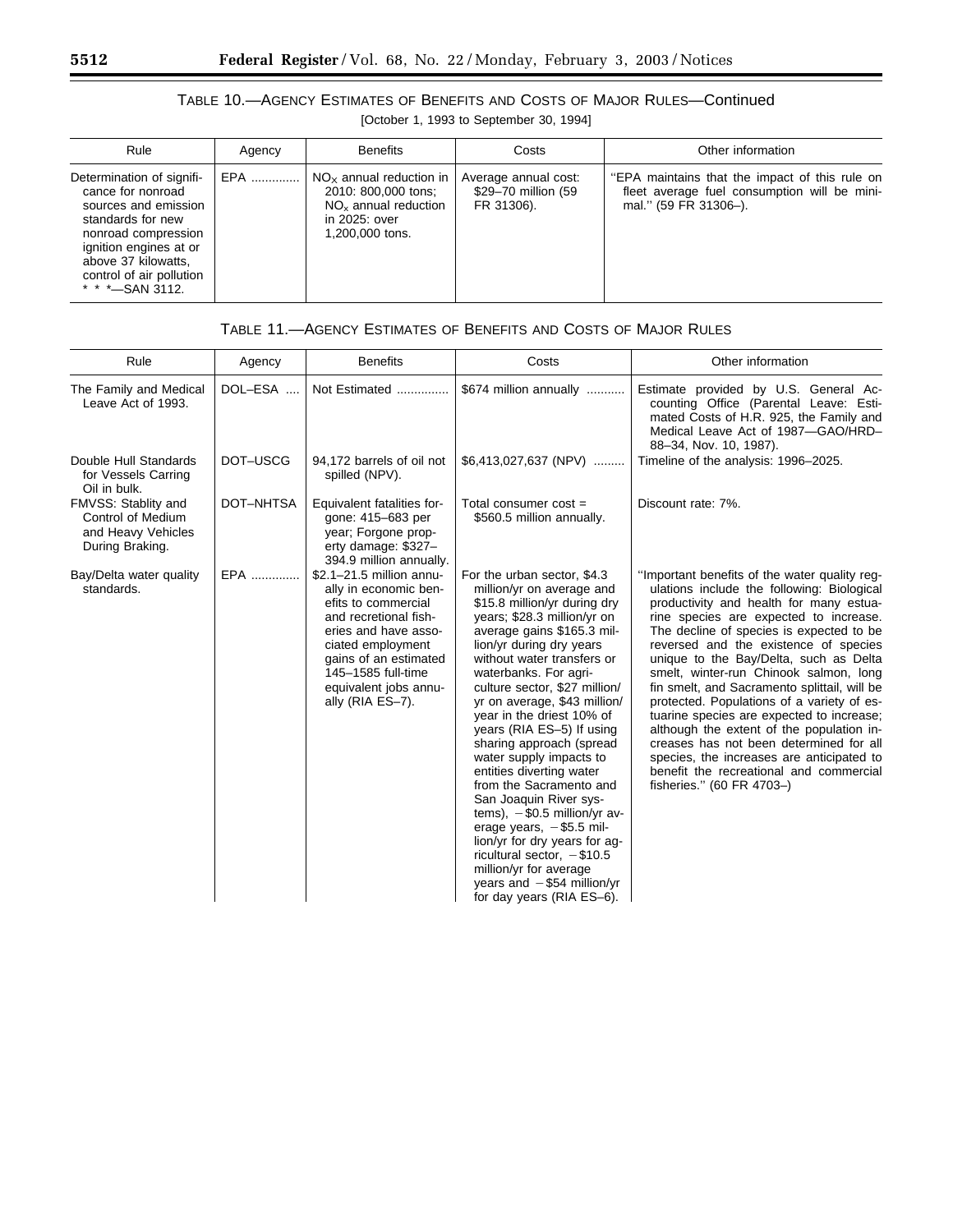|  | ۰. | л |
|--|----|---|
|  |    |   |
|  |    |   |
|  |    |   |

# TABLE 11.—AGENCY ESTIMATES OF BENEFITS AND COSTS OF MAJOR RULES—Continued

| Rule                                                                                                                     | Agency | <b>Benefits</b>                                                                                                                                                                                                                                                                                                                                                                                                                                                                                                                                         | Costs                                                                    | Other information                                                                                                                                                                                                                                                                                                                                                                                                                                                                                                                                                                                                                                                                                                                                                                                                                                                                                                                                                                                                                                                                                                                                                                                                                                                                                                                                                                                                                                                                                                                                                                                 |
|--------------------------------------------------------------------------------------------------------------------------|--------|---------------------------------------------------------------------------------------------------------------------------------------------------------------------------------------------------------------------------------------------------------------------------------------------------------------------------------------------------------------------------------------------------------------------------------------------------------------------------------------------------------------------------------------------------------|--------------------------------------------------------------------------|---------------------------------------------------------------------------------------------------------------------------------------------------------------------------------------------------------------------------------------------------------------------------------------------------------------------------------------------------------------------------------------------------------------------------------------------------------------------------------------------------------------------------------------------------------------------------------------------------------------------------------------------------------------------------------------------------------------------------------------------------------------------------------------------------------------------------------------------------------------------------------------------------------------------------------------------------------------------------------------------------------------------------------------------------------------------------------------------------------------------------------------------------------------------------------------------------------------------------------------------------------------------------------------------------------------------------------------------------------------------------------------------------------------------------------------------------------------------------------------------------------------------------------------------------------------------------------------------------|
| Water quality guidance<br>for Great Lakes sys-<br>tem.                                                                   | EPA    | Given the site-specific<br>nature of water qual-<br>ity benefits and the<br>unavailability of site-<br>specific data across<br>the Great Lakes<br>Basin, only case<br>study monetized ben-<br>efits are estimated in<br>the RIA. Average<br>monetized benefits<br>across the three case<br>studies evaluated are<br>\$0.3 million per year<br>to \$6.2 million per<br>year, with a midpoint<br>of \$2.9 million per<br>year (in 1996 dollars);<br>average annual costs<br>across case studies<br>are also \$2.8 million<br>per year (1996 dol-<br>lars) | \$64.0-394.6 million (\$1996,<br>annualized).                            | "The benefit analysis is based on a case<br>study approach, suing benefits transfer<br>applied sources to three case studies<br>The case studies include: (1) the<br>lower Fox River drainage, including<br>Green Bay, located on Lake Michigan in<br>northeastern Wisconsin; (2) the Saginaw<br>River and Saginaw Bay, located on Lake<br>Huron in Northeastern Michigan; and (3)<br>the Black River, located on Lake Erie in<br>north-central Ohio EPA did attempt<br>to calculate longer-term benefits to<br>human health, wildlife, and aquatic life<br>once the final Guidance provisions are<br>fully implemented by nonpoint sources as<br>well as point sources and the minimum<br>protection levels are attained in the ambi-<br>ent water." (60 FR 15382). "The three<br>case studies combine to account for<br>nearly 14 percent of the total cost of the<br>final Guidance, nearly 17 percent of the<br>loadings reductions, and from four per-<br>cent to 10 percent of the benefits proxies<br>(i.e.,. basin-wide population, recreational<br>angling, nonconsumptive recreation, and<br>commercial fishery harvest." (60 FR<br>15382). "In addition to the cost estimates<br>described above, EPA estimated the cost<br>to comply with requirements consistent<br>with the antidegradation provisions of the<br>final Guidance. This potential future cost<br>is expressed as a 'lost opportunity' cost<br>facilities<br>impacted<br>the<br>for<br>by<br>antigradation requirements. This cost<br>could result in the addition of about \$22<br>million each year." (60 FR 15381). |
| Interim Requirements<br>for Deposit Control<br>Gasoline Additives,<br><b>Regulations of Fuels</b><br>and Fuel Additives. | EPA    | HC, CO and $NOx$ re-<br>duction during the 18-<br>month interim period:<br>700,000 tons (59 FR<br>54678-); HC, CO and<br>$NOx$ reduction after<br>the interim period:<br>600,000 tons per year<br>(59 FR 54678-) Fuel<br>economy savings:<br>390 million gallons in<br>1995-2000 (59 FR<br>$54678-$ ).                                                                                                                                                                                                                                                  | \$650 million (NPV, discount<br>rate = 7%, 1995-2000 (59<br>FR 54678-)). |                                                                                                                                                                                                                                                                                                                                                                                                                                                                                                                                                                                                                                                                                                                                                                                                                                                                                                                                                                                                                                                                                                                                                                                                                                                                                                                                                                                                                                                                                                                                                                                                   |

# **Appendix C. OMB Draft Guidelines for the Conduct of Regulatory Analysis and the Format of Accounting Statements**

# *Preface*

This Circular provides OMB's guidance to federal agencies on the development of regulatory analysis as required under Executive Order No. 12866 and a variety of related authorities. The Circular also provides guidance to agencies on the regulatory accounting statements that are required under the Regulatory Right-to-Know Act.

This draft Circular refines OMB's ''best practices'' document of 1996 *http:// www.whitehouse.gov/omb/inforeg/ riaguide.html,* which was issued as a guidance in 2000 *http:// www.whitehouse.gov/omb/memoranda/m00–*

*08.pdf,* and reaffirmed in 2001 *http:// www.whitehouse.gov/omb/memoranda/m01– 23.html*. It will replace both the 1996 ''best practices'' and the 2000 guidance. Before issuing the Circular, this draft will go through a process of peer review, public comment and interagency review.

#### *Introduction*

These guidelines are designed to help analysts in the regulatory agencies by encouraging good regulatory impact analysis—called either ''regulatory analysis'' or ''analysis'' for brevity—and standardizing the way benefits and costs of Federal regulatory actions are measured and reported.

#### *Why Analysis of Proposed16 Regulatory Actions Is Needed*

Regulatory analysis is a tool regulatory agencies use to anticipate and evaluate the likely consequences of their actions. It provides a formal way of organizing the evidence on the key effects—good and bad of the various alternatives that should be considered in developing regulations. The motivation is to (1) learn if the benefits of an action are likely to justify the costs or (2) discover which of various possible alternatives would be the most cost-effective. By choosing actions that maximize net

<sup>16</sup>We use the term ''proposed'' to refer to any regulatory actions under consideration regardless of the stage of the regulatory process.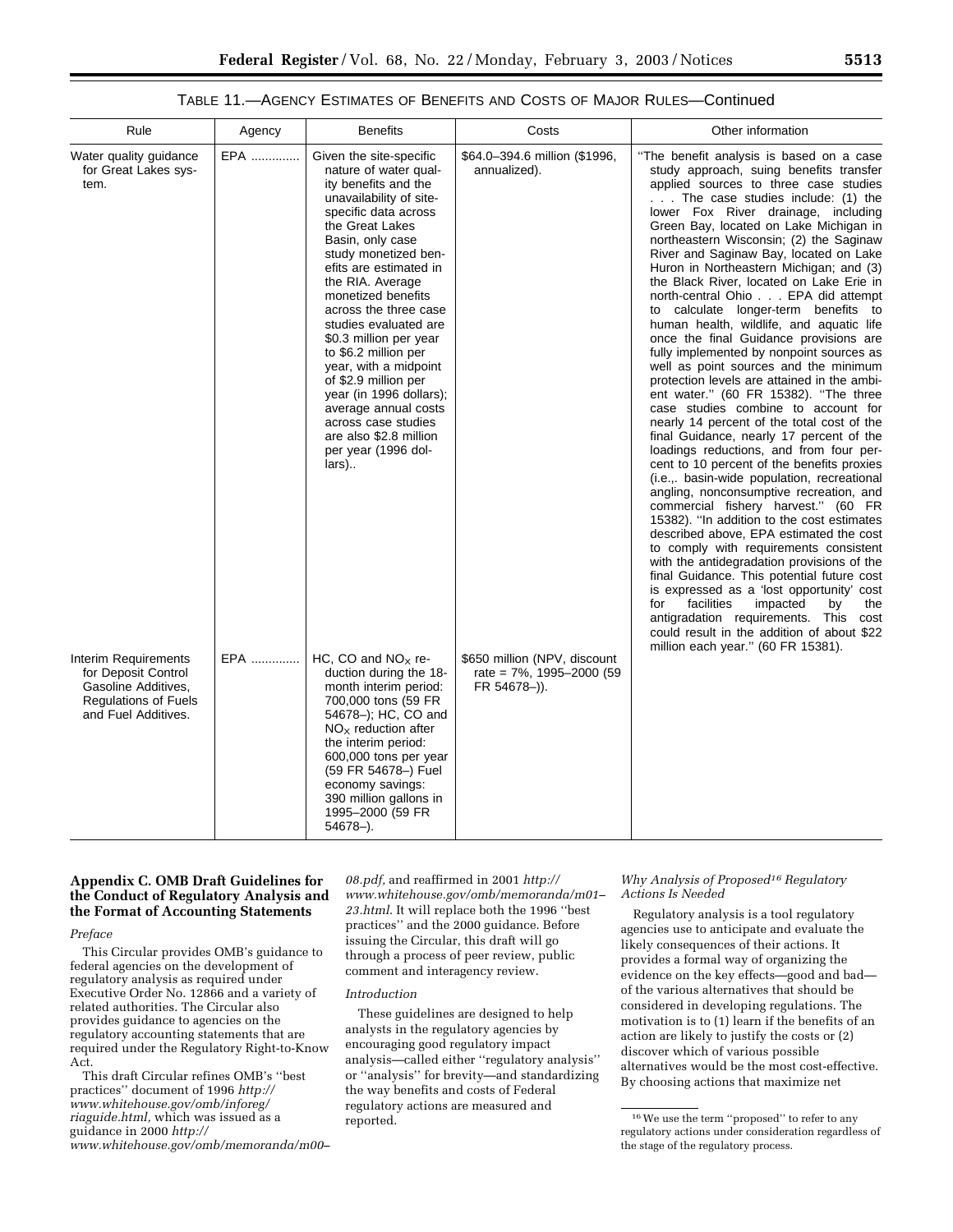benefits, agencies direct resources to their most efficient use.

A good regulatory analysis informs the public and other parts of the Government as well as the agency conducting the analysis of the effects of alternative actions. Regulatory analysis will sometimes show that a proposed action is misguided, but it can also demonstrate that well-conceived actions are reasonable and justified.

Where all significant benefits and costs can be quantified and expressed in monetary units, benefit-cost analysis provides decisionmakers with a clear indication of the most efficient alternative, that is, the alternative that generates the largest net benefits to society ignoring distributional effects. This is useful information for the public to receive, even when economic efficiency is not the only or the overriding public policy objective.

It will not always be possible to assign monetary values to all of the important benefits and costs, and when it is not, the most efficient alternative will not necessarily be the one with the largest net-benefit estimate. In such cases, you should exercise professional judgment in determining how important the non-quantifiable benefits or costs may be in tipping the analysis one way or the other, but you should not use nonquantifiables as ''trump cards,'' especially in cases where the measured net benefits overwhelmingly favor a particular alternative. When there are other competing public policy objectives, as there often are, they must be balanced with efficiency objectives.

#### *What Should Go Into a Regulatory Analysis?*

A good regulatory analysis should include

the following three basic elements: (1) A statement of the need for the proposed action.

(2) An examination of alternative approaches.

(3) An evaluation of the benefits and costs of the proposed action and the main alternatives identified by the analysis.

To properly evaluate the benefits and costs of regulations and their alternatives, you will need to do the following:

• Explain how the actions required by the rule are linked to the expected benefits. For example, indicate how additional safety equipment will reduce safety risks. A similar analysis should be done for each of the alternatives.

• Identify a baseline. Benefits and costs are defined in comparison with a clearly stated alternative. This is normally a ''no action'' baseline, what the world would be like if the proposed rule was not adopted.

• Identify the expected undesirable sideeffects and ancillary benefits of the proposed regulatory action and the alternatives. These should be added to the direct costs and benefits as appropriate.

With this information, you should be able to assess quantitatively the benefits and costs of the proposed rule and its alternatives. When your analysis is complete, you should present a summary of the benefit and cost estimates for each alternative, sometimes called a ''regulatory accounting statement,'' so that readers can evaluate them.

As you proceed through your regulatory analysis, you should seek out the opinions of those who will be directly affected by the regulation you are considering as well as the views of those individuals and organizations with special knowledge or insight into the regulatory issues. Consultation can be useful in making sure your analysis addresses all of the relevant issues and that you have access to all the pertinent data. Early consultation can be especially helpful. You should not limit consultation to the final stages of your analytical efforts.

A good analysis is transparent. It should be possible for anyone reading the report to see clearly how you arrived at your estimates and conclusions. For transparency's sake, you should state in your report what assumptions were used, such as the discount rates or the monetary value of a statistical life. It is usually helpful to provide a sensitivity analysis to reveal whether, and to what extent, the results of the analysis are influenced by plausible changes in the main assumptions.

You will find that you cannot conduct a good regulatory analysis according to a formula. The conduct of high-quality analysis requires competent professional judgment. Different regulations may call for different emphases in the analysis, depending on the nature and complexity of the regulatory issues and the sensitivity of the benefit and cost estimates to the key assumptions.

#### **I. Why Regulatory Action is Needed**

Before proceeding with a regulatory action, you must demonstrate that the proposed action is necessary. Executive Order 12866 states that ''Each agency shall identify the problem that it intends to address (including, where applicable, the failures of private markets or public institutions that warrant new agency action) as well as assess the significance of that problem.'' This means that you should try to explain whether the action is intended to address a significant market failure or to meet some other compelling public need such as improving governmental processes or promoting distributional fairness, privacy, or personal freedom. If you are trying to correct a significant market failure, the failure should be described both qualitatively and (where feasible) quantitatively, and you should show that a government intervention is likely to do more good than harm. For other interventions, you should also provide a demonstration of compelling social purpose and the likelihood of effective action.

If your regulatory intervention results from a statutory or judicial directive, you should describe the specific authority for your action, the extent of discretion available to you, and the regulatory instruments you might use.

#### *A. There Is a Market Failure or Other Social Purpose To Address*

The major types of market failure include: externality, market power, and inadequate or asymmetric information. Correcting market failures is a reason for regulation, but it is not the only reason. Other possible justifications include improving the functioning of government, removing distributional

unfairness, or promoting privacy and personal freedom.

#### 1. Externality

An externality occurs when one party's actions impose uncompensated benefits or costs on another. Environmental problems are a classic case of externality—for example, the smoke from a factory may adversely affect the health of local residents while soiling the property in nearby neighborhoods. Common property resources that may become congested or overused, such as fisheries or the broadcast spectrum, represent a second example. ''Public goods,'' such as defense or basic scientific research, provide a positive externality, where provision of the good to some individuals cannot occur without providing the same benefits free of charge to other individuals.

### 2. Market Power

Firms exercise market power when they reduce output below what would be offered in a competitive industry. They may exercise market power collectively or unilaterally. Government action can be a source of market power, for example, if regulatory actions exclude low-cost imports. Generally, regulations that increase market power should be avoided. However, there are some circumstances in which government may choose to validate a monopoly. If a market can be served at lowest cost only when production is limited to a single producer local gas and electricity distribution services, for example—a natural monopoly is said to exist. In such cases, the government may choose to approve the monopoly and to regulate its prices and production decisions.

3. Inadequate or Asymmetric Information

Market failures may also result from inadequate or asymmetric information. The market will often supply less than the appropriate level of information because it is infeasible to exclude people from reaping the benefits from the information others have provided even though they have not paid for the information. The providers will not willingly supply the socially optimal quantity of information, unless they are paid for it, and that may not be possible.

Because information, like other goods, is costly, your evaluation will need to do more than demonstrate the possible existence of less than optimal or asymmetric information. Even though the market may supply a less than an optimal amount of information, the amount it does supply may be reasonably adequate and therefore not require government regulation. Sellers do have an incentive to provide information through advertising that can increase sales by highlighting distinctive characteristics of their products. Buyers may also obtain reasonably adequate information about product characteristics through other channels, for example, if a buyer's search costs are low (as when the quality of a good can be determined by inspection at the point of sale), if a buyer has previously used the product, if the seller offers a warranty, or if adequate information is provided by third parties.

In the case of uncertain information about low-probability high-consequence events,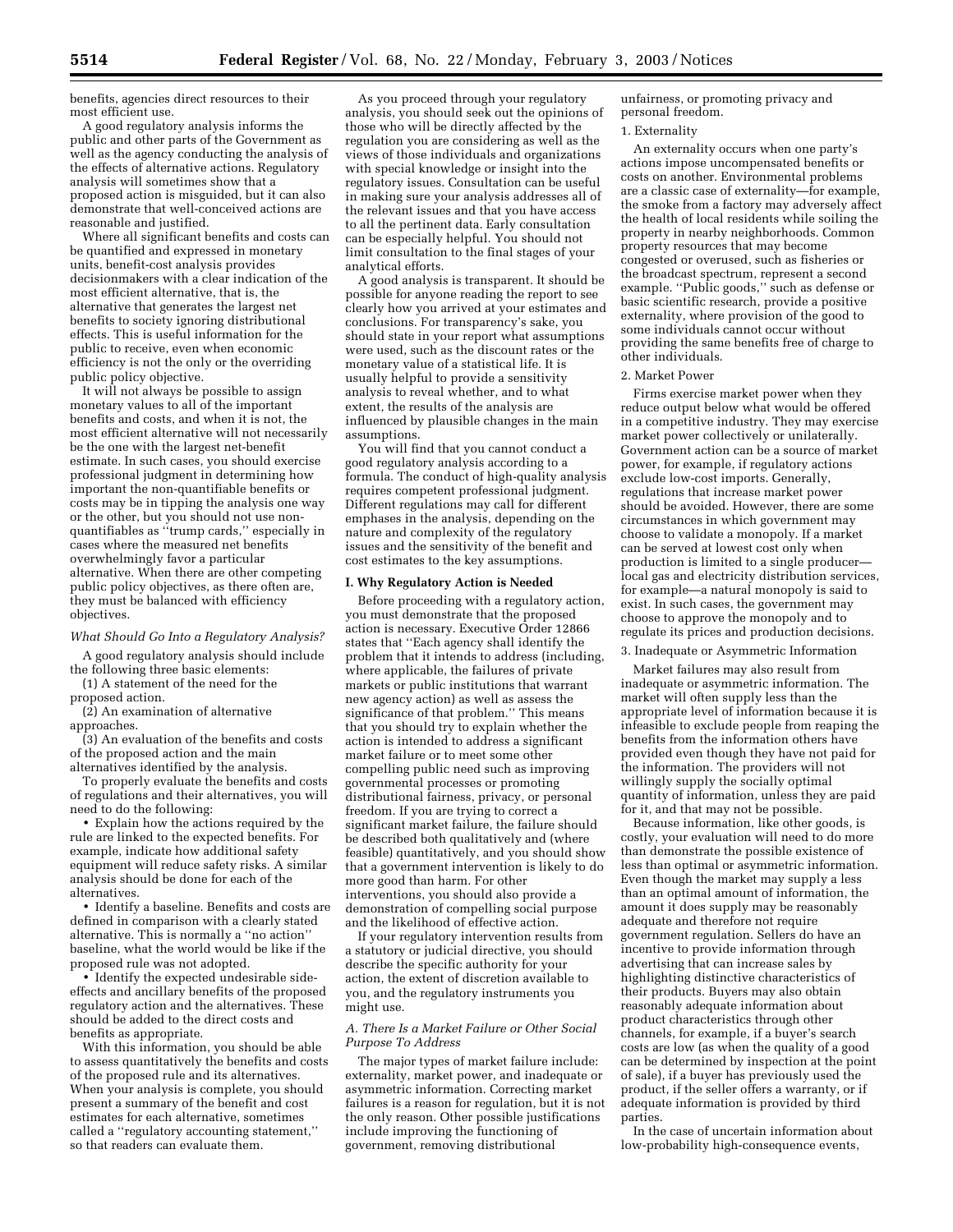markets may underreact or overreact depending on the rules-of-thumb and other mental assumptions that people use to cope with difficult issues. Regulators should be aware of such mental quirks and not adopt policies based on a misunderstanding of the underlying reality.

#### 4. Other Social Purposes

There are justifications for regulations in addition to correcting market failures. A regulation may be appropriate when you have a clearly identified measure that can make government operate more efficiently. In other cases, regulation may be used to reduce unfairness. Regulatory action may also be appropriate to protect privacy or to promote civil rights or permit more personal freedom.

#### *B. Showing That Regulation at the Federal Level Is the Best Way To Solve the Problem*

Even where a market failure clearly exists, you should consider other means of dealing with the failure before turning to regulation. Alternatives to regulation include the courts acting through the product liability system, antitrust enforcement, consumer-initiated litigation, or workers' compensation systems.

In assessing whether Federal regulation is the best solution, you should also consider the possibility of regulation at the State or local level. In some cases, the nature of the market failure may itself suggest the most appropriate governmental level of regulation. For example, problems that spill across State lines (such as acid rain whose precursors are transported widely in the atmosphere) are probably best addressed by Federal regulation. More localized problems, including those that are common to many areas, may be more efficiently addressed locally.

A diversity of regulation may generate gains for the public as governmental units compete with each other to serve the public, but duplicative regulations can also be costly. Where Federal regulation is clearly appropriate, for example, to address interstate commerce issues, you should try to examine whether it would be more efficient to reduce State and local regulation. For example, the burdens on interstate commerce arising from different State and local regulations such as compliance costs for firms operating in several States, may exceed any advantages associated with the diversity of State and local regulation. Your analysis should consider the possibility of reducing as well as expanding State and local rulemaking.

The role of federal regulation in facilitating U.S. participation in global markets should also be considered. Harmonization of U.S. and international rules may require a strong Federal regulatory role. Concerns that new U.S. rules could act as non-tariff barriers to imported goods should be evaluated carefully.

#### *C. The Presumption Against Economic Regulation*

Government actions can be unintentionally harmful, and even useful regulations can impede the efficiency with which markets function. For this reason, there is a presumption against certain types of regulatory action. In light of both economic

theory and actual experience, a particularly demanding burden of proof is required to demonstrate the need for any of the following types of regulations:

• Price controls in competitive markets;

• Production or sales quotas in competitive markets;

• Mandatory uniform quality standards for goods or services if the potential problem can be adequately dealt with through voluntary

standards or by disclosing information of the hazard to buyers or users; or • Controls on entry into employment or production, except (a) where indispensable to protect health and safety (*e.g.,* FAA tests for commercial pilots) or (b) to manage the use of common property resources (*e.g.,* fisheries, airwaves, Federal lands, and

#### **II. Alternative Approaches To Consider**

offshore areas).

Once you have determined that Federal regulatory action is appropriate, you will need to consider alternative regulatory approaches. Ordinarily, it will be possible to eliminate some alternatives through a preliminary analysis, leaving a manageable number of alternatives to be evaluated according to the formal principles of the Executive Order. The number and choice of alternatives selected for detailed analysis is a matter of judgment. There must be some balance between thoroughness and the practical limits on your analytical capacity. With this qualification in mind, you should nevertheless explore modifications of some or all of a regulation's attributes or provisions to identify appropriate alternatives. The following is a list of alternative regulatory actions that you should consider:

#### *A. Different Choices Defined by Statute*

When a statute establishes a specific regulatory requirement and the agency plans to exercise its discretion to adopt a more stringent standard, you should examine the benefits and costs of reasonable alternatives that reflect the range of the agency's statutory discretion, including the specific statutory requirement.

#### *B. Different Compliance Dates*

The timing of a regulation may also have an important effect on its net benefits. For example, costs of a regulation may vary substantially with different compliance dates for an industry that requires a year or more to plan its production runs efficiently. In this instance, a regulation that provides sufficient lead time is likely to achieve its goals at a much lower overall cost than a regulation that is effective immediately, although delay would also typically lower the value of the benefits.

#### *C. Different Enforcement Methods*

Compliance alternatives for Federal, State, or local enforcement include on-site inspections, periodic reporting, and compliance penalties structured to provide the most appropriate incentives. When alternative monitoring and reporting methods vary in their costs and benefits, you should consider promising alternatives in identifying the most appropriate enforcement framework. For example, in some circumstances random monitoring or

parametric monitoring will be less expensive and nearly as effective as continuous monitoring in achieving compliance.

# *D. Different Degrees of Stringency*

In general, both the benefits and costs associated with a regulation will increase with the level of stringency (although marginal costs generally increase with stringency, whereas marginal benefits may decrease). You should study alternative levels of stringency to understand more fully the relationship between stringency and the size and distribution of benefits and costs among different groups.

#### *E. Different Requirements for Different Sized Firms*

You should consider setting different requirements for large and small firms basing any difference in the standards on perceptible differences in the costs of compliance or in the expected benefits. The balance of costs and benefits can shift depending on the size of the firms being regulated. Small firms may find it more costly to comply with regulation, especially if there are large fixed costs required for regulatory compliance. On the other hand, it is not efficient to place a heavier burden on one segment of a regulated industry solely because it can better afford the higher cost; this has the potential to load costs on the most productive firms, costs that are disproportionate to the damages they create.

You should also remember that a rule with a significant impact on a substantial number of small entities will trigger the requirements set forth in the Regulatory Flexibility Act.

#### *F. Different Requirements for Different Geographic Regions*

Rarely do all regions of the country benefit uniformly from government regulation and it is also unlikely that costs will be uniformly distributed across the country. Where there are significant regional variations in costs and/or benefits, you should consider the possibility of setting different requirements for the different regions.

#### *G. Performance Standards Rather Than Design Standards*

Performance standards are generally superior to engineering or design standards because performance standards give the regulated parties the flexibility to achieve regulatory objectives in the most costeffective way. This is only possible, of course, if there is more than one feasible way to meet the performance standard. In general, you should consider setting a performance standard if performance can be measured or reasonably imputed and where controlling performance provides a scope appropriate to the problem the regulation seeks to address. For example, compliance with air emission standards can be allowed on a plant-wide, firm-wide, or region-wide basis rather than vent by vent, provided this does not produce unacceptable local air quality outcomes (such as ''hot spots'' from local pollution concentration).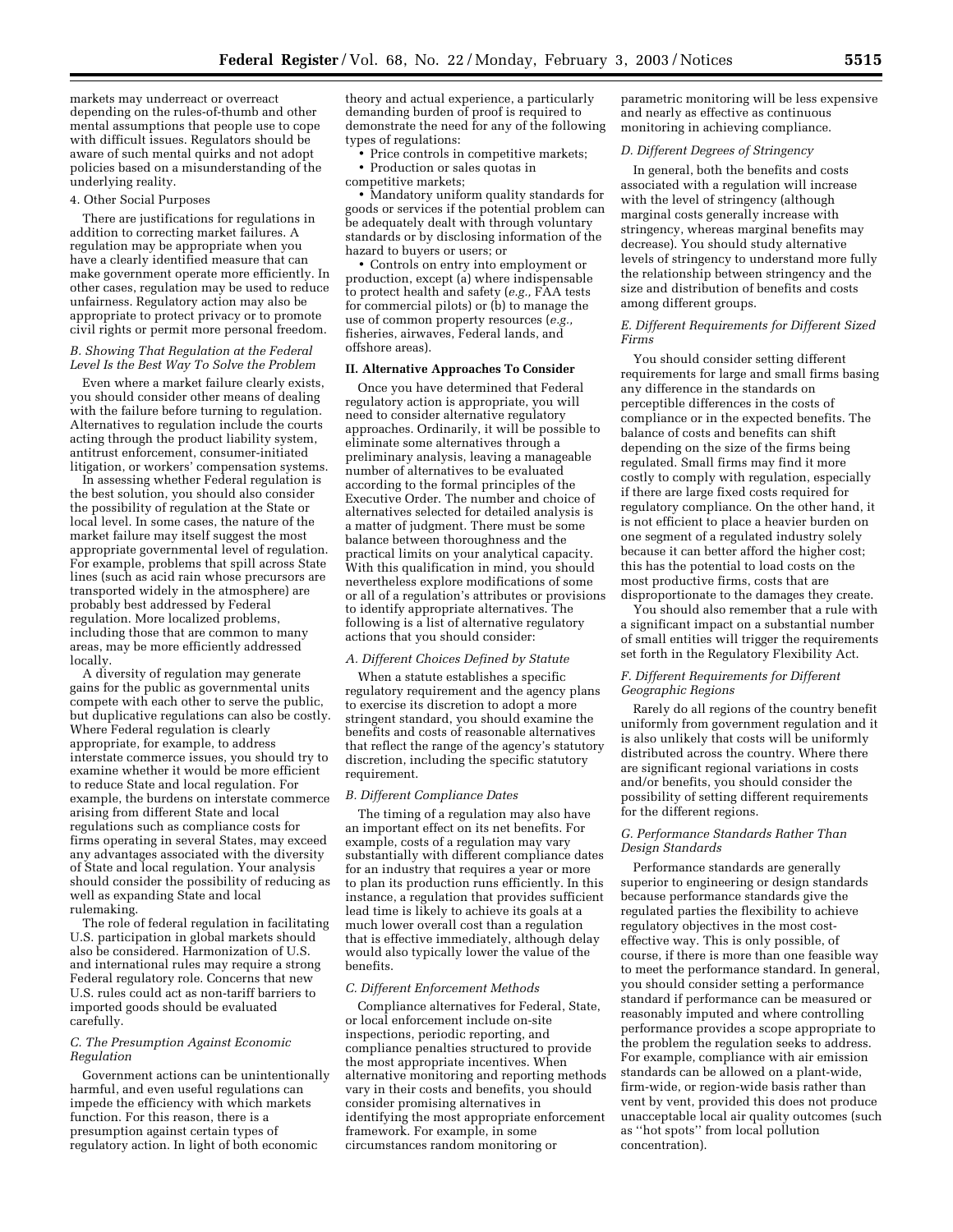#### *H. Market-Oriented Approaches Rather Than Direct Controls*

Market-oriented approaches that use economic incentives should be explored. These alternatives include fees, penalties, subsidies, marketable permits or offsets, changes in liability or property rights (including policies that alter the incentives of insurers and insured parties), and required bonds, insurance or warranties.

#### *I. Informational Measures Rather Than Regulation*

If intervention is contemplated to address a market failure that arises from inadequate or asymmetric information, informational remedies will often be the preferred approach. Measures to improve the availability of information include government establishment of a standardized testing and rating system (the use of which could be made mandatory or left voluntary), mandatory disclosure requirements (*e.g.*, by advertising, labeling, or enclosures), and government provision of information (*e.g.*, by government publications, telephone hotlines, or public interest broadcast announcements). A regulatory measure to improve the availability of information (particularly about the concealed characteristics of products) provides consumers a greater choice, than a mandatory product standard or ban.

Specific informational measures should be evaluated in terms of their benefits and with a comprehensive view of their costs. Some effects of informational measures are easily overlooked. For example, the costs of a mandatory disclosure requirement for a consumer product will include not only the cost of gathering and communicating the required information, but also the loss of net benefits of any information displaced by the mandated information, the effect of providing too much information that is ignored or information that is misinterpreted, and inefficiencies arising from the incentive that mandatory disclosure may give to overinvest in a particular characteristic of a product or service.

Where information on the benefits and costs of alternative informational measures is insufficient to provide a clear choice between them, you should consider the least intrusive informational alternative sufficient to accomplish the regulatory objective. For example, to correct an informational market failure it may be sufficient for government to establish a standardized testing and rating system without mandating its use, because competing firms that score well according to the system should thereby have an incentive to publicize the fact.

### **III. Analytical Approaches**

Both benefit-cost analysis (BCA) and costeffectiveness analysis (CEA) provide a systematic framework for identifying and evaluating the likely outcomes of alternative regulatory choices. A major rulemaking should be supported by both types of analysis wherever possible. Specifically, you should prepare a CEA for all major rulemakings for which the primary benefits are improved public health and safety. You should also perform a BCA for major health and safety rulemakings to the extent that

valid monetary values can be assigned to the expected health and safety outcomes. For all other major rulemakings, you should carry out a BCA. If some of the primary benefit categories cannot be expressed in monetary units, you should also conduct a CEA.

#### *A. Benefit-Cost Analysis*

The distinctive feature of BCA is that both benefits and costs are expressed in monetary units, which allows you to evaluate different regulatory options with a variety of attributes using a common measure. This can be especially helpful in choosing the appropriate scope for your regulatory intervention. By measuring incremental benefits and costs of successively more stringent regulatory alternatives, you can identify the alternative that maximizes societal net benefits.

The size of net benefits, the absolute difference between total benefits and total costs, is the key to determining whether one policy is more efficient than another. That will be achieved at the point where the cost of a marginal increment in regulatory stringency is just matched by the marginal benefit. The ratio of total benefits to total costs is not a meaningful indicator of net benefits and should not be used for that purpose. It is well known that considering such ratios alone can yield misleading results.

Even when a benefit or cost cannot be expressed in monetary units, you should still try to measure it in terms of its physical units, and if it is not possible to measure the physical units, you should still describe the benefit or cost qualitatively. When important benefits and costs cannot be expressed in monetary units, BCA is less useful, and it can even be misleading, because the calculation of net benefits in such cases does not provide a full evaluation of all relevant benefits and costs.

You should exercise professional judgment in identifying the importance of nonquantifiable factors, where they exist, and assess as best you can how they might change the ranking of alternatives based on estimated net benefits. Non-quantifiable benefits or costs may be important in tipping an analysis one way or the other, but you should not use non-quantifiables as ''trump cards,'' especially in cases where the measured net benefits overwhelmingly favor a particular alternative.

#### *B. Cost-Effectiveness Analysis (CEA)*

Cost-effectiveness analysis provides a rigorous way to identify options that achieve the most effective use of the resources available without requiring you to monetize all of the relevant benefits or costs. Generally, cost-effectiveness analysis is most helpful for comparing a set of regulatory actions with the same primary outcome (*e.g.*, an increase in the acres of wetlands protected) or multiple outcomes that can be integrated into a single numerical index (*e.g.*, units of health improvement).

Cost-effectiveness results based on averages need to be treated with great care. They suffer from the same drawbacks as benefit-cost ratios. The alternative that exhibits the smallest cost-effectiveness ratio

may not be the one that maximizes net benefits, just as the alternative with the highest benefit-cost ratio is not always the one that maximizes net benefits. Incremental cost-effectiveness analysis (discussed below) can help to avoid mistakes that can occur when policy choices are based on average cost-effectiveness.

CEA can also be misleading when the ''effectiveness'' measure does not weight appropriately the consequences of each of the alternatives. For example, when effectiveness is measured in tons of reduced pollutant emissions, cost-effectiveness estimates will be misleading unless the reduced emissions of diverse pollutants result in the same health and environmental benefits.

When you have identified a range of alternatives (*e.g.*, different levels of stringency), you should determine the costeffectiveness of each option compared with the baseline as well as its incremental costeffectiveness compared with successively more stringent requirements. Ideally, your CEA would present an array of costeffectiveness estimates that would allow comparison across different alternatives. However, analyzing all possible combinations is not practical where there are many options (including possible interaction effects). In these cases, you should use your judgment to choose reasonable alternatives for careful consideration.

Accuracy of CEA depends on the consistency of analysis across a diverse set of possible regulatory actions. To achieve consistency, you need to construct very carefully the two key components of any CEA: The cost and the ''effectiveness'' or performance measures for the alternative policy options.

With regard to measuring costs, you should be sure to include all the relevant costs to society—whether public or private. Rulemakings may also yield cost savings (*e.g.*, energy savings associated with new technologies). The numerator in the costeffectiveness ratio should reflect net costs, defined as the gross cost incurred in meeting the requirements (sometimes called ''total'' costs) minus any cost savings.

Where regulation may yield several different beneficial outcomes, a costeffectiveness comparison becomes more difficult to interpret because there is more than one measure of effectiveness to incorporate in the analysis. To arrive at a single measure you will need to weigh the value of disparate benefit categories, but this computation raises some of the same difficulties you will encounter in BCA. If you can assign a reasonable monetary value to all of the regulation's different benefits, then you should do so, but in that case you will be doing BCA not CEA.

When you can estimate the monetary value of some but not all of the ancillary benefits of a regulation, but cannot assign a monetary value to the primary measure of effectiveness, you should subtract the monetary estimate of the ancillary benefits from the gross cost estimate to yield an estimated net cost. This net cost estimate for the rule may turn out to be negative—that is, the other benefits exceed the cost of the rule. If you are unable to estimate the value of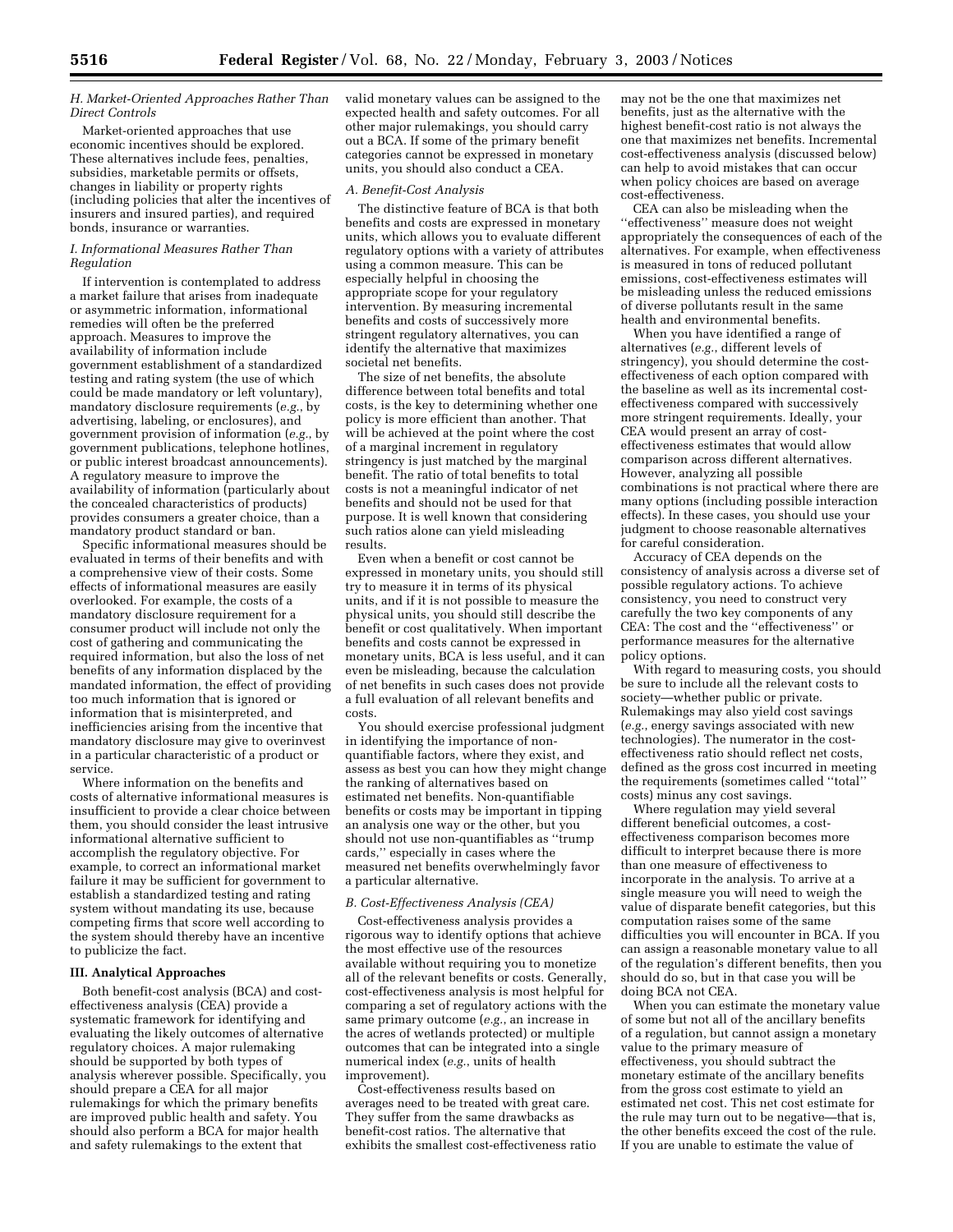some of the ancillary benefits, the costeffectiveness ratio will be overstated, and this should be acknowledged in your analysis. CEA does not yield an unambiguous choice when there are benefits that have not been incorporated in the net cost estimates.

You also may use CEA to compare regulatory alternatives in cases where the statute specifies the level of benefits to be achieved.

#### *C. The Effectiveness Metric for Public Health and Safety Rulemakings*

The validity of cost-effectiveness analysis depends on the application of appropriate ''effectiveness'' or performance measures that permit comparison of the regulatory options being considered. Agencies currently use a variety of methods for determining effectiveness, including number of lives saved, number of equivalent lives saved, and number of quality-adjusted life years saved. It is difficult for OMB to draw meaningful cost-effectiveness comparisons between rulemakings that employ different costeffectiveness measurements. As a result, agencies should provide OMB with the underlying data, including mortality and morbidity data, the age distribution of the affected population, and the severity and duration of disease conditions or trauma, so that OMB can make apples-to-apples comparisons between rulemakings that employ different measures.

#### *D. Evaluating Distributional Effects*

Both benefit-cost analysis and costeffectiveness analysis tend to focus on economic efficiency. Decision-makers may desire (or be required) to consider other values as well such as fairness. Your regulatory analysis should provide a separate description of distributional effects (*i.e.*, how both benefits and costs are distributed among sub-populations of particular concern) so that decisionmakers can properly consider them along with the effects on economic efficiency. E.O. 12866 authorizes this approach. The presentation of distributional effects is especially important when you have reason to believe that there will be significant disparities in how your regulatory actions may affect different groups of people. Effects that fall most heavily on those least able to bear the cost should be highlighted for policymakers' attention. Actions that benefit small groups at the expense of the larger public also deserve special scrutiny.

#### **IV. Identifying and Measuring Benefits and Costs**

This Section provides guidelines for your preparation of the benefit and cost estimates required by Executive Order No. 12866 and the ''Regulatory Right-to-Know Act.'' The preliminary analysis described in Sections I, II and III will help you identify a workable number of alternatives for consideration in your analysis and an appropriate analytical approach to use.

#### *A. How To Develop a Baseline*

#### 1. General Issues

You need to measure the benefits and costs of a rule against a baseline. This baseline should be the best assessment of the way the

world would look absent the proposed action. The choice of a proper baseline may require consideration of a wide range of potential factors, including:

• Evolution of the market,

• Changes in external factors affecting expected benefits and costs,

• Changes in regulations promulgated by the agency or other government entities, and the degree of compliance by regulated entities with other regulations.

You may often find it reasonable to forecast that the world absent the regulation will resemble the present. If this is the case, however, your baseline should reflect the future effect of current programs and policies. For review of an existing regulation, a baseline assuming ''no change'' in the regulatory program generally provides an appropriate basis for evaluating reasonable regulatory alternatives. When more than one baseline is reasonable and the choice of baseline will significantly affect estimated benefits and costs, you should consider measuring benefits and costs against alternative baselines. In doing so you can analyze the effects on benefits and costs of making different assumptions about other agencies' regulations, or the degree of compliance with your own existing rules. In all cases, you must evaluate benefits and costs against the same baseline. You should also discuss the reasonableness of the baselines used in these sensitivity analyses.

EPA's 1998 final PCB disposal rule provides a good example. EPA used several alternative baselines, each reflecting a different interpretation of existing regulatory requirements. In particular, one baseline reflected a literal interpretation of EPA's 1979 rule and another the actual implementation of that rule in the year immediately preceding the 1998 revision. The use of multiple baselines illustrated the substantial effect changes in EPA's implementation policy could have on the cost of a regulatory program. In the years after EPA adopted the 1979 PCB disposal rule, changes in EPA policy—especially allowing the disposal of automobile ''shredder fluff'' in municipal landfills reduced the cost of the program by more than \$500 million per year.

In some cases, substantial portions of a rule may simply restate statutory requirements that would be self-implementing even in the absence of the regulatory action. In these cases, you should use a pre-statute baseline. If you are able to separate out those areas where the agency has discretion, you may also use a post-statute baseline to evaluate the discretionary elements of the action.

### 2. Evaluation of Alternatives

You should decide on and describe the number and choice of alternatives available to you and discuss the reasons for your choice. Alternatives that rely on incentives and offer increased flexibility are often more cost-effective than more prescriptive approaches. For example, user fees and information dissemination may be good alternatives to direct command-and-control regulation. Within a command-and-control regulatory program, performance-based standards generally offer advantages over

standards specifying design, behavior, or manner of compliance.

You should carefully consider all appropriate alternatives for the key attributes or provisions of the rule. Section II above outlines examples of appropriate alternatives.

Where there is a ''continuum'' of alternatives for a standard (for example, the level of stringency), you should generally analyze at least three options:

• The option serving as a focus for the Agency or program office regulatory initiative;

• A more stringent option that achieves additional benefits (and presumably costs more) beyond those realized by the preferred option; and

• A less stringent option that costs less (and presumably generates fewer benefits) than the preferred option.

You should choose options that are reasonable alternatives deserving careful consideration. In some cases, the regulatory program will focus on an option that is near or at the limit of technical feasibility or that fully achieves the objectives of the regulation. In these cases, the analysis would not need to examine a more stringent option. For each of the options analyzed, you should compare the anticipated benefits to the corresponding costs. It is not adequate to simply compare the Agency's preferred option to a ''do nothing'' or ''status quo'' option.

Whenever you can compare the benefits and costs of alternative options, you should present them in terms of both total and incremental benefits and costs. You must measure total benefits and costs against the same baseline. By contrast, you should present incremental benefits and costs as differences from the corresponding estimates associated with the next less-stringent alternative.17 It is important to emphasize incremental effects are simply differences between successively more stringent alternatives.

In some cases, you may decide to analyze a wide array of options. For example, DOE's 1998 rule setting new energy efficiency standards for refrigerators and freezers analyzed a large number of options and produced a rich amount of information on their relative effects. This analysis examining more than 20 alternative performance standards for one class of refrigerators with top-mounted freezers enabled DOE to select an option that produced \$200 more in net benefits per refrigerator than the least attractive option.

You should analyze the benefits and costs of different regulatory provisions separately when a rule includes a number of distinct provisions. If the existence of one provision affects the benefits or costs arising from another provision, the analysis becomes more complicated, but the need to examine provisions separately remains. In this case, you should evaluate each specific provision by determining the net benefits of the proposed regulation with and without it.

<sup>&</sup>lt;sup>17</sup> For the least stringent alternative, you should estimate the incremental benefits and costs relative to the baseline. Thus, for this alternative, the incremental effects would be the same as the corresponding totals.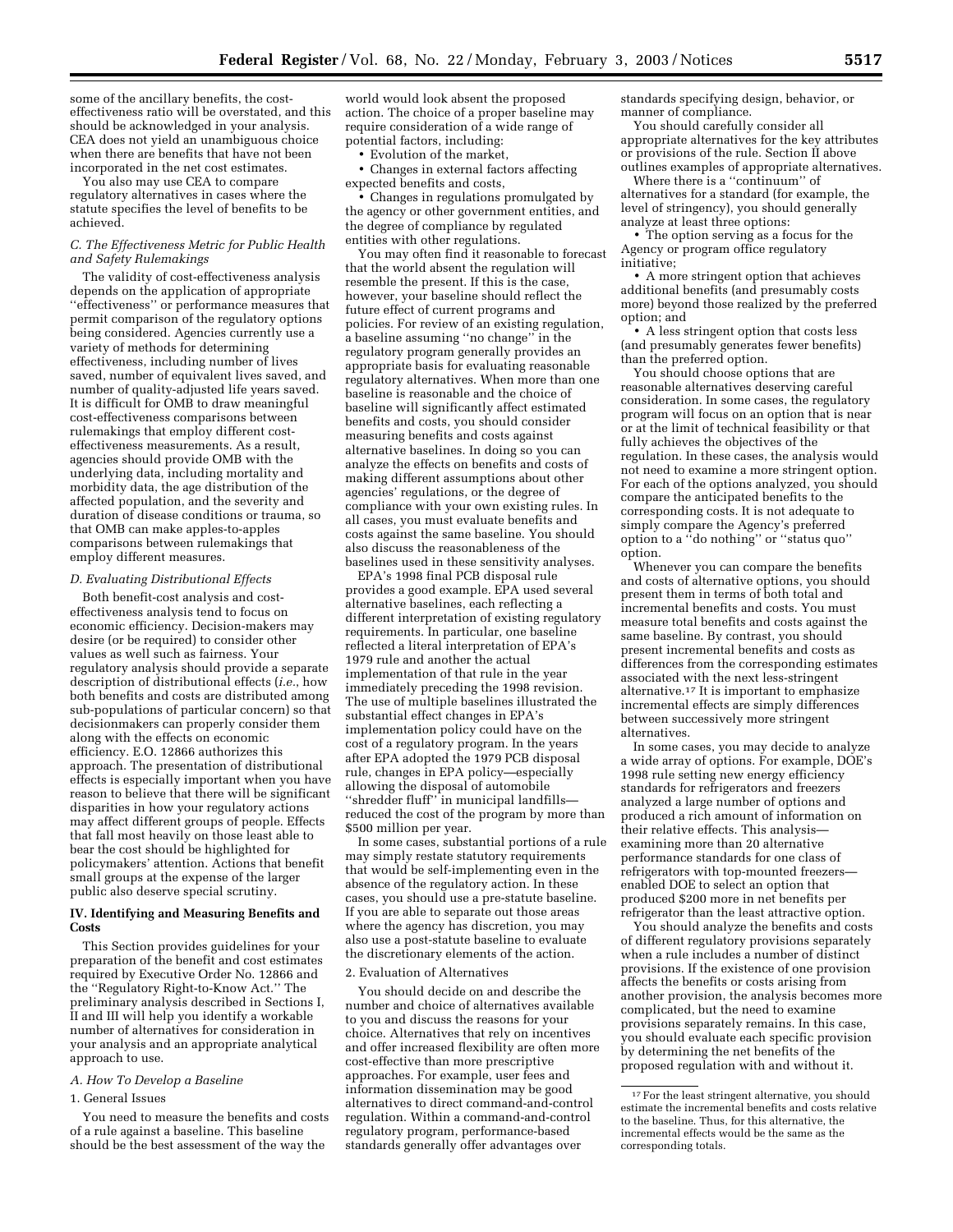Analyzing all possible combinations of provisions in this way is impractical if their number is large and interaction effects are widespread. You need to use judgment to select the most significant or relevant provisions for such analysis.

You should also discuss the statutory requirements that affect the selection of regulatory approaches. If legal constraints prevent the selection of a regulatory action that best satisfies the philosophy and principles of Executive Order No. 12866, you should identify these constraints and estimate their opportunity cost.

#### *B. How To Develop Benefit and Cost Estimates*

#### 1. Some General Considerations

You should discuss the expected benefits and costs of the selected regulatory option and any reasonable alternatives for each rule. How is the proposed action expected to provide the anticipated benefits and costs? What are the monetized values of the potential real incremental benefits and costs to society? To present your results, you should:

• Include separate schedules of the monetized benefits and costs that show the type and timing of benefits and costs and express the estimates in this table in constant, undiscounted dollars (for more on discounting see part C below).

• List the benefits and costs you can quantify, but cannot monetize, including their timing.

• Describe benefits and costs you cannot quantify.

• Identify or cross-reference the data or studies on which you base the benefit and cost estimates.

Similarly, you should discuss the expected cost of the selected regulatory option and any reasonable alternatives.

When benefit and cost estimates are uncertain (for more on this see part D below):

• You should calculate benefits (including benefits of risk reductions) and costs that reflect the full probability distribution of potential consequences. Where possible, present probability distributions of benefits and include the upper and lower bound estimates as complements to central tendency and other estimates.

• If fundamental scientific disagreement or lack of knowledge prevents construction of a scientifically defensible probability distribution, you should describe benefits under plausible assumptions and characterize the evidence underlying each alternative.

2. The Key Concepts Needed To Estimate Benefits and Costs

''Opportunity cost'' is the appropriate concept for valuing both benefits and costs. The principle of ''willingness-to-pay'' (WTP) captures the notion of opportunity cost by measuring what individuals are willing to forgo to enjoy a particular benefit. In general, economists tend to view WTP as the most appropriate measure of opportunity cost, but an individual's ''willingness-to-accept'' (WTA) compensation for not receiving the improvement can also provide a valid measure of opportunity cost. WTP and WTA

are comparable measures when the change being evaluated is small and especially where there are reasonably close substitutes available. WTP is generally considered to be more readily measurable and to provide a more conservative measure of benefits. Adoption of WTP as the measure of value implies that individual preferences of the affected population should be a guiding factor in the regulatory decision and that the existing distribution of income is acceptable.

Market prices provide the richest data for estimating benefits based on willingness-topay if the goods and services affected by the regulation trade in well-functioning free markets. The opportunity cost of an alternative includes the value of the benefits forgone as a result of choosing that alternative. The opportunity cost of banning a product—a drug, food additive, or hazardous chemical—is the forgone net benefit (*i.e.*, lost consumer and producer surplus 18) of that product, taking into account the mitigating effects of potential substitutes. The use of any resource has an opportunity cost regardless of whether the resource is already owned or has to be purchased. That opportunity cost is equal to the net benefit the resource would have provided in the absence of the requirement. For example, if regulation of an industrial plant affects the use of additional land or buildings within the existing plant boundary, the cost analysis should include the opportunity cost of using the additional land or facilities. To the extent possible, you should monetize any such forgone benefits and add them to the other costs of that alternative. You should also try to monetize any costs averted as a result of an alternative and either add it to the benefits or subtract it from the costs of that alternative.

Estimating benefits and costs when market prices are hard to measure or markets do not exist is more difficult. In these cases, regulatory analysts need to develop appropriate proxies that simulate market exchange. Estimates of willingness-to-pay based on observable and replicable behavior generally are the most reliable. As one example, analysts sometimes use ''hedonic price equations'' based on multiple regression analysis of market behavior to simulate market prices for the commodity of interest.19 Going through the analytical

19The hedonic technique allows analysts to develop an estimate of the price for specific attributes associated with a product. For example, houses are a product characterized by a variety of attributes including the number of rooms, total floor area, and type of heating and cooling. If there are enough data on transactions in the housing market, it is possible to develop an estimate of the implicit price for specific attributes, such as the implicit price of an additional bathroom or for central air conditioning. This technique can be extended, as

process of deriving benefit estimates by simulating markets may also suggest alternative regulatory strategies that create such markets.

Other approaches may be necessary when a commodity is not directly or indirectly traded in markets. Valuation estimates developed using these approaches are less certain than estimates derived from market transactions or based on behavior that is observable and replicable. While innovative estimation methods are sometimes necessary, they increase the need for quality control to ensure that estimates conform closely to what would be observed if markets did exist.

Ultimately, the method selected to develop a monetized estimate should focus on a value for the specific attribute or end-point of interest (for example, lost school-days). As a cautionary note, the transfer of a valuation estimate from an unrelated context (say, for example, the valuation of lost work-days from labor market studies) as a measure of the value of the attribute (lost school-days) may yield an incorrect benefits estimate.

You also need to guard against doublecounting, since some attributes are embedded in other broader measures. For example, when a regulation improves the quality of the environment in a community, the value of real estate in the community generally rises to reflect the greater attractiveness of living in a better environment. Simply adding the increase in property values to the estimated value of improved public health would be double counting if the increase in property values reflects the improvement in public health. To avoid this problem you should separate the embedded effects on the value of property arising from improved public health. At the same time, of course, valuation estimates that fail to incorporate the consequence of land use changes will not capture the full effects of regulation.

3. How To Use Market Data Directly

Economists ordinarily consider market prices as the most accurate measure of the value of goods and services to society. In some instances, however, market prices may not reflect the true value of goods and services. If a regulation involves changes to goods or services where the market price is not a good measure of the value to society, you should use an estimate that reflects the true value to society (often called the ''shadow price''). For example, suppose a particular air pollutant damages crops. One of the benefits of controlling that pollutant is the value of the increase in crop yield as a result of the controls. That value is typically measured by the price of the crop. If the price is held above the market price by a government program that affects supply, however, a value estimate based on this price would overstate the true benefits of controlling the pollutant. In this case, you should calculate the value to society of the increase in crop yields by estimating the

<sup>18</sup>Consumers' surplus is the difference between what a consumer pays for a unit of a good and the maximum amount the consumer would be willing to pay for that unit. It is measured by the area between the price and the demand curve for that unit. Producers' surplus is the difference between the amount a producer is paid for a unit of a good and the minimum amount the producer would accept to supply that unit. It is measured by the area between the price and the supply curve for that unit.

well, to develop an estimate for the implicit price of public goods that are not directly traded in markets. For example, the analyst can develop implicit price estimates for public goods like air quality and access to public parks by adding measures for these attributes to the hedonic price equation for housing.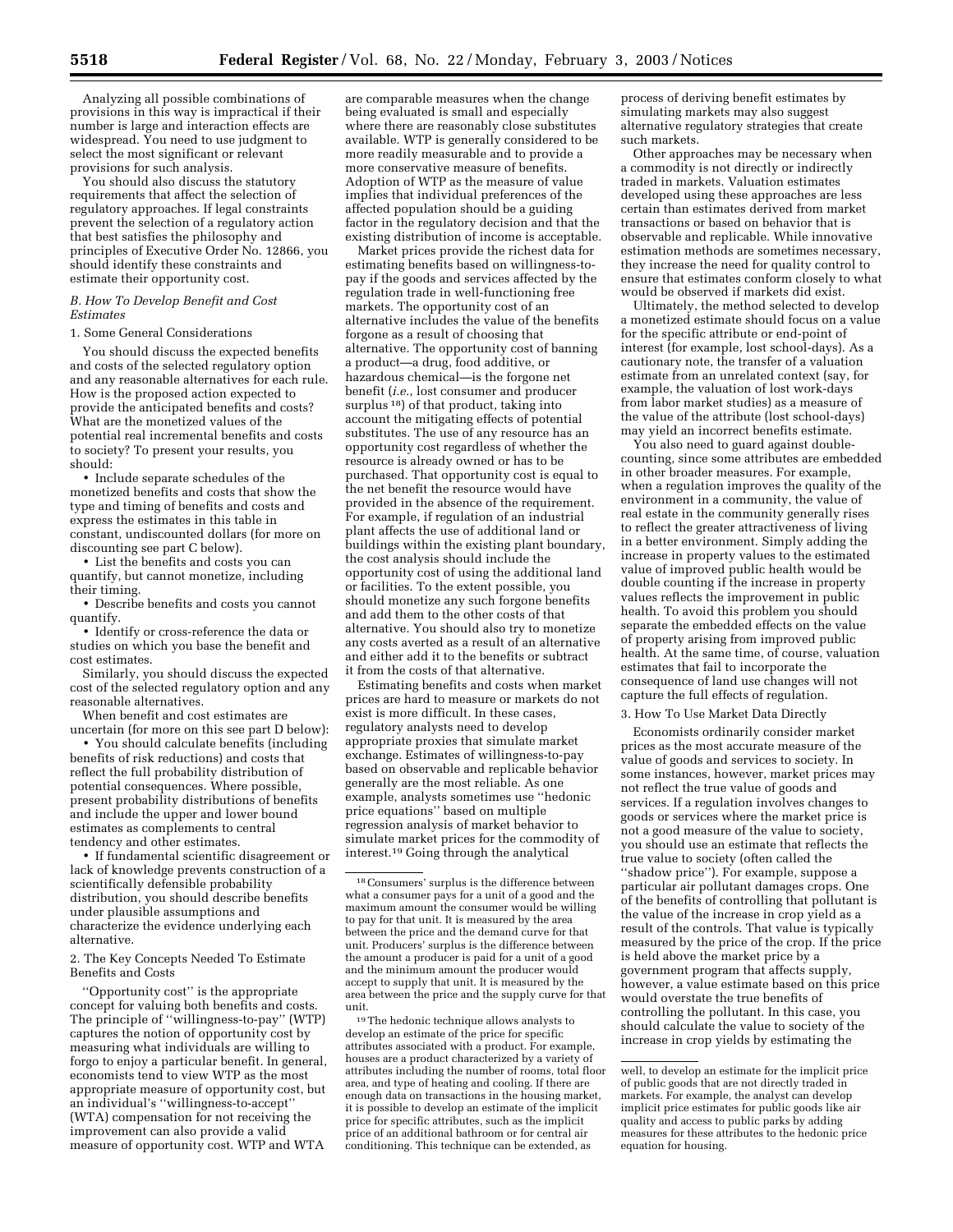shadow price, which reflects the value to society of the marginal use of the crop. If the marginal use is for exports, you should use the world price. If the marginal use is to add to very large surplus stockpiles, you should use the value of the last units released from storage minus storage cost. If stockpiles are large and growing, the shadow price may be low or even negative.

#### 4. Indirect Uses of Market Data

Some benefits or costs correspond to goods or services that are indirectly traded in the marketplace. Their value is reflected in the prices of related goods that are directly traded. Examples include reductions in health and safety risks, the use-values of environmental amenities (for example, recreational fishing or hiking and camping), and the value of improved scenic visibility. You should use willingness-to-pay measures as the basis for estimating the monetary value of such indirectly traded goods. When practical obstacles prevent the use of direct ''revealed preference'' methods based on actual market behavior to measure willingness-to-pay, you may consider the use of alternative ''stated preference'' methods based on survey techniques. As discussed below, you may use alternative methods where there are practical obstacles to the accurate application of direct willingness-topay methodologies.

A variety of methods have been developed for estimating indirectly traded goods or services. Examples include estimates of the value of environmental amenities derived from travel-cost studies, hedonic price models that measure differences or changes in the value of land, and statistical studies of occupational-risk premiums in wage rates. Under each of these methods, care is needed in designing protocols for reliably estimating the value of these attributes. For example, the use of occupational-risk premiums can be a source of bias because the risks, when recognized, may be voluntarily rather than involuntarily assumed,20 and the sample of individuals upon which premium estimates are based may be skewed toward more risktolerant people.

Many goods that are affected by regulation—such as preserving environmental or cultural amenities—are not traded directly in markets. These ''nonmarket'' values arise both from use and nonuse. Estimation of these values is difficult because of the absence of an organized market. However, overlooking or ignoring these values in your regulatory analysis may significantly understate the benefits of regulatory actions.

a. Use Values—the value an individual derives from directly using the resource now (or in the future). Use values are associated with activities such as swimming, hunting, and hiking where the individual comes into direct contact with the environment. These values also include commercial uses of natural resources, such as fishing, and consumptive uses, such as clean air and drinking water.

b. Nonuse Values—the value an individual places on an environmental resource even though the individual will not use the resources now or in the future. Non-use value includes bequest, existence and option values.

Use values are typically estimated through ''revealed'' preference models, which rely on observed behavior. It is important that you utilize revealed preference models that adhere to economic criteria that are consistent with utility maximizing behavior [example of RUM study]. Examining averting or defensive expenditures (as distinct from avoided cost of compliance with other regulatory requirements) is another way to estimate use values. This approach may reveal a minimum willingness to pay, particularly if there is reason to believe the market for averting behavior is not in equilibrium.

#### 5. Contingent Valuation

Contingent valuation (CV) methods have become increasingly common for estimating indirectly traded benefits. However, the reliance of these methods on stated preferences regarding hypothetical scenarios and the complexities of the goods being valued by this technique raise issues about its accuracy in estimating willingness to pay compared to methods based on (indirect) revealed preferences. Accordingly, value estimates derived from contingent-valuation studies require greater analytical care than studies based on observable behavior. For example, the contingent valuation instrument must portray a realistic choice situation for respondents—where the hypothetical choice situation corresponds closely with the policy context to which the estimates will be applied. Below we provide a more complete list of important criteria that affect the reliability of results from contingent valuation surveys. The practice of contingent valuation is rapidly evolving, and agencies relying upon this tool for valuation should judge the reliability of their estimates using this technique in light of advances in the state of the art.

Some types of goods, such as preserving environmental or cultural amenities apart from their use and direct enjoyment by people, are not traded directly or indirectly in markets. The practical obstacles to accurate measurement are similar to (but generally more severe than) those arising with respect to indirectly traded goods and services, principally because there are no related market transactions to provide data for willingness-to-pay estimates.

For many of these goods, particularly goods providing a substantial ''nonuse'' component of value, contingent-valuation methods may provide the only analytical approaches currently available for estimating values. The absence of observable and replicable behavior with respect to the good or service, combined with the complex and often unfamiliar nature of the goods being valued, argues for great care in the design and execution of surveys, rigorous analysis of the results, and a full characterization of the uncertainties in the estimates to meet best practices in the use of this method. Current 'best practices'' for CV surveys include the following:

#### *Sampling, etc.*

• Probability sampling: this usually requires the guidance of a professional sampling statistician;

• Low non-response rate: high nonresponse rates would make the results unreliable;

• Personal interview: face-to-face and telephone interviews may elicit more reliable information.

#### *Survey Instrument Design*

• Accurate description: adequate information must be provided to respondents about the good or amenity they are being asked to value;

• Reminder of substitute commodities: respondents must be reminded of substitute commodities, and this reminder should be introduced forcefully and directly prior to the main valuation question;

• Reminder of alternative expenditure possibilities: respondents must be reminded that their willingness to pay would reduce their expenditures for other goods;

• Deflection of transaction value: the survey should be designed to deflect the general ''warm glow'' of giving or a particular dislike of the source of the problem being addressed.

#### *Transparency and Replicability of Results*

• Reporting: CV studies should make clear the definition of population sampled, sampling frame used, overall sample nonresponse rate, and item non-response rate on all important questions; the report should also include the exact wording and sequence of questionnaire and other communications to respondents;

• Data quality: special care should be taken to ensure compliance with OMB's ''Guidelines for Ensuring and Maximizing the Quality, Objectivity, Utility, and Integrity of Information Disseminated by Federal Agencies' (''data quality guidelines'') *http:// www.whitehouse.gov/omb/fedreg/ reproducible.html;*

• Since there is no economic theory that can describe hypothetical behavior, it is important to assure the respondents that their decisions are consequential and may influence policy.

As with all other estimates of benefits and costs, your CV results should be consistent with economic theory. First, as price increases and the amount of the good is held constant, the number of respondents willing to pay a particular price should fall. This is akin to negative own-price elasticity for a marketed good. Second, respondents should be willing to pay more for a larger amount (or higher quality) of the good. This is often referred to as being sensitive to scope. If your only test of consistency with economic theory is a scope test, it should be an external (split sample) test rather than an internal (within sample) test.

#### 6. Benefit Transfer Methods

In many cases, conducting an original study may not be possible due to the time and expense involved. The alternative to an original study is the use of benefit transfer methods. Benefit transfer is defined as the practice of transferring existing estimates of

<sup>20</sup> Distinctions between ''voluntary'' and ''involuntary'' are arbitrary and should be treated with care. These terms are merely a proxy for differences in the cost of avoiding risks.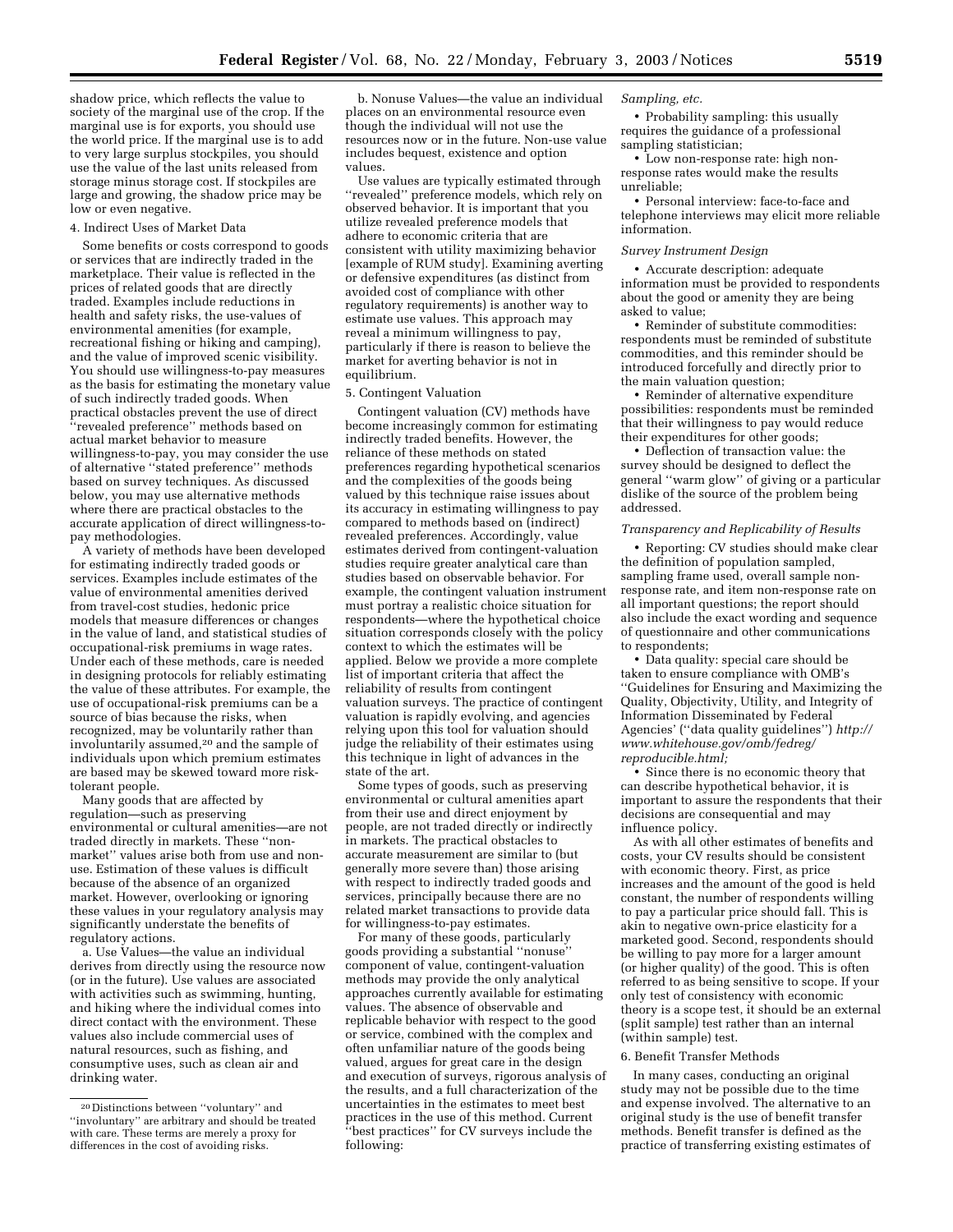non-market values from the context of study to a new context.

Although benefit transfer offers a quick, low cost approach for establishing values for goods and attributes of goods, you should consider it as a last resort option. Several studies have documented difficulties in applying benefit transfer methods. If a benefit transfer approach is necessary, you should adopt the approach of transferring the entire demand function (referred to as benefit function transfer) rather than adopting a single point estimate (referred to as benefit point transfer). The former approach has been shown to yield more precise estimates than the latter approach.

In conducting benefit transfer, the first step is to specify the value to be estimated at the policy site. The analyst should identify the relevant measure of the policy change at this initial stage. For instance, you can derive the relevant willingness-to-pay measure by specifying an indirect utility function. This identification allows an analyst to ''zero in'' on key aspects of the benefit transfer.

The next step is to identify appropriate studies to conduct benefit transfer. In selecting transfer studies for either point transfers or function transfers, you should base your choices on the following criteria:

a. The selected studies should be based on adequate data, sound empirical methods and defensible empirical techniques.

b. The selected studies should document parameter estimates of the valuation function.

c. The study context and policy context should have similar populations (*e.g.*, demographic characteristics, target population size).

d. The good, and the magnitude of change in that good, should be similar in the study and policy contexts.

e. The relevant characteristics of the study and the policy contexts should be similar. For example, are they similar in the following respects?

- The reversibility of the policy change
- The degree of embedding of other values
- The order in which the good is supplied

• The functional relationship between the consumer surplus and its determinants.

f. The distribution of property rights should be similar so that the analysis uses the same welfare measure. If the property rights in the study context support the use of willingness-to-accept (WTA) measures while the rights in the policy context support the use of willingness-to-pay (WTP) measures, benefit transfer is not appropriate.

g. The availability of substitutes across study and policy contexts should be similar.

Clearly, all of these criteria are difficult to meet. However, you should attempt to satisfy as many as possible when choosing studies from the existing economic literature. In addition to the above criteria, an analyst should keep in mind some of the difficulties in transferring benefit estimates or functions from one context to another:

• Is the policy change irreversible?

• Does the order in which the good is supplied affect valuation?

• Is the embedding problem significant? • Is the assumed functional relationship between the consumer surplus measure and its determinants explicit and appropriate?

Finally, you should not use benefit transfer in estimating benefits if: • Resources are unique or have unique

attributes.

• If the study examines a resource that is unique or has unique attributes, you should not transfer benefit estimates or functions to value a different resource and vice versa. For example, if a study values visibility improvements at the Grand Canyons, these results should not be used to value visibility improvements in urban areas.

• There are significant problems with applying an ex ante valuation estimate to an ex post policy context. If a policy yields a significant change in the attributes of the good, you should not use the study estimates to value the change using a benefit transfer approach.

• You also should not use a value developed from a study involving, small marginal changes in a policy context involving large changes in the quantity of the good.

7. Methods for Treating Nonmonetized Benefits and Costs

Sound quantitative estimates of benefits and costs are preferable to qualitative descriptions of benefits and costs to help decision-makers understand the full effects of alternative actions. Although we prefer that agencies use acceptable monetized benefit and cost estimates, we recognize that monetizing some of the effects of regulations is difficult, and even quantifying some effects may not be feasible.

a. What To Do With Benefits and Costs That Are Difficult To Monetize?

You should monetize quantitative estimates whenever possible. Use sound and defensible values or procedures to monetize costs and benefits, and ensure that key analytical assumptions are defensible. If monetization is impossible, explain why and present all available quantitative information. For example, if you can quantify, but cannot monetize, improvements in water quality and increases in fish populations resulting from water quality regulation, you can describe benefits in terms of stream miles of improved water quality for boaters and increases in game fish populations for anglers. You should describe the timing and likelihood of such effects and avoid double-counting of benefits when estimates of monetized and physical effects are mixed in the same analysis. You should also apply the discounting procedures described above to all quantified effects, whether or not you are able to monetize them.

b. What To Do With Benefits and Costs That Are Difficult To Quantify?

If you are not even able to quantify the effects, you should present any relevant quantitative information along with a description of the unquantifiable effects. Such descriptions could include ecological gains, improvements in quality of life, and aesthetic beauty. For cases in which the presence of unquantifiable benefits or costs affects a policy choice, you should provide a clear explanation of the rationale behind the choice. Such an explanation could include detailed information on the nature,

timing, likelihood, location, and distribution of the unquantified benefits and costs. Also, please include a summary table that lists all the unquantifiable benefits and costs, ordered by expected magnitude, if possible.

8. Monetizing Health and Safety Benefits and Costs

We expect you to provide a benefit and cost analysis of major health and safety rulemakings in addition to a CEA. The BCA provides additional insight because (a) it provides some indication of what the public is willing to pay for improvements in health and safety and (b) it offers additional information on preferences for health using a different research design than is used in CEA. Since the health-preference methods used to support CEA and BCA have some different strengths and drawbacks, it is important that you provide decision makers with both perspectives.

In monetizing health benefits, a willingness-to-pay measure is the conceptually appropriate measure as compared to other alternatives (*e.g.*, cost of illness or lifetime earnings), in part because it attempts to capture pain and suffering and other quality-of-life effects. Using the willingness-to-pay measure for health and safety allows you to directly compare your results to the other costs and benefits in your analysis, which will also typically be based on willingness to pay.

If well-conducted, revealed-preference studies of relevant health and safety risks are available, you should consider using them in developing your monetary estimates. If appropriate revealed-preference data are not available, you may consider whether valid and relevant data from stated-preference studies are available. You will need to use your professional judgement when you are faced with limited information on revealed preference and substantial information based on stated preference studies.

A key advantage of stated-preference and health-utility methods (compared to revealed preference) is that they can be tailored in their design to address ranges of probabilities, types of health risks and specific populations affected by your rule. In many rulemakings there will be no relevant information from revealed-preference studies. In this situation you should consider commissioning a stated-preference study or using values from published statedpreference studies. For the reasons discussed in the section above IVB5, you should be cautious about using values from statedpreference studies and describe in the analysis some of the inherent drawbacks of this approach.

#### a. Nonfatal Health and Safety Risks

With regard to nonfatal health and safety risks, there is enormous diversity in the nature and severity of impaired health states. A minor traumatic injury that can be treated effectively in the emergency room without hospitalization or long-term care is different from a traumatic injury resulting in paraplegia. Severity differences also are important in evaluation of chronic diseases. A severe bout of bronchitis, though perhaps less frequent, is far more painful and debilitating than the more frequent bouts of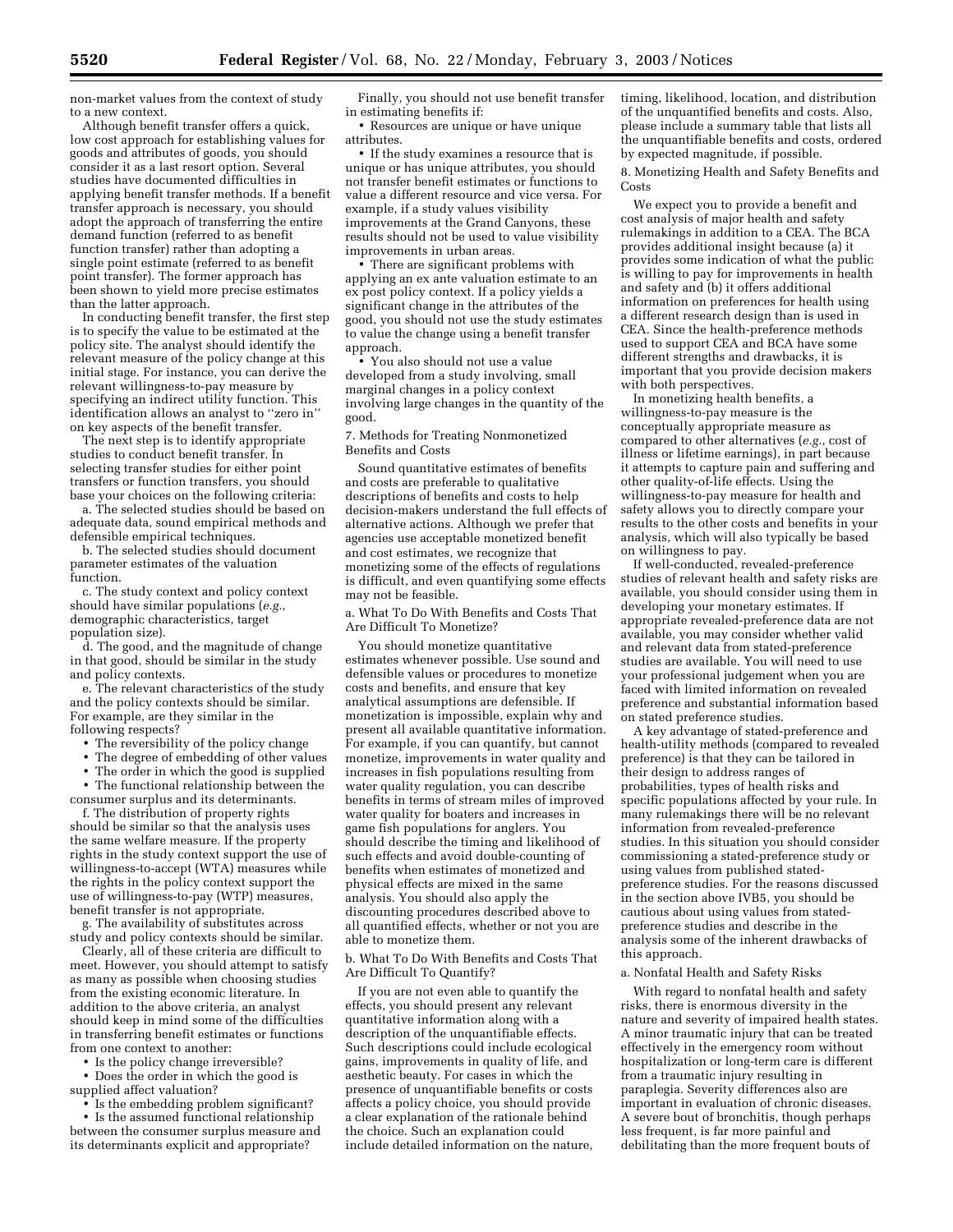mild bronchitis. The duration of an impaired health state, which can range from a day or two to several years or even a lifetime (*e.g.*, birth defects inducing mental retardation), need to be considered carefully. Information on both the severity and duration of an impaired health state are necessary before the task of monetization can be performed.

When monetizing nonfatal health effects, it is important to consider two components: (1) The private demand for prevention of the nonfatal health effect, to be represented by the preferences of the target population at risk, and (2) the net financial externalities associated with poor health such as net changes in public medical costs and any net changes in economic production. Revealedpreference or stated-preference studies are necessary to estimate the private demand; health economics data from published sources can typically be used to estimate the financial externalities of poor health. If you use literature values to monetize nonfatal health and safety risks, it is important to make sure that the values you have selected are appropriate for the severity and duration of health effects to be addressed by your rule.

If data are not available to support monetization, you might consider an alternative approach that makes use of health-utility studies. Although the economics literature on the monetary valuation of impaired health states is growing, there is a much larger clinical literature on how patients, providers and community residents value diverse health states. This literature typically measures health utilities based on the standard gamble, the time tradeoff or the rating scale methods. This health utility information may be combined with known monetary values for well-defined health states to estimate monetary values for a wide range of health states of different severity and duration. If you use this approach, you should be careful to acknowledge your assumptions and the limitations of your estimates.

#### b. Premature Mortality Risks

The adoption of a monetary value for projected reductions in premature mortality is the subject of continuing research and discussion within the economics and policy analysis communities. Although there is a substantial academic literature on this topic, the methods used and resulting estimates vary substantially. The two most widely used measures consider the number of statistical lives saved and the number of expected years of life saved and their associated monetary values. Both of these measures are applicable to settings where a rule changes small probabilities of death faced by the public.

The phrase "statistical life" is widely used in the technical literature but it can be misleading and easily misinterpreted. Unlike an identified life, whose name and background are known (*e.g.*, a trapped coal miner or patient dying of kidney failure), a statistical life refers to the sum of risks experienced by a population. For example, if  $10,000$  people each face a risk of 1 in  $10,000$ of immediate death, one statistical life is expected to be lost. Statistical lives that are lost are real people but, given the background rate of fatal events in the population, it is not

feasible to determine which actual lives will be saved or lost by a specific rule.

The monetary value of saving a statistical life (VSL) is derived by assessing the public's willingness to pay to avert one statistical fatality. The bulk of the studies in the literature, which address wage premiums for hazardous jobs, are based on revealed preference. A small but growing number of stated-preference studies have also been used to derive VSLs. The estimates of VSL in the literature vary considerably but this is not surprising because VSL is not expected to be a universal constant. Economic theory predicts that VSLs may vary in different lifesaving contexts depending upon factors such as the magnitude of the probabilities and the health preferences of the target population.

You should not use a VSL estimate without considering whether it is appropriate for the size and type of risks addressed by your rule. Studies aimed at deriving VSL values for middle-aged populations are not necessarily applicable to rules that address lifesaving among children or the elderly. Moreover, VSL values based on fatal cancers or heart attacks are not necessarily relevant to a rule that prevents fatal causes of trauma, violence, or infectious disease. If you choose to apply a VSL derived in one setting to a different setting, you should disclose the salient differences in the lifesaving contexts and, where feasible, make appropriate quantitative adjustments to the VSL value.

Since everyone is expected to die sooner or later, it has been suggested that the VSL be replaced or augmented by the monetary value of a statistical life year (VSLY). The assumption is that the public is willing to pay more money for a rule that saves an average of 10 life years per person than a rule that saves one life year per person. A key assumption implicit in this approach is that public willingness to pay for risk reduction is strictly proportional to the number of life years at risk. This may not always be the case. For example, the elderly may have substantial willingness to pay for reductions in their mortality risk precisely because they have relatively few life years remaining. Where there is good reason to believe that these values are not strictly proportional, you should attempt to develop appropriate estimates. In all instances, whether or not you are able to develop ideal estimates, agencies should consider providing estimates of both VSL and VSLY, while recognizing the developing states of knowledge in this area.

In summary, you should use valid, relevant data and methods to assign monetary values to changes in the risk of premature death, illness or injury. Some of the key issues include:

• Whether the monetary valuations have been shown to be appropriately sensitive to the scope of the health change, considering probability, severity and longevity.

• Whether the specific data and methods used for monetization are relevant to the specific health change induced by a proposed regulation.

The valuation of fatal and nonfatal risk reduction is an evolving area in terms of research design, methods and results. You should utilize valuation methods that you

consider appropriate for the regulatory circumstances. You should present estimates based on alternative approaches, and if you monetize mortality risk reduction, you should do so on a consistent basis to the extent feasible. You should clearly indicate your methodology and document your choice of a particular methodology. If you use different methodologies in different rules, you should clearly disclose the fact and explain your reasons.

#### *C. What Discount Rate To Use*

Benefits and their associated costs do not always take place in the same time period, and when they do not, it is usually incorrect simply to add up all of the expected benefits or costs without taking account of when they actually occur. If benefits or costs are delayed or otherwise separated in time from each other, the difference in timing should be reflected in your analysis.

As a first step, you should present the annual time stream of benefits and costs expected to result from the rule, clearly identifying when the benefits and costs are expected to occur. The beginning point for your stream of estimates should be the year in which the final rule will begin to have effects, even if that is expected to be some time in the future. In presenting the stream of benefits and costs, it is important to measure them in constant dollars. That way you avoid the misleading effects of inflation on your estimates. If the benefits or costs are initially measured in prices reflecting expected future inflation, you can convert them to constant dollars by dividing through by an appropriate inflation index, one that corresponds to the inflation rate underlying the initial estimates of benefits or costs.

Once these preliminaries are out of the way, you can begin to adjust your estimates for differences in timing. This is a separate calculation from the adjustment needed to remove the effects of future inflation. Whether or not inflation is expected, it is generally true that the sooner benefits occur the more valuable they are. Resources that are invested will normally earn a positive return, so current consumption is more expensive than future consumption, because you are giving up that expected return when you consume today. Looking at it another way, postponed benefits have a cost because people are impatient and generally prefer present to future consumption. Also, if consumption continues to increase over time, as it has for most of U.S. history, an increment of consumption will be less valuable in the future than it would be today, because as total consumption increases, its marginal value tends to decline. These are all reasons for valuing future costs and benefits less than those occurring in the present.

A discount factor should be used to adjust the estimated costs and benefits for differences in timing . The further in the future the costs and benefits are expected to occur, the larger is this discount factor. The discount factor can be calculated given a discount rate. The formula is  $1/(1 +$  the discount rate)t where ''t'' measures the number of years in the future that the benefits or costs are expected to occur. Benefits or costs that have been adjusted in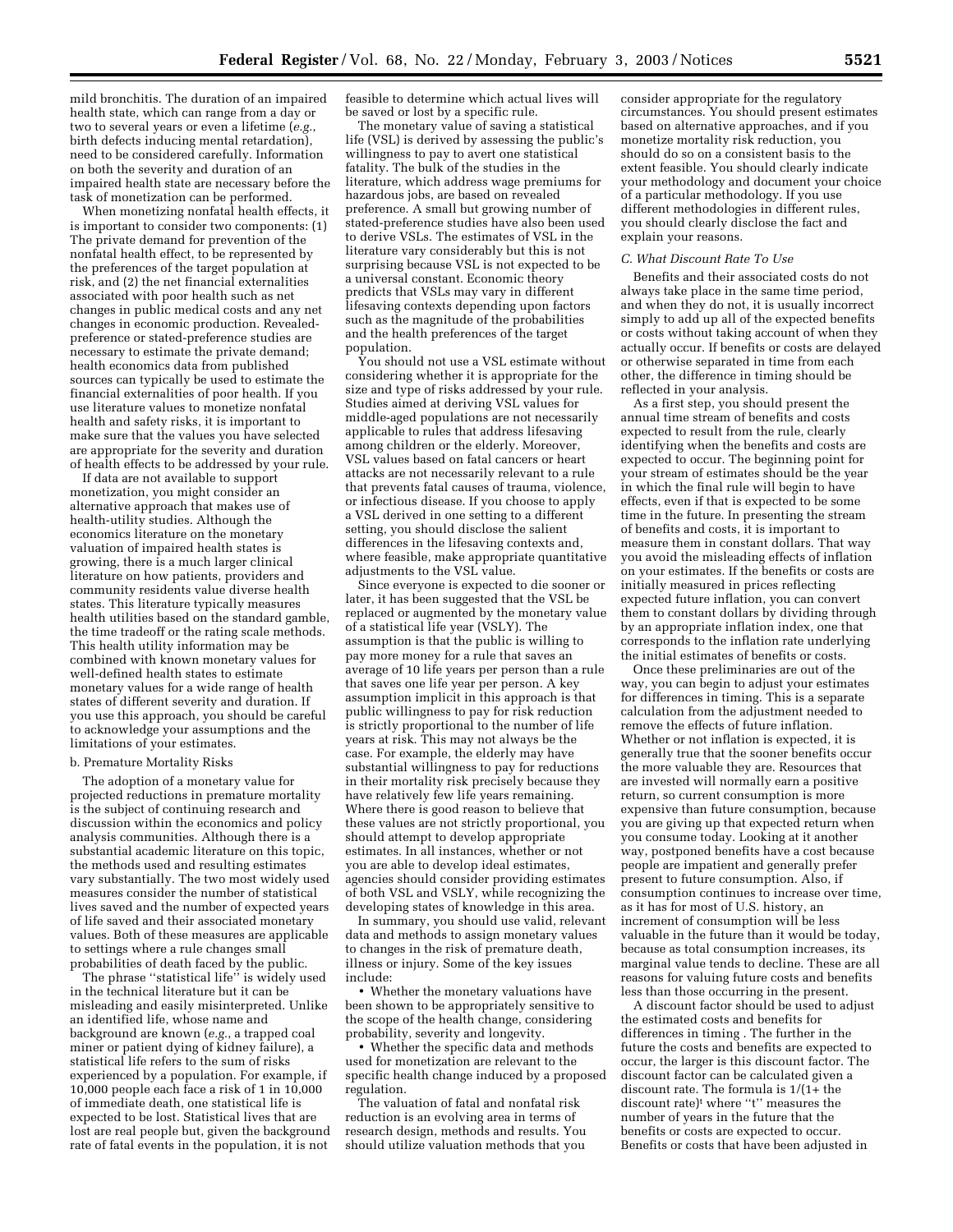this way are called discounted present values. Once the estimated benefits and costs have been discounted, they can be combined to determine the overall value of net benefits.

OMB's basic guidance on the discount rate is provided in OMB Circular A–94. This Circular states that a real discount rate of 7 percent should be used as a base-case for regulatory analysis. The 7 percent rate is an estimate of the average before-tax rate of return to private capital in the U.S. economy. It is a broad measure that reflects the returns to real estate and small business capital as well as corporate capital. It approximates the opportunity cost of capital and is the appropriate discount rate whenever the main effect of a regulation is to displace or alter the use of capital in the private sector. OMB revised Circular A–94 in 1992 after extensive internal review and following public comment. The average rate of return to capital remains near the 7 percent rate estimated in 1992. Circular A–94 also recommends using other discount rates to show the sensitivity of the estimates to the discount rate assumption.

The effects of regulation do not always fall exclusively on the allocation of capital. When regulation primarily affects private consumption (*e.g.*, through higher consumer prices for goods and services), a lower discount rate may be appropriate. The alternative most often used is called the ''social rate of time preference.'' This simply means the rate at which ''society'' discounts future consumption flows to their present value. Economic distortions, including taxes on capital, create a divergence between this social rate and the private rate of return to capital. If we take the rate that the average saver uses to discount future consumption as our measure of the social rate of time preference, then the real rate of return on long-term government debt may provide a fair approximation. This rate has averaged around 3 percent since the mid-1950s.

For regulatory analysis, you should provide estimates of net benefits using both 7 percent and 3 percent. An example of this approach is EPA's analysis of its 1998 rule setting both effluent limits for wastewater discharges and air toxic emission limits for pulp and paper mills. In this analysis, EPA developed its present discounted value estimates using real discount rates of 3 and 7 percent applied to benefit and cost streams that extended forward for 30 years. (*See* EPA, Economic Analysis, October 1997, pages 10– 3 and 10–4.) You should present a similar sensitivity analysis in your own work.

In some instances, if there is reason to expect that the regulation will cause resources to be reallocated away from private investment in the corporate sector, then the opportunity cost may be appreciably greater than the 3 to 7 percent discount rate. For example, Tresch suggests that rates in the range of 10 to 25 percent may be appropriate to reflect this opportunity cost, depending on the sector affected by the regulation. If you are uncertain about the nature of the opportunity cost, then you should present benefit and cost estimates using a higher discount rate as a sensitivity analysis as well as using 3 percent and 7 percent.

Circular A–94 points out that the analytically preferred method of handling

timing differences between benefits and costs would be to adjust all the benefits and costs to reflect their value in equivalent units of consumption.21 Due to distortions in the economy such calculations require you to value the costs and benefits using shadow prices, especially for capital goods. If all costs and benefits are measured in terms of consumption equivalents, it is appropriate to discount them using the social rate of discount. Any agency that wishes to tackle this challenging analytical task should check with OMB before proceeding.

When future benefits or costs are healthrelated, some have questioned whether discounting is appropriate. Although some of the rationales for discounting money may not seem to be applicable to health (*e.g.*, lives saved today cannot be invested in the bank to save more lives in the future, although the resources that would have been used to save those lives can often be saved with a higher pay-off in future lives saved). However, people do prefer health gains that occur immediately to identical health gains that occur only in the future, which would justify discounting the future gains. Also, if future health gains are not discounted while future costs are, then the following perverse result occurs: an attractive investment today in future health improvement can always be made more attractive by delaying the investment. For such reasons, there is a professional consensus that future health effects, including both benefits and costs, should be discounted at the same rate as generally used in both BCA and CEA.

A common challenge in health-related analyses is to quantify the time lag between when a rule takes effect and when the resulting physical improvements in health status will be observed in the target population. In such situations, you must carefully consider the timing of health benefits before present-value calculations are performed. It is not reasonable to assume that all of the benefits of reducing chronic diseases such as cancer and cardiovascular disease will occur immediately when the rule takes effect. For rules addressing traumatic injury, this lag period may be short while for chronic diseases it may take years or even decades for a rule to induce its full beneficial effects in the target population. When a time period between exposure to a toxin and increased probability of disease is likely (*e.g.*, a so-called latency period), it is also likely that there will be a lag between exposure reduction and reduced probability of disease. This latter period has sometimes been referred to as a ''cessation lag'' and it may or may not be the same as the latency period. As a general matter, cessation lags will apply only to populations with at least some higher-level exposure (*i.e.*, before the rule takes effect). For populations with no such prior exposure, such as those born after the rule takes effect, only the latency period will be relevant.

Ideally, your exposure-risk model would allow calculation of reduced risk for each

year following exposure cessation, perhaps incorporating total cumulative exposure and age at the time of exposure reduction into the calculation as well. The present value calculation of benefits could then reflect an appropriate discount factor for each year's risk reduction. Recent analyses of the cancer benefits of reducing public exposure to radon in drinking water have adopted this approach, supported by formal riskassessment models that allow estimates of how the timing of lung cancer incidence and mortality are affected by different radon exposure levels. In many cases, you will not have the benefit of such detailed risk assessment modeling. You will need to use your professional judgement as to the average cessation lag for the chronic diseases affected by your rule. In situations where information exists on latency but not on cessation lags, it may be reasonable to use latency as a proxy for the cessation lag, unless there is reason to believe, based on data, modeling, or knowledge of the mechanism of action, that the two are different. When the average lag time between exposures and disease is unknown, a range of alternative yet plausible values for the time lag should be used in your analysis.

Special ethical considerations arise when comparing benefits and costs across generations. Although most people demonstrate in their own consumption behavior a preference for consumption now rather than in the future, it may not be appropriate for society to demonstrate a similar preference when deciding between the well-being of current and future generations. Future citizens who are affected by such choices cannot take part in making them, and today's society must act in their interest. One way to do this would be to follow the same discounting techniques described above, but to supplement the analysis with an explicit discussion of the intergenerational concerns and how they will be affected by the regulatory decision. Policymakers would be provided with additional information when the analysis covers many generations, but without changing the general approach to discounting.

Some have argued, however, that it is ethically impermissible to discount the utility of future generations. On this view, government should treat all generations equally. Even under this approach, it would still be correct to discount future costs and consumption benefits, although perhaps at a lower rate than for intragenerational analysis. There are two reasons for thinking that a nonzero discount rate is the appropriate assumption for intergenerational analysis, even when all generations are to be treated equally. First, future generations are likely to be wealthier than those currently living, so a marginal dollar of benefits or costs will be worth less to them than it would be to those alive today, at least on average. If that holds true, it is appropriate to discount future benefits and costs relative to currently consumed benefits and costs even if the welfare of future generations is not being discounted. Estimates of the discount rate

 $^{\rm 21}\mathrm{A}$  thorough discussion of this approach to discounting is provided in Robert C. Lind (ed.), Discounting for Time and Risk in Energy Policy, Baltimore: The Johns Hopkins University Press for Resources for the Future, 1982.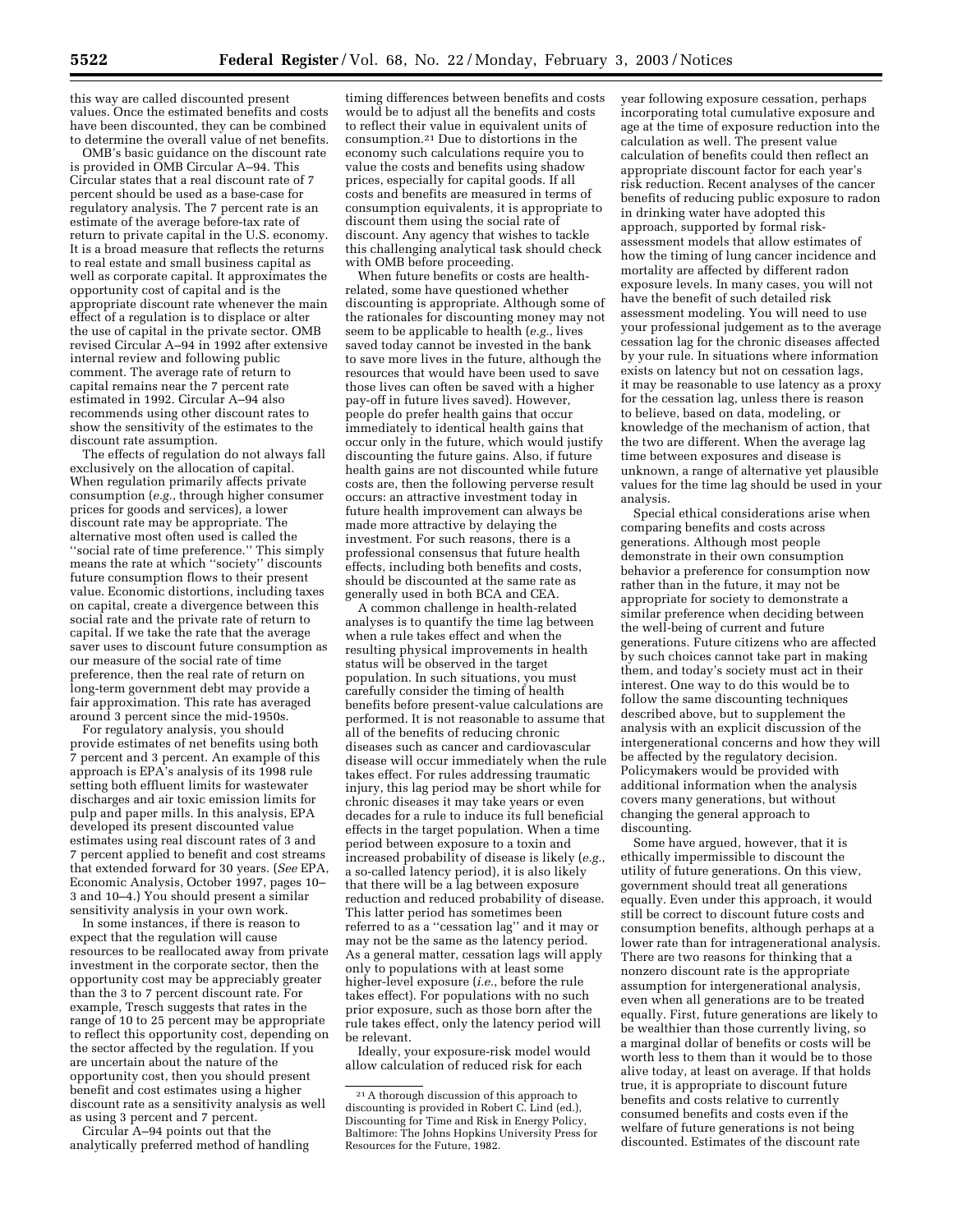appropriate in this case made in the 1990s ranged from 1 to 3 percent per annum.<sup>22</sup>

A second reason for discounting the benefits and costs accruing to future generations at a lower rate is increased uncertainty about the appropriate value of the discount rate, the longer the horizon for the analysis. Aversion to uncertainty discourages any such long-term investments. Private market rates provide a reliable reference for determining how society values time within a generation, but for extremely long time periods no comparable private rates exist. Symmetric uncertainty would have the effect of lowering the discount factor applied to future costs and benefits. Again the reasonable range might be expanded to include rates as low as 1 percent per annum.

If you choose to use a lower discount rate for intergenerational analysis, you should still be sure to show the calculated net benefits using discount rates of 3 and 7 percent as well. Discounting is appropriate whether you are doing a BCA or a CEA. Even costs and benefits that are not expressed in monetary units should be discounted if they are separated in time. This also includes health benefits for reasons discussed above. For example, in its 1998 rule, ''Control of Emissions from Nonroad Diesel Engines,'' EPA estimated cost-effectiveness by discounting both the monetary costs and the emission reduction benefits over the useful expected life of the engines at the 7 percent real rate recommended in OMB Circular A– 94.

It may be possible in some cases to avoid discounting non-monetized benefits, if the expected flow of benefits begins as soon as the cost is incurred and if it is expected to be constant over time. In such cases, annualizing the cost stream is sufficient, and further discounting of benefits is unnecessary. As an example, such an analysis might produce an estimate of the annualized cost per ton of reducing emissions of a pollutant.

#### *D. Treatment of Uncertainty*

The precise consequences (benefits and/or costs) of regulatory options are not always known for certain, but the probability of their occurrence can often be predicted. The important uncertainties connected with your regulatory decisions need to be analyzed and presented as part of the overall regulatory analysis. Your analysis of uncertainty should consider both the quantifiable risk associated with the potential outcomes of alternative regulatory actions (for example, the expected change in the distribution of automobile accidents that might result from a change in automobile safety standards) and the incomplete knowledge or uncertainty about the relevant relationships (for example, the uncertain science of how some economic activities might affect future climate change).

The treatment of uncertainty must be guided by the same principles of full

disclosure and transparency that apply to other elements of your regulatory analysis. Any data and models that you use to analyze uncertainty should be fully identified. Inferences and assumptions used in your analysis should also be identified, and your analytical choices should be explicitly evaluated and adequately justified. Your presentation should explain how your analytical choices have affected your analysis.

Uncertainty arises from various and fundamentally different sources. These include the fundamental unpredictability of various natural and social phenomena, but they also include lack of data and the lack of knowledge about key relationships resulting from limitations in fundamental scientific knowledge (both social and natural). The different sources of uncertainty suggest different approaches for dealing with it. For example, when the uncertainty is due to a lack of data, you might consider deferring the decision, as an explicit regulatory alternative, pending further study to obtain sufficient data. We recognize that delaying a decision will also have costs, as will further efforts at data gathering and analysis. You will need to weigh the benefits of delay against these costs in making your decision. Formal tools for assessing the value of additional information are now well developed in the applied decision sciences and can be used to help resolve this type of complex regulatory question.

In some cases, the level of scientific uncertainty may be so large that you can only present discrete alternative scenarios without assessing the relative likelihood of each scenario quantitatively. For example, in assessing the potential outcomes of an environmental effect, there may be a limited number of scientific studies with strongly divergent results. In such cases, you might present results from a range of plausible scenarios, together with any available information that might help in qualitatively determining which scenario is most plausible.

Your analysis should include two fundamental components: A quantitative analysis characterizing the probabilities of the relevant outcomes and an assignment of economic value to the projected outcomes. It is essential that both parts be conceptually consistent. In particular, the quantitative analysis should be conducted in a way that permits it to be applied within a more general analytical framework, such as BCA. Similarly, the general framework needs to be flexible enough to incorporate the quantitative analysis without oversimplifying the results. For example, you should address explicitly the implications for benefits and costs of any probability distributions developed in your analysis.

1. Quantitative Analysis of Uncertainty

Examples of quantitative analysis, broadly defined, would include formal estimates of the probabilities of environmental damage to soil or water, the possible loss of habitat, or risks to endangered species as well as probabilities of harm to human health and safety. There are also uncertainties associated with estimates of economic benefits and costs, *e.g.*, the cost savings associated with

increased energy efficiency. Your analysis should be credible, objective, realistic, and scientifically balanced. In your presentation, you should delineate its strengths along with any lingering uncertainties about its conclusions. You should describe the assumptions and the models you used and their impact on the overall analysis. You should also discuss the quality of the available data used.

As with other elements of regulatory analysis, you will need to balance thoroughness with the practical limits on your analytical capabilities. Your analysis does not have to be exhaustive, nor is it necessary to evaluate each alternative at every step. In the absence of adequate data, you will need to make assumptions. These should be clearly identified and consistent with the relevant science. Your analysis should provide sufficient information for decision-makers to grasp the degree of scientific uncertainty and the robustness of estimated probabilities, benefits, and costs to changes in key assumptions. For major rules involving threshold costs of \$1 billion, you should present a formal quantitative analysis of the relevant uncertainties.

In your analysis, you should try to provide some estimate of the probability distribution of risks with and without the regulation, and you must do this for rules that exceed the \$1 billion threshold. In characterizing the probability distributions quantitatively, you should provide some estimate of the central tendency (*e.g.*, mean and median) along with any other information you think will be useful such as ranges, variances, specified low-end and high-end percentile estimates, and other characteristics of the distribution.

Your estimates cannot be more precise than their most uncertain component. Thus, your analysis should report estimates in a way that reflects the degree of uncertainty and not create a false sense of precision. Your analysis should not reflect any unstated or unsupported preferences, even for such worthy objectives as protecting public health or the environment. Unstated assumptions can affect the analysis in unsuspected ways, making it difficult for decision-makers to evaluate the true magnitude of the uncertainties involved.

*Acceptable Analytical Approaches:* Whenever possible, you should use appropriate statistical techniques to determine a probability distribution of the relevant outcomes, and for rules that exceed the \$1 billion threshold a formal quantitative analysis is required.

You may consider the following analytical approaches. They entail increasing levels of complexity:

• Disclose qualitatively the main uncertainties in each important input to the calculation of benefits and costs. These disclosures should address the uncertainties in the data as well as in the analytical results. However, major rules above the \$1 billion threshold require a formal treatment.

• Use a numerical sensitivity analysis to examine how the results of your analysis vary with plausible changes in assumptions, choices of input data, and alternative analytical approaches. Sensitivity analysis is especially valuable when the information is

<sup>22</sup>Approaches to discounting across generations are discussed in a recent symposium volume published by Resources for the Future. Paul R. Portney and John P. Weyant (eds.), Discounting and Intergenerational Equity, Washington, DC: Resources for the Future, 1999.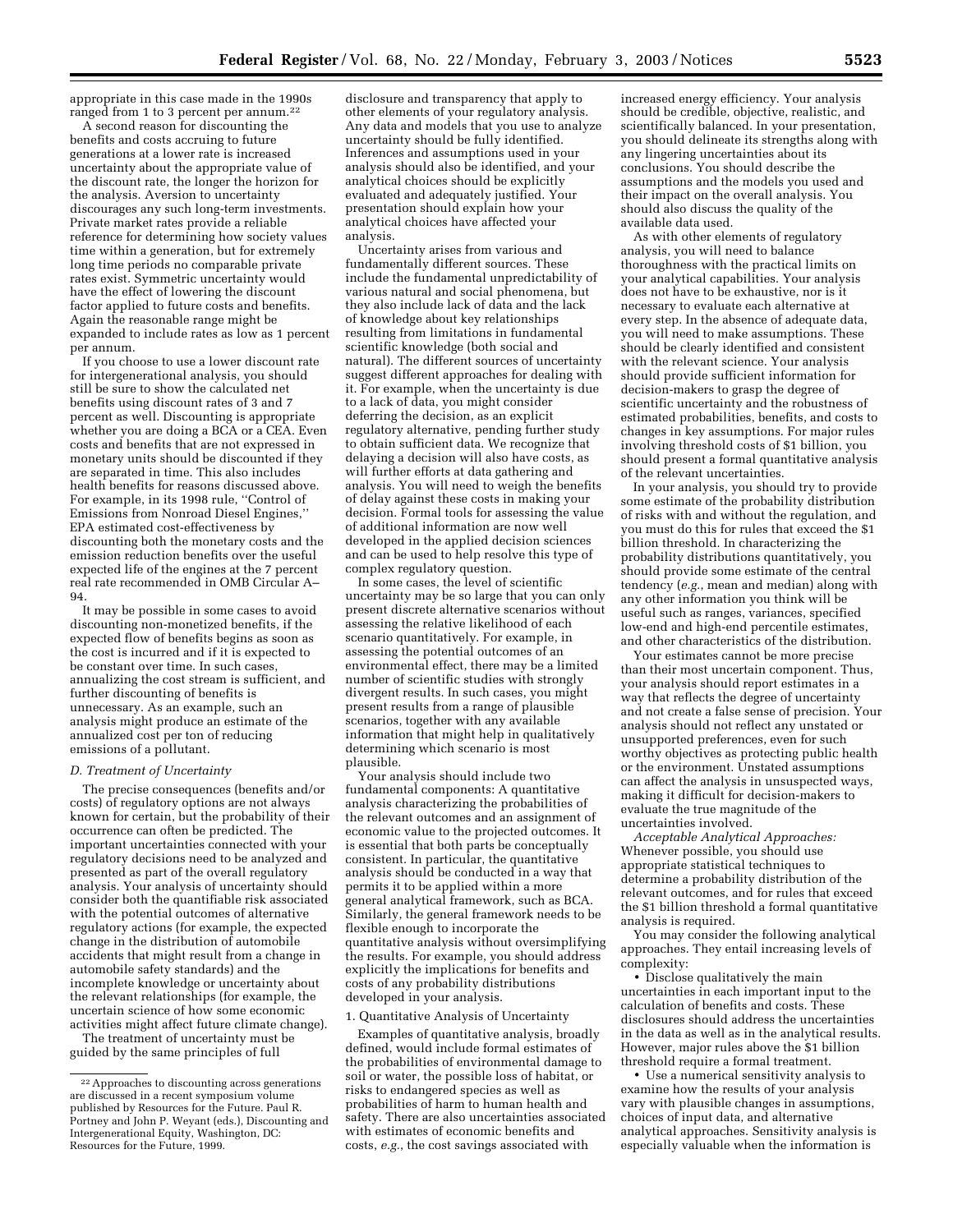lacking to carry out a formal probabilistic simulation. Sensitivity analysis can be used to find ''switch points''—critical parameter values at which estimated net benefits change sign or the low cost alternative switches. Sensitivity analysis usually proceeds by changing one variable or assumption at a time, but it can also be done by varying a combination of variables simultaneously to learn more about the robustness of your results to widespread changes. Again, however, major rules above the \$1 billion threshold require a formal treatment.

• Apply a formal probabilistic analysis of the relevant uncertainties—possibly using simulation models and/or expert judgment as revealed, for example, through Delphi methods. Such a formal analytical approach is appropriate for complex rules where there are large multiple uncertainties whose analysis raises technical challenges, or where the effects cascade, and it is required for rules that exceed the \$1 billion threshold. For example, in the analysis of regulations addressing air pollution, there is uncertainty about the effects of the rule on future emissions, uncertainty about how the change in emissions will affect air quality, uncertainty about how changes in air quality will affect health, and finally uncertainty about the economic and social value of the change in health outcomes. You should make a special effort to portray the probabilistic results—in graphs and/or tables—clearly and meaningfully.

• New methods may become available in the future. This document is not intended to discourage or inhibit their use, but rather to encourage and stimulate their development.

2. Assigning Economic Values to Uncertain Outcomes

Uncertainty affects the values that you assign to the costs and benefits of regulatory actions. Because the outcome of regulatory action is not certain, but is instead best represented by a probability distribution of potential outcomes, the value assigned to the expected outcome from this probability distribution may be different from that for an expected outcome of the same magnitude that is certain to occur. In the financial world, for example, riskier instruments must generally earn a higher rate of return, and investors receive a higher expected reward for bearing uncertainty. This principle can carry over to the analysis of regulations depending on who bears the uncertainties from regulatory decisions.

When reporting benefit and cost estimates, where there is a distribution of outcomes, you will often find it useful to emphasize summary statistics or figures that can be readily understood and compared to achieve the broadest public understanding of your findings. It is a common practice to compare the ''best estimates'' of both benefits and costs with those of competing alternatives. These ''best estimates'' are usually the average or the expected value of benefits and costs. Emphasis on these expected values is appropriate as long as society is ''risk neutral'' with respect to the regulatory alternatives. This, however, may not always be the case. For a risk-averse individual, the certainty equivalent of an uncertain net

benefit stream is less than its expected cash value, because the uncertainty itself is valued negatively.

#### *E. Other Key Considerations*

1. Other Cost Considerations

You should include these effects in your analysis and provide estimates of their monetary values wherever possible.

- Private-sector compliance costs;
- Government administrative costs;
- Losses in consumers' or producers' surpluses;
	- Discomfort or inconvenience; and
	- Loss of time.

Estimates of costs should be based on credible changes in technology over time. For example, a slowing in the rate of innovation or of adoption of new technology because of delays in the regulatory approval process or the setting of more stringent standards for new facilities than existing ones may entail significant costs. On the other hand, a shift to regulatory performance standards and incentive-based policies may lead to costsaving innovations that should be taken into account. The weight you give to a study of past rates of cost savings resulting from innovation (including ''learning curve'' effects) should depend on both their timeliness and their direct relevance to the processes affected by the regulatory alternative under consideration. In some cases agencies are limited under statute to considering only technologies that have been demonstrated to be feasible. In these situations, it may also be useful to estimate costs and cost savings assuming a wider range of technical possibilities.

Occasionally, one or more components of the analysis address cost savings to one of the parties directly affected by the rule. For example, a requirement that manufacturers reduce emissions from engines they produce may lead to technologies that improve fuel economy. These fuel savings will normally accrue to the purchasers of the engines. There is no apparent market failure with regard to the market value of fuel saved because one would expect that consumers would be willing to pay for increased fuel economy that exceeded the cost of providing it. When these cost savings are substantial, and particularly when you estimate them to be greater than the cost associated with achieving them, it is incumbent on you to demonstrate convincingly why the market has not already captured these gains. As a general matter, any costs that are averted as a result of an alternative should be monetized wherever possible and either added to the benefits or subtracted from the costs of that alternative.

2. The Difference Between Costs (or Benefits) and Transfer Payments

Distinguishing between real costs and transfer payments is an important, but sometimes difficult, problem in cost estimation. Cost and benefit estimates should reflect real resource use. Transfer payments are monetary payments from one group to another that do not affect total resources available to society. For example, a regulation that restricts the supply of a good, causing its price to rise, produces a transfer

of income from buyers to sellers. The reduction in the total value of the supply of the good is a real cost to society, but the transfer of income from buyers to sellers resulting from the higher price is not. You should not include transfers in the estimates of the benefits and costs of a regulation.23 Instead, address them in a separate discussion of the regulation's distributional effects.

Examples of transfer payments include the following:

- Scarcity rents and monopoly profits.
- Insurance payments.
- Indirect taxes and subsidies.
- Distribution expenses.
- 3. Alternative Assumptions

If benefit or cost estimates depend heavily on certain assumptions, you should make those assumptions explicit and carry out sensitivity analyses using plausible alternative assumptions. If the value of net benefits changes from positive to negative (or vice versa) or if the relative ranking of regulatory options changes with alternative plausible assumptions, you should conduct further analysis to determine which of the alternative assumptions is more appropriate. Because different estimation methods may have hidden assumptions, you should analyze estimation methods carefully to make any hidden assumptions explicit.

# **V. Specialized Analytical Requirements**

In preparing analytical support for your rulemaking, you should be aware that there are a variety of analytic requirements imposed by law and Executive order. In addition to the regulatory impact analysis requirements of E.O. 12866, you should also consider whether your rule will need specialized analysis of any of the following issues.

#### *A. Impact on Small Businesses and Other Small Entities*

Under the Regulatory Flexibility Act (5 U.S.C. chapter 6), agencies must prepare a proposed and final ''regulatory flexibility analysis'' (RFA) if the rulemaking could ''have a significant impact on a substantial number of small entities.'' Your agency should have guidelines on how to prepare an RFA and you are encouraged to consult with the Chief Counsel for Advocacy of the Small Business Administration on expectations concerning what is an adequate RFA. Executive Order 13272 (67 FR 53461, August 16, 2002) requires you to notify the Chief Counsel for Advocacy of any draft rules that might have a significant economic impact on a substantial number of small entities. E.O. 13272 also directs agencies to give every appropriate consideration to any comments provided by the Advocacy Office.

#### *B. Analysis of Unfunded Mandates*

Under the Unfunded Mandates Act (2 U.S.C. 1532), you must prepare a written statement about costs and benefits prior to issuing a proposed or final rule (for which

<sup>23</sup>However, transfers from the United States to other nations should be included as costs, and transfers from other nations to the United States as benefits.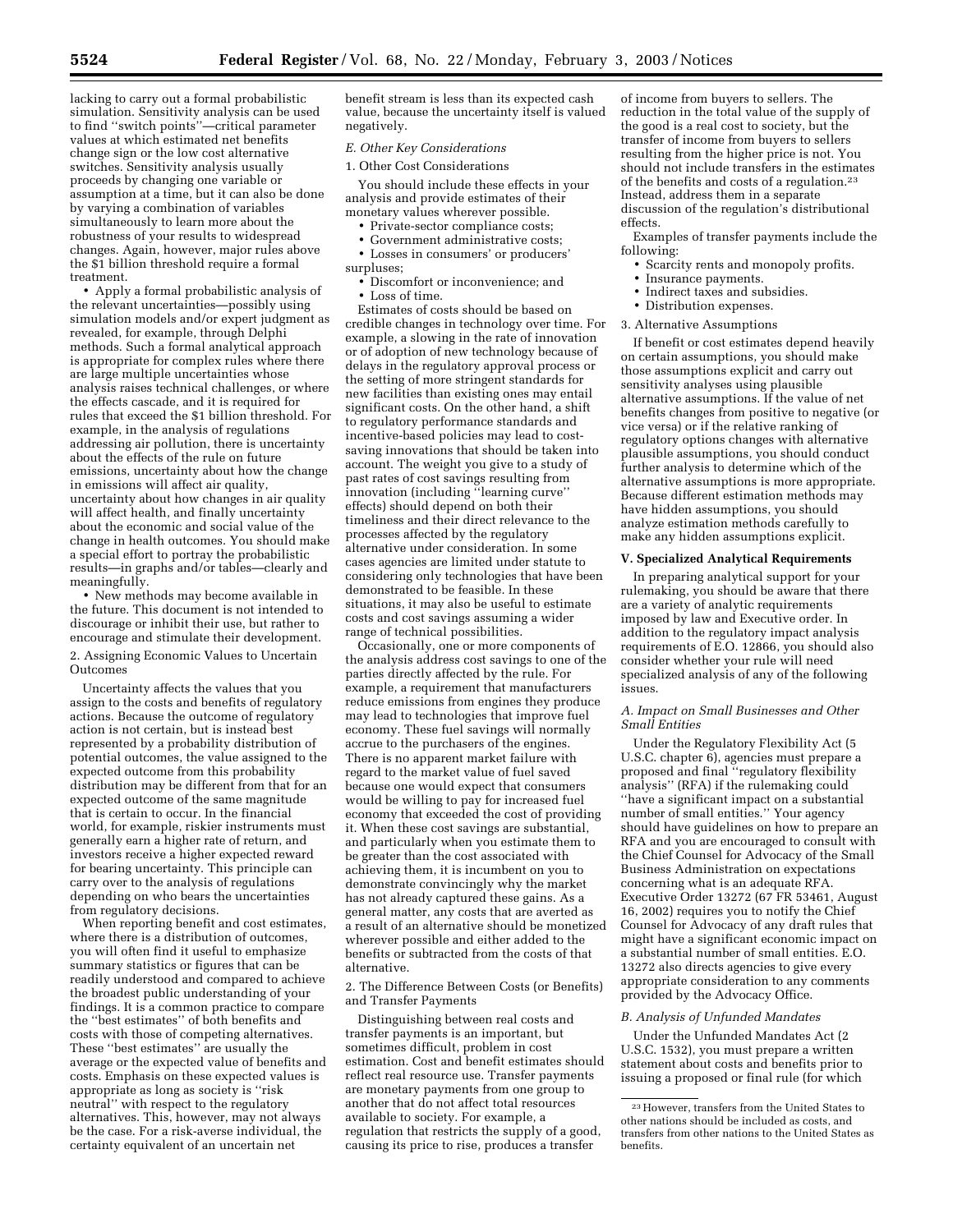your agency published a proposed rule) that may result in expenditure by State, local, and tribal governments, in the aggregate, or by the private sector, of \$100,000,000 or more in any one year (adjusted annually for inflation). Your analytical requirements under Executive Order 12866 are similar to the analytical requirements under this Act, and thus the same analysis may permit you to comply with both analytical requirements.

#### *C. Information Collection, Paperwork and Recordkeeping Burdens*

Under the Paperwork Reduction Act (44 U.S.C. chapter 35), you will need to consider whether your rulemaking (or other actions) will create any additional information collection, paperwork or recordkeeping burdens. These burdens are permissible only if you can justify the practical utility of the information for the implementation of your rule. OMB approval will be required of any new requirements for a collection of information imposed on 10 or more persons and a valid OMB control number must be obtained for any covered paperwork. Your agency's CIO should be able to assist you in complying with the Paperwork Reduction Act.

#### *D. Information Quality Guidelines*

Under the Information Quality Law, agency guidelines, in conformance with the OMB government-wide guidelines (67 FR 8452, February 22, 2002), have established basic quality performance goals for all information disseminated by agencies, including information disseminated in support of proposed and final rules. The data and analysis that you use to support your rule must meet these agency and OMB quality standards. Your agency's CIO should be able to assist you in assessing information quality. The Statistical and Science Policy Branch of OMB's Office of Information and Regulatory Affairs can provide you assistance.

#### *E. Environmental Impact Statements*

The National Environmental Policy Act (42 U.S.C. 4321–4347) and related statutes and executive orders require agencies to consider the environmental impacts of agency decisions, including rulemakings. An environmental impact statement must be prepared for ''major federal actions significantly affecting the quality of the human environment.'' You must complete NEPA documentation before issuing a final rule. The White House Council on Environmental Quality has issued regulations (40 CFR 1500–1508) and associated guidance for implementation of NEPA, available through CEQ's Web site (see NEPANet).

#### *F. Impacts on Children*

Under Executive Order 13045, ''Protection of Children from Environmental Health Risks and Safety Risks,'' each agency must, with respect to its rules, ''to the extent permitted by law and appropriate, and consistent with the agency's mission,'' each agency must ''address disproportionate risks to children that result from environmental health risks or safety risks.'' For any substantive rulemaking action that ''is likely to result in'' an economically significant rule that concerns ''an environmental health risk or safety risk

that an agency has reason to believe may disproportionately affect children,'' the agency must provide OMB/OIRA ''an evaluation of the environmental health or safety effects of the planned regulation on children,'' as well as ''an explanation of why the planned regulation is preferable to other potentially and reasonably feasible alternatives considered by the agency.''

#### *G. Energy Impacts*

Under Executive Order 13211 (66 FR 28355, May 22, 2001), agencies are required to prepare and submit to OMB a Statement of Energy Effects for significant energy actions, to the extent permitted by law. This Statement is to include a detailed statement of ''any adverse effects on energy supply, distribution, or use (including a shortfall in supply, price increases, and increased use of foreign supplies)'' for the action and reasonable alternatives and their effects. You need to publish the Statement or a summary in the related NPRM and final rule. For further ''Guidance on Implementing E.O. 13211,'' see OMB Memorandum 01–27 (July 13, 2001), available on OMB's Web site.

#### **VI. Accounting Statement**

You need to provide an accounting statement with tables reporting benefit and cost estimates for each major final rule for your agency. You should use the guidance outlined above to report these estimates. We have included a suggested format for your consideration.

#### *Categories of Benefits and Costs*

To the extent feasible, you should quantify all potential incremental benefits and costs. You should report benefit and cost estimates within the following three categories:

- Monetized
- Quantified, but not monetized; and
- Qualitative, but not quantified.

These categories are mutually exclusive and exhaustive. Throughout the process of listing preliminary estimates of costs and benefits, agencies should avoid doublecounting. This problem may arise if more than one way exists to express the same change in social welfare.

#### *Quantifying and Monetizing Benefits and Costs*

Yes, you should develop quantitative estimate and covert them to dollar amounts if possible. In many cases, quantified estimates are readily convertible, with a little effort, into dollar equivalents.

#### *Treatment of Benefits and Costs Over Time*

You should monetize and quantify effects as real, undiscounted streams of estimates for each year over the entire period for which you have estimated them. You should also annualize these same effects using real discount rates of 3 and 7 percent. The stream of annualized estimates should begin in the year the final rule is published even if the rule does not take effect immediately. Please report all monetized effects in 2000 dollars. You may convert dollars expressed in different years to 2000 dollars using the GDP deflator.

#### *Treatment of Risk and Uncertainty*

You should provide central tendency or primary estimates as well as distributions about the estimates, where such information exists. When you provide only upper and lower bounds (in addition to best estimates), you should, if possible, use the 95 and 5 percent confidence bounds. Although we encourage you to develop estimates that capture the distribution of plausible outcomes for a particular alternative, detailed reporting of such distributions is not required.

The principles of full disclosure and transparency apply to the treatment of uncertainty. Where there is significant uncertainty and the resulting inferences and/ or assumptions have a critical effect on the benefit and cost estimates, you should describe the benefits and costs under plausible alternative assumptions. You may add footnotes to the table as needed to provide documentation and references, or to express important warnings.

In our discussion in Section I above, we identified some of the issues associated with developing estimates of the value of reductions in premature mortality risk. Based on this discussion, you should present alternative primary estimates where you use alternative estimates for valuing reductions in premature mortality risk.

#### *Precision of Estimates*

Reported estimates should reflect, to the extent feasible, the precision in the analysis. For example, an estimate of \$220 million implies rounding to the nearest \$10 million and thus a precision of ±\$5 million; similarly, an estimate of \$222 million implies rounding to the nearest \$1 million and thus, a precision of ±\$0.5 million.

#### *Separate Reporting of Transfers*

You should report transfers separately and avoid the misclassification of transfer payments as costs or benefits. Transfers occur when wealth or income is redistributed without any direct change in aggregate social welfare. To the extent that regulatory outputs reflects transfers rather than welfare gains to society, you should identify them as transfers rather than costs or benefits. You should also distinguish transfers caused by Federal budget actions—such as those stemming from a rule affecting Social Security payments from those that involve transfers between non-governmental parties—such as monopoly rents a rule may confer on a private party. You should use as many categories as necessary to describe the major redistributive effects of a regulatory action. If transfers have significant effects in addition to distributional effects, you should evaluate them also.

#### *Effects on State, Local, and Tribal Governments, Small Business, Wages and Economic Growth*

You need to identity the portions of benefits, cost, and transfers received by State, local, and tribal governments. To the extent feasible, you also should identify the effects of the rule or program on small businesses, wages, and economic growth. Note that rules with annual costs that are less than one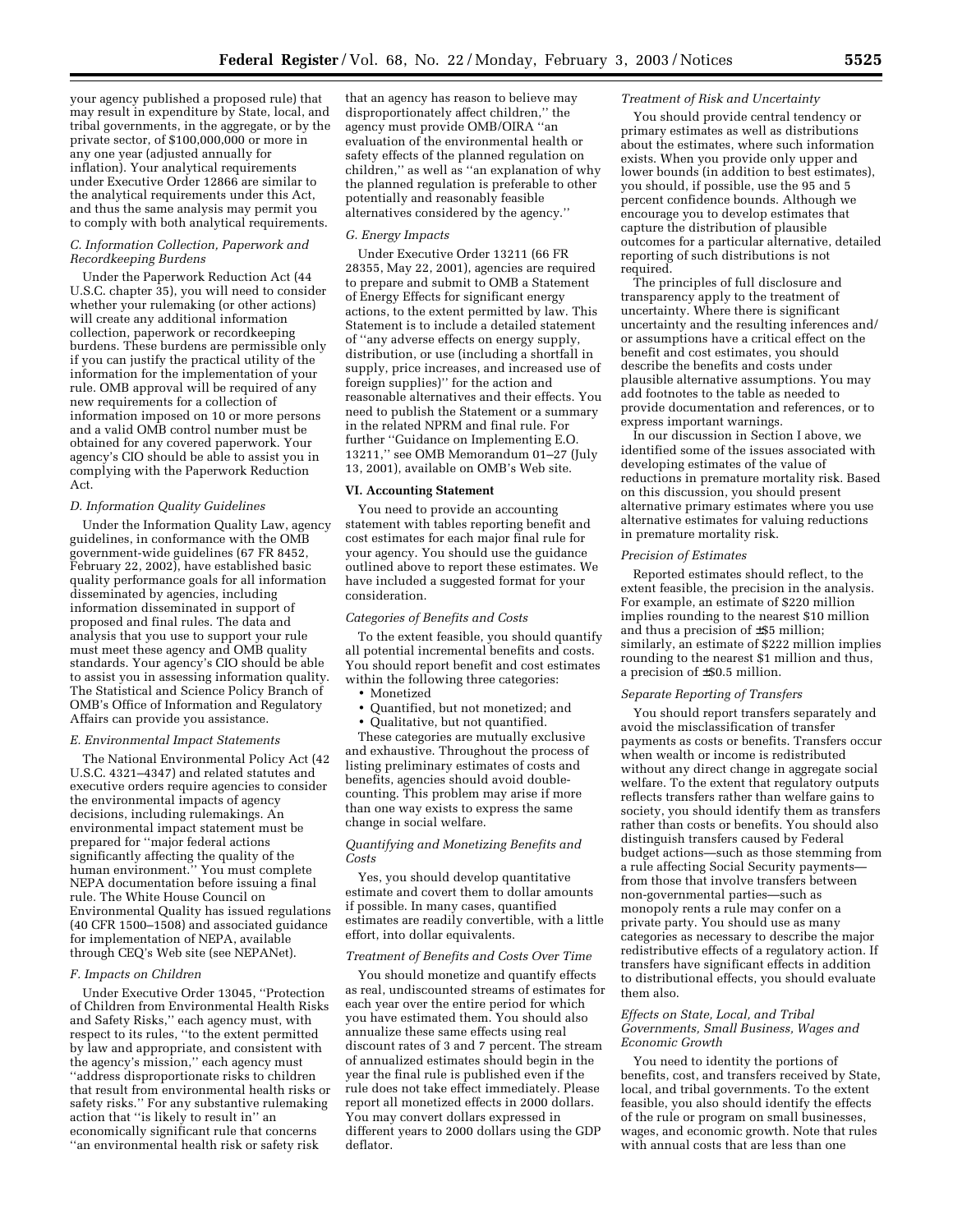| Agency/Program Office:<br>Rule Title:<br>$OMB +$  |                  |              |              |                                       |
|---------------------------------------------------|------------------|--------------|--------------|---------------------------------------|
| Date:<br>RIN#                                     |                  |              |              |                                       |
| Category                                          | Primary Estimate | Minimum Est. | Maximum Est. | Source Citation (RIA, preamble, etc.) |
| <b>BENEFITS</b>                                   |                  |              |              |                                       |
| Annualized monetized benefits                     |                  |              |              |                                       |
| Annualized quantified, but unmonetize<br>benefits |                  |              |              |                                       |
| Qualitative (unquantified) benefits               |                  |              |              |                                       |
| COSTS                                             |                  |              |              |                                       |
| Annualized monetized costs                        |                  |              |              |                                       |
| Annualized quantified, but unmonetize<br>costs    |                  |              |              |                                       |
| Qualitative (unquantified) costs                  |                  |              |              |                                       |
| TRANSFERS                                         |                  |              |              |                                       |
| Annualized monetized transfers: "on<br>budget"    |                  |              |              |                                       |
| from whom to whom?                                |                  |              |              |                                       |
| Annualized monetized transfers: "off<br>budget"   |                  |              |              |                                       |

from whom to whom?

 $\equiv$ 

billion dollars are likely to have minimal effect on economic growth.

 $\equiv$